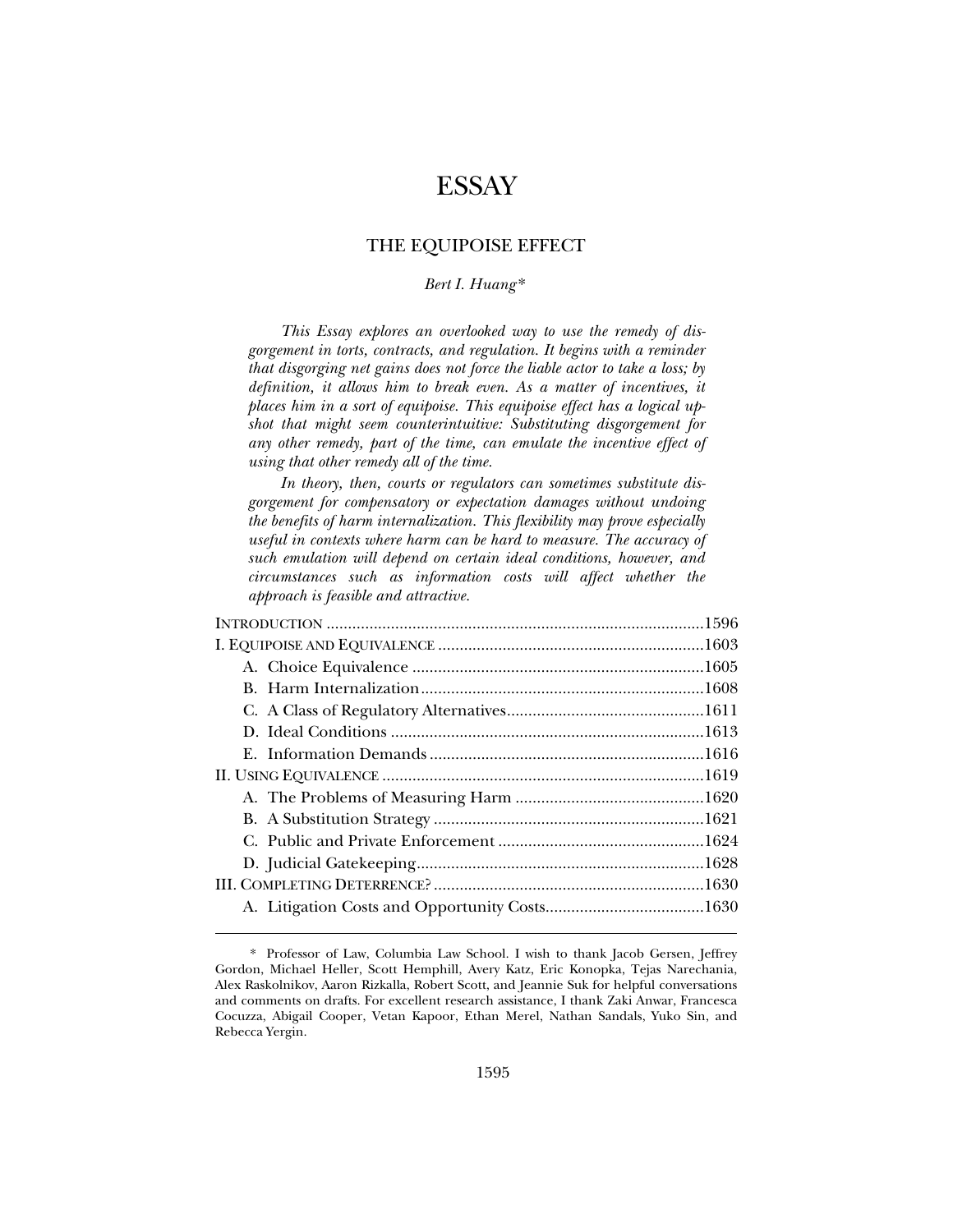# 1596 *COLUMBIA LAW REVIEW* [Vol. 116:1595

### **INTRODUCTION**

Would more polluters be deterred if they might be forced to disgorge their gains rather than pay damages based on harm? Would fewer promises be broken if contract breach might lead to disgorgement rather than expectation damages? And would such effects depend on how often disgorgement is awarded? Controversies arising from recent common law innovations,<sup>1</sup> as well as shifting regulatory strategies,<sup>2</sup> have centered on questions like these about the impact of expanding the use of disgorgement.

There may seem to be an easy answer: More disgorgement means more deterrence. After all, it is said to be an "extraordinary" remedy,<sup>3</sup> reserved for times when a tougher deterrent than ordinary harm-based damages proves necessary.4 Tellingly, courts have viewed it as too harsh a

 <sup>1.</sup> Most notably, the sudden endorsement of disgorgement as a contracts remedy in the United Kingdom has fueled a broader debate about its use in the United States, as is evident in the controversy concerning the promotion of disgorgement as a contracts remedy in the new Restatement (Third) of Restitution and Unjust Enrichment. See A-G v. Blake [2001] 1 AC 268 (HL) (appeal taken from Eng.) (finding that disgorgement is an appropriate remedy for breach of contract in some circumstances); Caprice L. Roberts, A Commonwealth of Perspective on Restitutionary Disgorgement for Breach of Contract, 65 Wash. & Lee L. Rev. 945, 947 (2008) ("At least two legal events telegraph a restitutionary sea change for the Commonwealth and the United States . . . . [T]he House of Lords' decision in *Attorney General v. Blake* ... [and] Section 39 of the pending American Restatement (Third) of Restitution and Unjust Enrichment."); see also Kansas v. Nebraska, 135 S. Ct. 1042, 1064 (2015) (Scalia, J., concurring in part and dissenting in part) (excoriating the new Restatement for suggesting disgorgement as a standard remedy for opportunistic breach, calling the suggestion a "'novel extension' of the law that finds little if any support in case law" and merely the Restatement authors' "aspirations for what the law ought to be").

 <sup>2.</sup> See, e.g., Press Release, FTC, FTC Withdraws Agency's Policy Statement on Monetary Remedies in Competition Cases; Will Rely on Existing Law (July 31, 2012), http://www.ftc.gov/news-events/press-releases/2012/07/ftc-withdraws-agencys-policystatement-monetary-remedies [http://perma.cc/P75L-B9BX] (announcing withdrawal of 2003 policy statement regarding the agency's use of disgorgement in antitrust cases); see also Einer Elhauge, Disgorgement as an Antitrust Remedy, 76 Antitrust L.J. 79, 84 (2009) (discussing and analyzing enforcement agencies' practices and their ability to use disgorgement).

 <sup>3.</sup> Hearst Trust, FTC File No. 991-0323, at 1 (F.T.C. Dec. 14, 2001) (statement of Anthony & Thompson, Comm'rs), http://www.ftc.gov/sites/default/files/documents/ cases/2001/12/anthstate.htm [http://perma.cc/KBW3-XH9G] (noting disgorgement is an "extraordinary remedy" that should be sought "only in exceptional circumstances").

 <sup>4.</sup> See, e.g., James J. Edelman, Unjust Enrichment, Restitution, and Wrongs, 79 Tex. L. Rev. 1869, 1876 (2001) ("The cases in which disgorgement damages have been recog-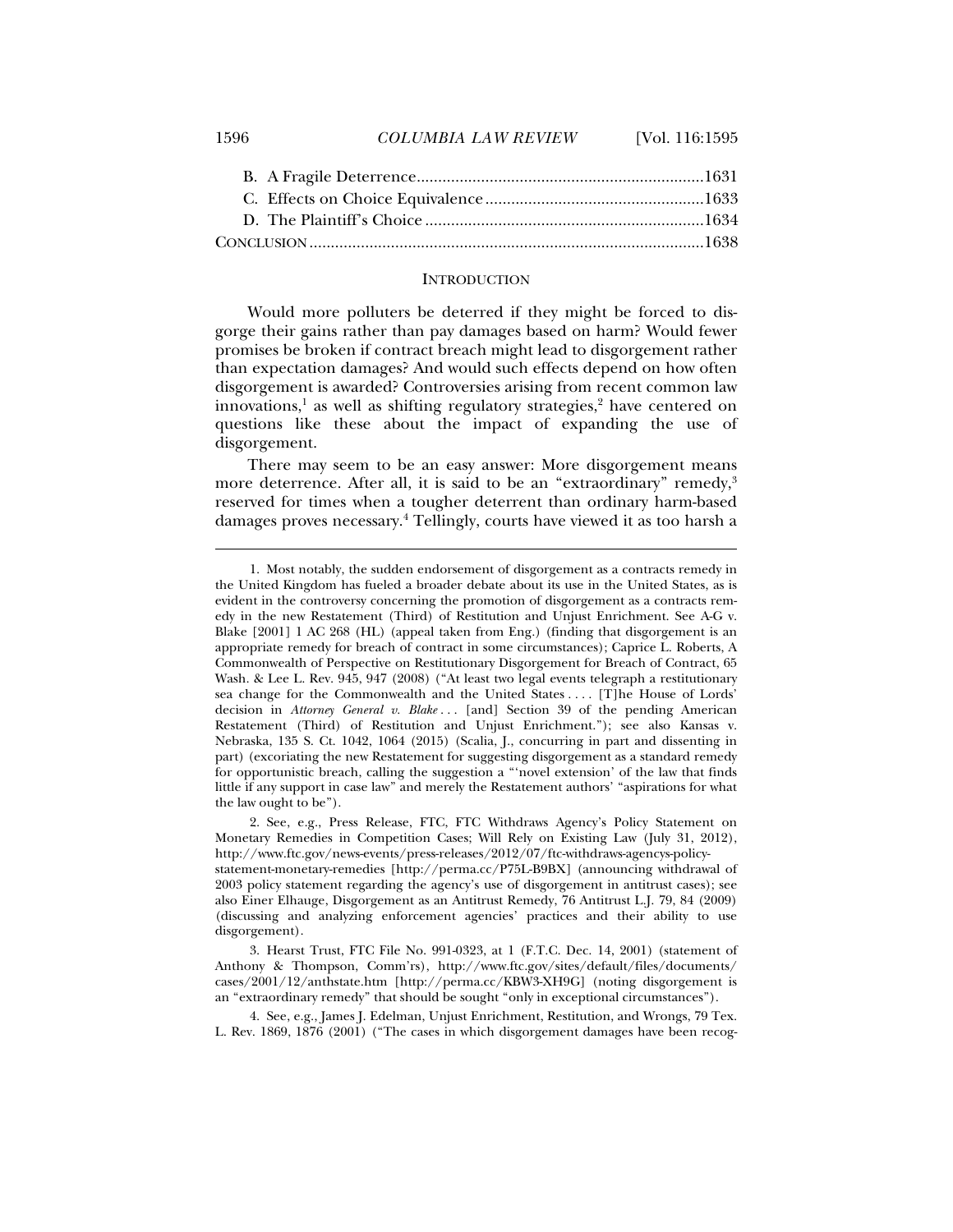remedy even when the express aim of liability is to prevent misconduct.<sup>5</sup> It is "strong medicine" to be used "sparingly,"6 we were reminded last year when the Supreme Court sanctioned Nebraska for siphoning off river water belonging to Kansas.7 In academic parlance, we sometimes say that the threat to take away a wrongdoer's net gains goes beyond optimal deterrence to achieve complete deterrence, $^{\rm 8}$  and courts seem to agree. $^{\rm 9}$ 

6. *Kansas*, 135 S. Ct. at 1070 (Thomas, J., concurring in part and dissenting in part) ("Disgorgement is strong medicine, and as with other forms of equitable power, we should impose it against the States only sparingly." (quoting Missouri v. Jenkins, 515 U.S. 70, 131 (1995) (Thomas, J., concurring))).

 7. In *Kansas*, the Court was concerned with an award of partial disgorgement in addition to a harm-based award; nonetheless, it appears from the Special Master's findings that even the sum of the two awards was still considerably *less* than a full disgorgement of Nebraska's profits. See id. at 1056 (majority opinion) (noting that according to the Special Master, the partial disgorgement award amounted to roughly half the harm-based damages but that Nebraska's profits were likely "more than several multiples" of Kansas's harm (quoting Report of the Special Master at 178, *Kansas*, 135 S. Ct. 1042 (No. 126))).

 8. In contrast with "optimal deterrence," which is meant to permit acts whose benefits justify their social costs, "complete deterrence" is reserved for acts that should never occur. Complete deterrence occurs when the remedy is so costly to the actor that he will choose not to act. See, e.g., Catherine M. Sharkey, Economic Analysis of Punitive Damages: Theory, Empirics and Doctrine, *in* Research Handbook on the Economics of Torts 486, 488–89 (Jennifer Arlen ed., 2013). There is a habit in the incentives literature, including in my own work, to suppose that gain-stripping sanctions achieve complete deterrence. See, e.g., Bert I. Huang, Concurrent Damages, 100 Va. L. Rev. 711, 713 n.7 (2014) (equating complete deterrence with "erasing the actor's gains"); Keith N. Hylton, Punitive Damages and the Economic Theory of Penalties, 87 Geo. L.J. 421, 421 (1998) ("Generally, complete deterrence is accomplished by eliminating the prospect of gain on the part of the offender."); Max Minzner, Why Agencies Punish, 53 Wm. & Mary L. Rev. 853, 861 (2012) (explaining the "complete deterrence approach" as designing penalties "to strip away gains rather than internalize costs"); Sharkey, supra ("The primary goal of gain elimination is the complete deterrence of socially unproductive activities.").

 9. See, e.g., SEC v. Contorinis, 743 F.3d 296, 301 (2d Cir. 2014) ("By forcing wrongdoers to give back the fruits of their illegal conduct, disgorgement also 'has the effect of deterring subsequent fraud.'" (quoting SEC v. Cavanagh, 445 F.3d 105, 117 (2d Cir. 2006))); SEC v. First Jersey Sec., Inc., 101 F.3d 1450, 1474 (2d Cir. 1996) ("The primary purpose of disgorgement . . . is to deprive violators of their ill-gotten gains, thereby effectuating the deterrence objectives of those laws."); Maier Brewing Co. v. Fleischmann Distilling Corp., 390 F.2d 117, 123 (9th Cir. 1968) ("[B]y removing the motive for infringements, [disgorgement would] have the effect of deterring future infringements."); Eriks v. Denver, 824 P.2d 1207, 1213 (Wash. 1992) ("Disgorgement of fees is a reasonable way to 'discipline specific breaches of professional responsibility, and to deter future mis-

nized have therefore been limited to instances in which there is a profound need for deterrence not fulfilled by compensatory damages."); Andrew Kull, Restitution's Outlaws, 78 Chi.-Kent L. Rev. 17, 18–19 (2003) ("Both disgorgement and punitive damages are . . . justified by the need to create a stronger disincentive to wrongful conduct—conduct that the threat of liability for actual damages does not adequately deter.").

 <sup>5.</sup> See, e.g., United States v. Philip Morris USA, Inc., 396 F.3d 1190, 1200 (D.C. Cir. 2005) (noting "[i]t is true, as the Government points out, that disgorgement may act to 'prevent and restrain' future violations by general deterrence insofar as it makes RICO violations unprofitable" but nonetheless rejecting disgorgement as too harsh).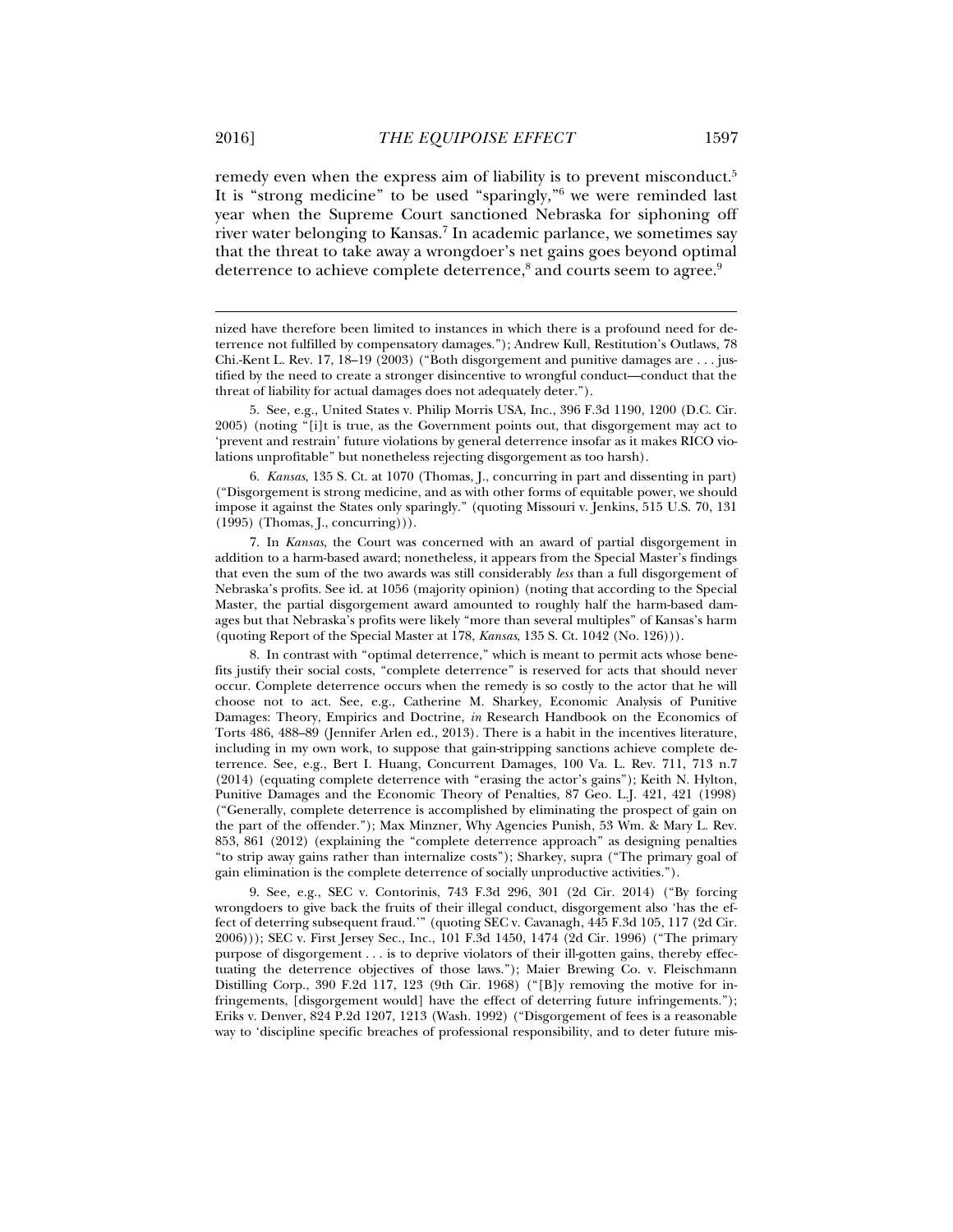But wait. Consider for a moment just how delicate an incentive this remedy really creates: Someone who expects to disgorge her net gain knows that her act will be neither gainful nor costly; it will be a wash.<sup>10</sup> She will break even. To fully persuade her not to act, then, *other* costs beyond disgorgement itself must finish the job.<sup>11</sup> Litigation costs or opportunity costs might do it. But the remedy itself only places her on the fence—a precarious point of equipoise, from which she can tip either way.12

Our usual rhetoric hides this fact because the way we speak about disgorgement often conflates the remedy itself with the trappings of its usage, implicitly piling on extra nonremedial costs.<sup>13</sup> As a result, the con-

 10. This Essay uses the term "disgorgement" in its most ideal sense: damages that remove the marginal net gains (or marginal net savings) relative to the actor's best alternative noninfringing course of action. For example, in the torts context, that amount may be the net savings from failing to take adequate precautions. The consequences of mismeasuring such marginal net gains or marginal net savings are considered at length throughout this Essay, especially in Parts I and III. At the outset, however, it should be noted as a matter of terminology that in practice some remedies labeled "disgorgement" fail to offset part of the actor's costs (including opportunity costs) by neglect or by design; some go still further to require the actor to give up profits not attributable to the infringing choice, or even *gross* gains. See infra note 134 and accompanying text (discussing quasi-punitive versions of disgorgement).

 11. The theoretical literature does at times recognize that when we speak of "disgorgement" as achieving complete deterrence, we should better understand the term as shorthand for disgorgement plus something extra. See, e.g., Robert D. Cooter, Punitive Damages, Social Norms, and Economic Analysis, 60 Law & Contemp. Probs., Summer 1997, at 73, 78 (1997) [hereinafter Cooter, Punitive Damages] ("When the goal of law is to deter injurer's from committing forbidden acts, the injurer's gain, not the victim's loss, provides the correct baseline for computing damages. Under ideal conditions—including certain liability—a small increment added to perfectly disgorging damages will deter."); A. Mitchell Polinsky & Steven Shavell, Should Liability Be Based on the Harm to the Victim or the Gain to the Injurer?, 10 J.L. Econ. & Org. 427, 428 (1994) [hereinafter Polinksy & Shavell, Harm or Gain] (noting gain-based liability achieves deterrence by "making the injurer disgorge his gain (or a little more)").

 12. See, e.g., Cooter, Punitive Damages, supra note 11, at 77 ("'Perfect disgorgement' is a sum of money that leaves the injurer indifferent between the injury with liability for damages or no injury."); Benjamin E. Hermalin, Avery W. Katz & Richard Craswell, Contract Law, *in* 1 Handbook of Law & Economics § 5.3.2, at 116 (2007) (A. Mitchell Polinsky & Steven Shavell eds., 2007) ("Disgorgement damages, if assessed with certainty, leave the breaching party indifferent between performance and breach."). I use the term "equipoise" rather than the economics term "indifference" because, in common parlance, saying that someone is indifferent to something may suggest a mild sense of disfavor—and thus the term "indifference" may misleadingly suggest that the contemplated act is disfavored—whereas the intended meaning is that the actor neither strictly prefers inaction over action, nor strictly prefers action over inaction. The term "equipoise" crisply conveys this intended meaning.

 13. Part III examines such costs, including litigation costs, reputation costs, opportunity costs, and the implicit expected costs created (in some contexts) by allowing the plaintiff to choose the remedy.

conduct of a similar type.'" (quoting In re E. Sugar Antitrust Litig., 697 F.2d 524, 533 (3d Cir. 1982))).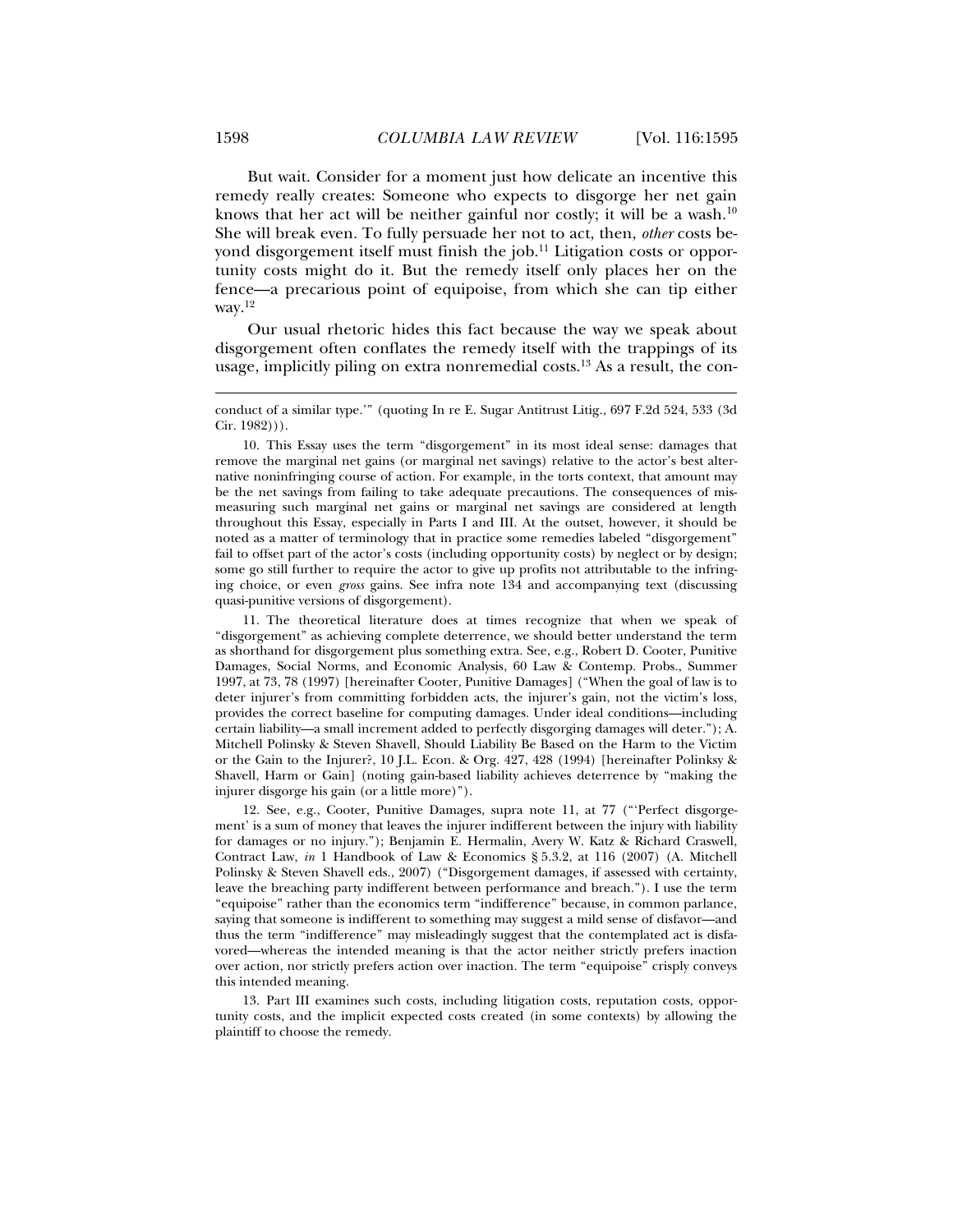ventional discourse has also lulled us into overlooking how we might embrace disgorgement's equipoise effect and use it to good advantage.

This Essay will suggest ways for courts and regulators to do so. Its primary aim, however, is to develop a theoretical point—a logical implication of the equipoise effect: *Substituting disgorgement for any other remedy, part of the time, can emulate the incentive effect of using that other remedy all of the time.* 

To see this more vividly, imagine meeting the founder of a tech startup in the Bay Area. Suppose that she expects to be held liable for patent infringement if she uses a certain technology without license.<sup>14</sup> Also suppose that patent remedies are designed such that a prospective infringer might have to disgorge her net profits (thus breaking even), or alternatively, might have to pay compensation for harm to the patentee (thus keeping her profits while also paying for the patentee's loss).15

Anticipating this uncertain mix of potential remedies, the start-up founder should be expected to make the *same* decision as if she faced only the harm-based damages with certainty. If her profits from infringing would exceed the compensation she would have to pay, then it is worthwhile for her to infringe—whether she expects to enjoy that net gain for sure, or only with some probability. Likewise, if her profits would fall short of the compensation she would have to pay, then it is not worthwhile for her to infringe—whether she faces that net loss for sure, or only with some probability.16

The underlying logic is simple. Some chance of breaking even, but otherwise enjoying a net gain, is still a net gain overall. Some chance of breaking even, but otherwise suffering a net loss, is still a net loss overall. Thus, the occasional possibility of having to disgorge profits instead of paying compensation should leave an actor's decision *unchanged* relative

 16. The discussion here assumes that these are the only incentives at work (for example, it assumes that the infringement entails no further penalties).

 <sup>14.</sup> It is assumed, for the sake of exposition, that she will face liability with certainty if she infringes. See infra note 31 (addressing the possibility of imperfect enforcement).

 <sup>15.</sup> This remedies structure is hypothetical, though it is somewhat similar to how patent damages sometimes play out in reality, often to some controversy. As a formal matter, the current regime requires harm-based damages and no longer allows disgorgement of the infringer's profits as a remedy per se, with the exception of design patents. (A cautionary note about the terminology of patent remedies: An *infringer's* profits, which is a measure of gain, should not be confused with a *patent holder's* "lost profits," which is a measure of harm.) See, e.g., Mark A. Lemley, Distinguishing Lost Profits from Reasonable Royalties, 51 Wm. & Mary L. Rev. 655, 655 (2009) [hereinafter Lemley, Distinguishing Lost Profit] ("Patent damages are designed to compensate patentees for their losses, not punish accused infringers or require them to disgorge their profits."). Yet some courts are starting to use the infringer's profits as a benchmark for reasonable royalties. See William C. Rooklidge, Infringer's Profits Redux: The Analytical Method of Determining Patent Infringement Reasonable Royalty Damages, Bloomberg BNA (Feb. 4, 2015), http:// www.bna.com/infringers-profits-redux-n17179922755/ [http://perma.cc/BWL4-K4KN].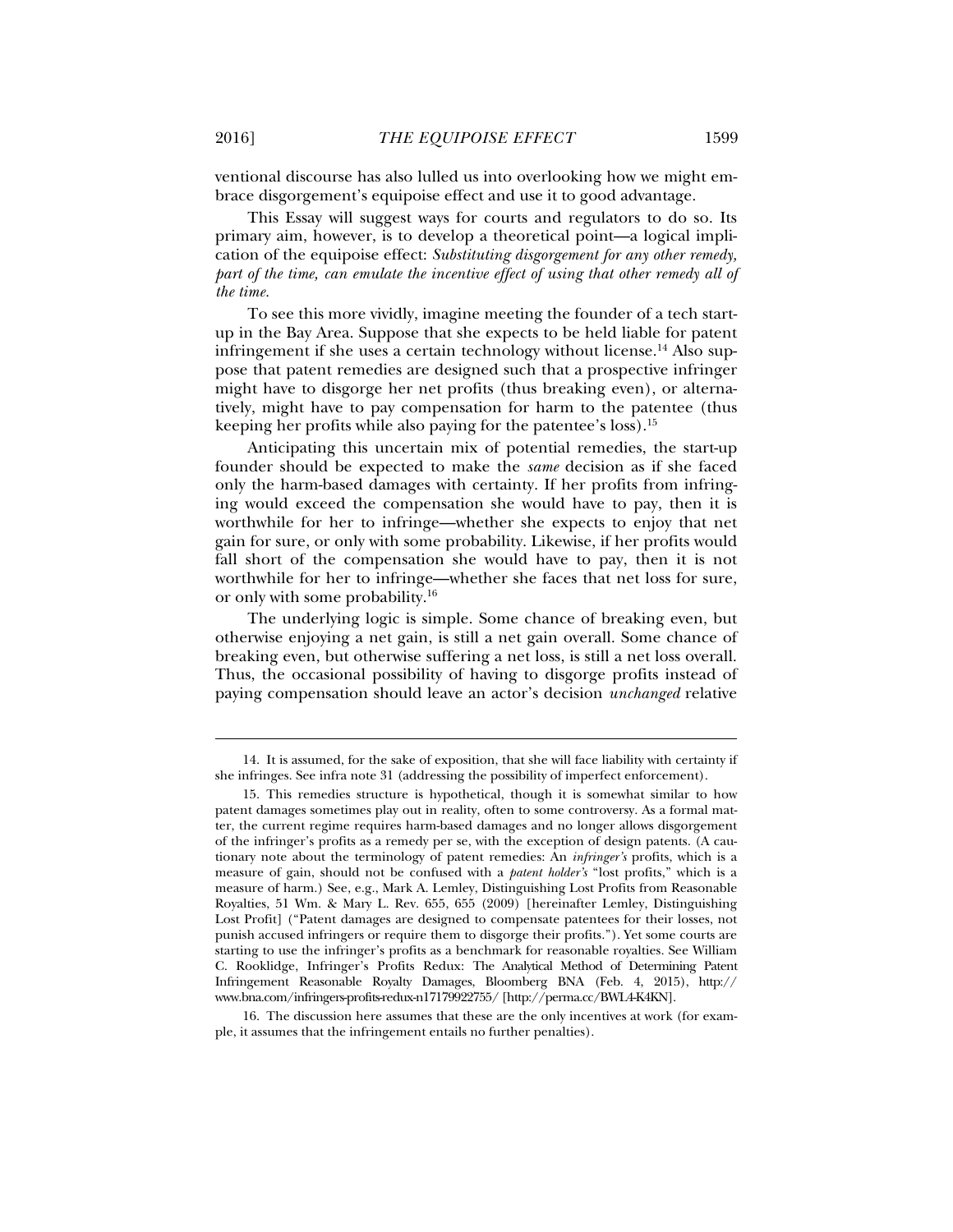to a standard compensatory regime.17 The possible substitution of disgorgement dilutes her incentives—but thanks to the equipoise effect, her incentives continue to point her toward the same decision.<sup>18</sup>

This theoretical observation cuts across the standard debates. Those who bristle at the notion of efficient breach or optimal deterrence have long urged the greater use of disgorgement as a way to increase deterrence.19 Meanwhile, their opponents favor the usual harm-based damages, pointing to the familiar behavioral benefits of forcing actors to internalize the harms they cause. $20$  But both views are incomplete.

As we have just seen, the logic of the equipoise effect implies that a court or a public enforcer may be able to substitute disgorgement some of the time, in place of harm-based damages, *without* altering the overall effect on behavior. To put it more generally, if the actor is uncertain about whether the remedy she must pay will be disgorgement or harmbased damages, then the resulting incentive effect emulates that which results from facing harm-based damages for sure. This may be welcome

 19. See Kansas v. Nebraska, 135 S. Ct. 1042, 1057 (2015) (noting that "awarding actual damages for a compact's infringement may be inadequate, because that remedy alone 'would permit [an upstream State] to ignore its obligation to deliver water as long as it is willing' to pay that amount" (quoting Texas v. New Mexico, 482 U.S. 124, 132 (1987))); id. at 1059 (noting that the threat of disgorgement "will adequately guard against Nebraska's repeating its former practices"); see also Nat'l Merch. Corp. v. Leyden, 348 N.E.2d 771, 776 (Mass. 1976) (presenting Justice Benjamin Kaplan's argument that "an intending tortfeasor should not be prompted to speculate that his profits might exceed the injured party's losses, thus encouraging commission of the tort" and upholding a disgorgementbased award).

 20. As the Utah Supreme Court put it, "We are persuaded by the efficient breach arguments discussed above. When an efficient breach occurs, a breaching party may retain its profits in excess of a plaintiff's losses as long as the plaintiff is made whole." TruGreen Cos. v. Mower Bros., 199 P.3d 929, 935 (Utah 2008); see also Barry E. Adler, Efficient Breach Theory Through the Looking Glass, 83 N.Y.U. L. Rev. 1679, 1693 (2008) ("Theoretical qualifications and refinements aside, however, expectation damages are both the doctrinal norm and a tolerably proficient mechanism for encouraging efficient breach and investment decisions." (footnote omitted)); E. Allan Farnsworth, Your Loss or My Gain? The Dilemma of the Disgorgement Principle in Breach of Contract, 94 Yale L.J. 1339, 1381–83 (1985) [hereinafter Farnsworth, Your Loss or My Gain?] (explaining how expectation damages enable efficient breach but noting that efficient breach occurs also under disgorgement if transaction costs are zero). Cf. *Kansas*, 135 S. Ct. at 1069 (Thomas, J., concurring in part and dissenting in part) ("If disgorgement is an antidote for 'efficient breach,' then it need only be administered when 'conscious advantage-taking' and 'opportunistic calculation' are present.").

 <sup>17.</sup> This reasoning is expressed more formally in section I.A.

 <sup>18.</sup> Such dilution *can* distort her choices, however, if there are other incentives at work; sections I.D.3, II.B.2, and III.C address this concern about dilution and "leftover incentives" in more depth. For now, it is worth re-emphasizing that this Essay uses the term "disgorgement" in the ideal sense of removing all marginal net gains (or net savings) relative to the actor's best noninfringing alternative course of action; in this sense, accurate disgorgement accounts for any leftover incentives.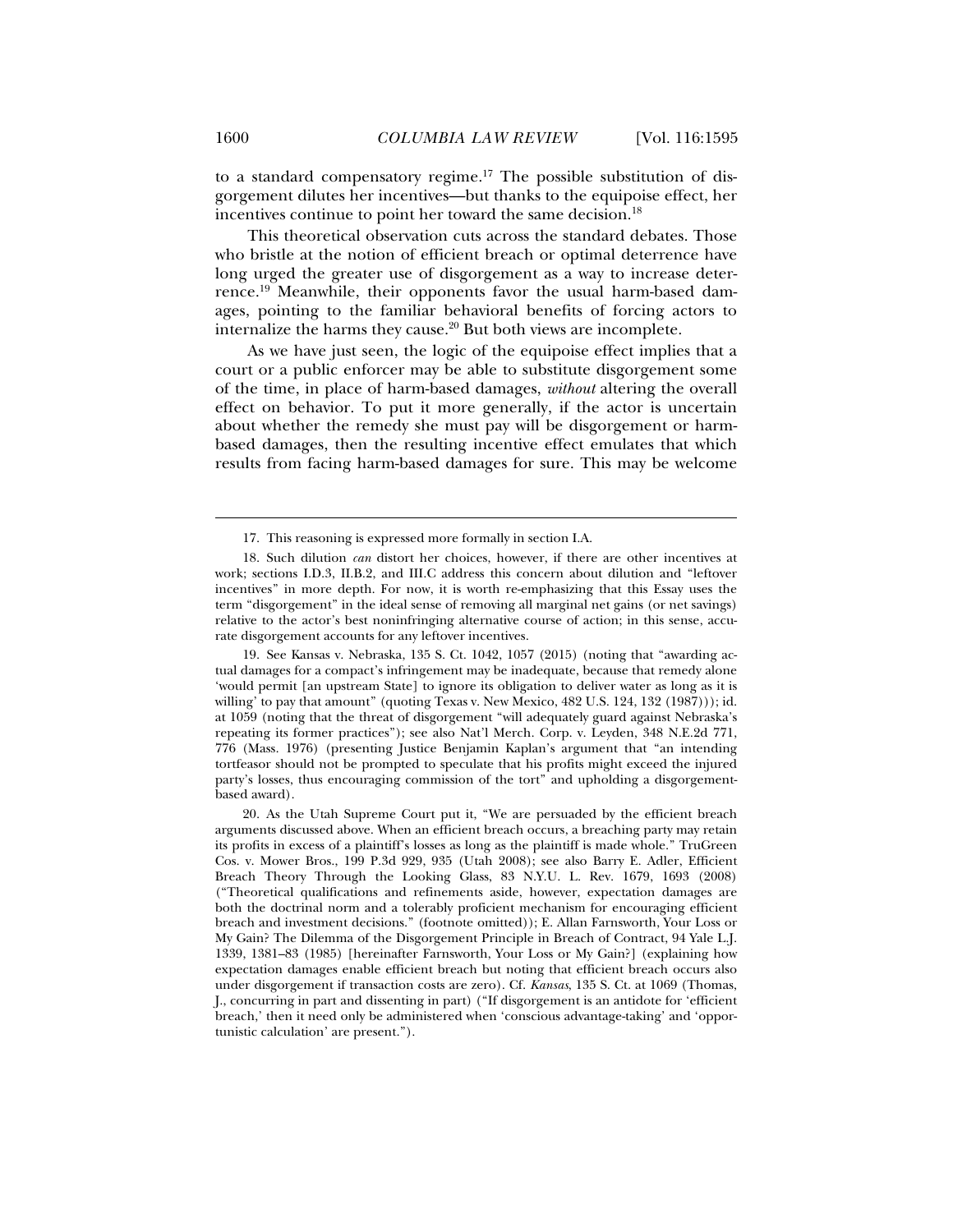news for those favoring harm internalization, but disappointing for those promoting disgorgement as the sure path to stronger deterrence.

Internalizing harm is not the only aim, moreover, that can be emulated in this way. The underlying logic extends to other incentives that the law may seek to create by imposing remedies, including complete deterrence.<sup>21</sup> Furthermore, such flexibility in switching between remedies may also ease the tradeoffs with nondeterrence concerns in a given case, such as distributional effects or certain notions of justice.<sup>22</sup>

In theory, at least. Part I details three ideal conditions for the underlying logic of emulation to work. Much of the analysis that follows will examine departures from these conditions. It is worth noting here, however, two conditions that are *not* required: First, nothing about the underlying logic requires that the harms and the gains be similar in value. The logic works not because gains are serving as a proxy for harms, but because of the equipoise effect. Second, the logic does not rely on the use of a liability test for predetermining which acts should be deterred.<sup>23</sup>

Part II develops one particular application for this logic, showing how such a substitution strategy can be used to work around a common problem for courts and regulators—the fact that harm-based damages can often be hard to measure. A typical response in the law of remedies has long been to resist counting certain types of losses in compensatory

 <sup>21.</sup> For example, consider an actor who faces some chance of breaking even, due to disgorgement, but who will otherwise pay a penalty ensuring a net loss. Overall, he will expect a net loss. Thus, he will be deterred, even though he could break even sometimes. It may seem ironic that one could say he is deterred *despite* the use of disgorgement. See infra section I.A. (demonstrating this logic as applied to complete deterrence).

 <sup>22.</sup> The strategy proposed here thus shares a kinship in spirit—although it is quite distinct in mechanism and logic—with an innovative proposal by Professor Richard Brooks in the contracts context. Professor Brooks proposes allowing the *promisee* an option between forcing performance and receiving disgorgement damages, rather than the standard approach of allowing the *promisor* the option of performing or paying expectation damages. Richard R.W. Brooks, The Efficient Performance Hypothesis, 116 Yale L.J. 568, 581–84 (2006). Notably, Professor Brooks analyzes the efficiency of the *promisee's* choice under his hypothetical promisee's-option scheme, id., whereas this Essay analyzes the *promisor's* choice under a different hypothetical scheme that does not involve shifting the choice to the promisee but rather involves the mixing of remedies.

 <sup>23.</sup> The proposed remedial combination itself sorts between efficient and inefficient acts, just as a purely harm-based damages regime would do, under strict liability. Note that this feature distinguishes this Essay's contribution from other analyses of gain-based damages that do assume such a test at the liability stage for sorting between efficient (or desirable) and inefficient (or undesirable) acts. See, e.g., Robert Cooter & Ariel Porat, Disgorgement Damages for Accidents, 44 J. Legal Stud. 249, 250–53 (2015) (assuming the use of a liability test such as negligence or community standard of care and applying disgorgement as the "minimum damages that deter" an act that has thus been deemed undesirable); Hylton, supra note 8, at 421, 433–34 (assuming the use of a liability test comparing costs and gains as a precondition for applying a gain-based remedy and noting that "complete deterrence is accomplished by eliminating the prospect of gain on the part of the offender").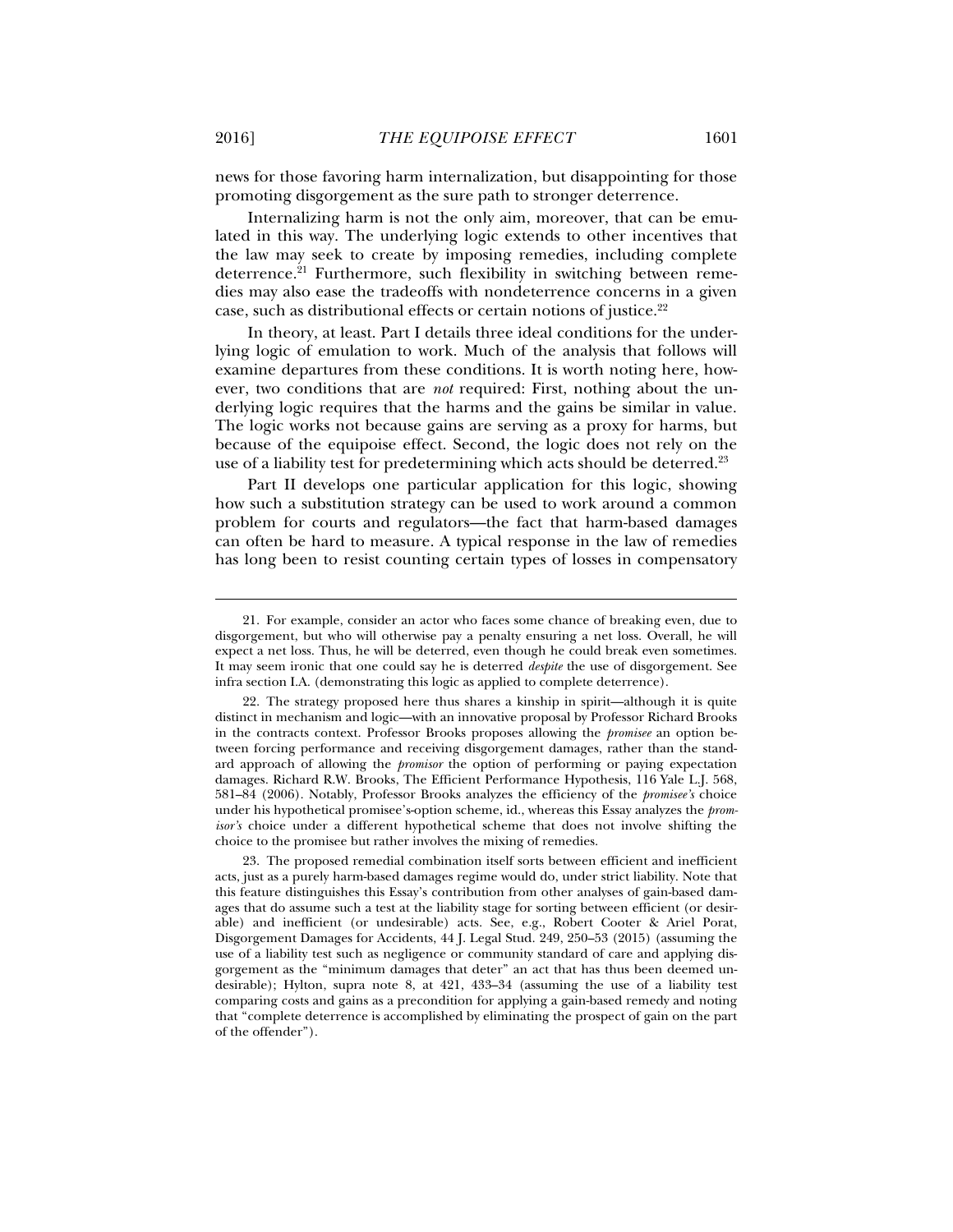damages;<sup>24</sup> the result is systematic underdeterrence. But an alternative solution, enabled by the equipoise effect, is to substitute disgorgement when harm-based damages are biased or hard to assess.<sup>25</sup> Such an approach may be more attractive for certain public enforcement actions in which societal harm may be hard to prove, individual compensation may not be a pressing concern,26 and setting accurate incentives *is* a pressing concern.

Part III turns to the various additional costs that often do push an actor from equipoise over to complete deterrence, including litigation costs, reputation costs, and opportunity costs. Such costs are fairly obvious, and the analysis will not belabor them; rather, it focuses on how such costs might alter the effectiveness of the proposed substitution strategy. It also addresses the complications that arise when a plaintiff is allowed to choose between pursuing a harm-based or a gain-based award.<sup>27</sup>

Several limitations of scope are worth noting at the outset. First, as this Essay focuses on deterrence, it will not delve into the vast trove of ex post distributional concerns and expressive purposes that have traditionally animated much of the law of restitution and unjust enrichment.28 Second, in the contracts context, the analysis will focus only on the breach-or-perform decision.29 Third, most of the exposition will assume that the infringing act causes harm with certainty,  $30^{\circ}$  and that liability is

 26. This is not to ignore the fact that some regulatory enforcers have also used disgorgement awards as a means of compensating private parties—most notably the SEC, using its "fair funds" statutory mechanism, and the FTC, using disgorgement awards to create consumer compensation funds. See infra note 108 (describing SEC "fair funds" and FTC use of disgorgement).

 27. See section III.D (addressing remedial regimes with plaintiff's election of remedies, such as in cases of conscious wrongdoing, certain fiduciary breaches, and copyright violations).

 28. See, e.g., Hanoch Dagan, The Law and Ethics of Restitution (2004); Ward Farnsworth, Restitution: Civil Liability for Unjust Enrichment (2014) [hereinafter Farnsworth, Restitution].

 29. How earlier choices—such as contract design, price, reliance, investment, or precautions—might be affected by remedial mixing (operating as a default rule) is a rich inquiry left for future work.

 30. As Part I notes, because the exposition assumes that the infringing act results in harm with certainty, an adaptation in interpretation and in implementation is needed to

 <sup>24.</sup> See, e.g., Freund v. Wash. Square Press, Inc., 314 N.E.2d 419, 422 (N.Y. 1974) (noting that the "amount of royalties plaintiff would have realized was not ascertained with adequate certainty and, as a consequence, plaintiff may recover nominal damages only"); Steven F. Napolitano & Peter Luneau, Speculating About Speculative Damages, N.Y. L.J., Jan. 17, 2012 (collecting recent cases).

 <sup>25.</sup> The assumption here is that the actor's gains are measurable, even though the harms might not be. But the actor's gains can also be hard to measure, of course. See, e.g., *Kansas*, 135 S. Ct. at 1058 ("Notably, Kansas does not insist on all of Nebraska's gain. It recognizes the difficulty of ascertaining that figure, given the evidence the parties presented."). This important tradeoff is noted throughout this Essay, including a more focused discussion in section I.E.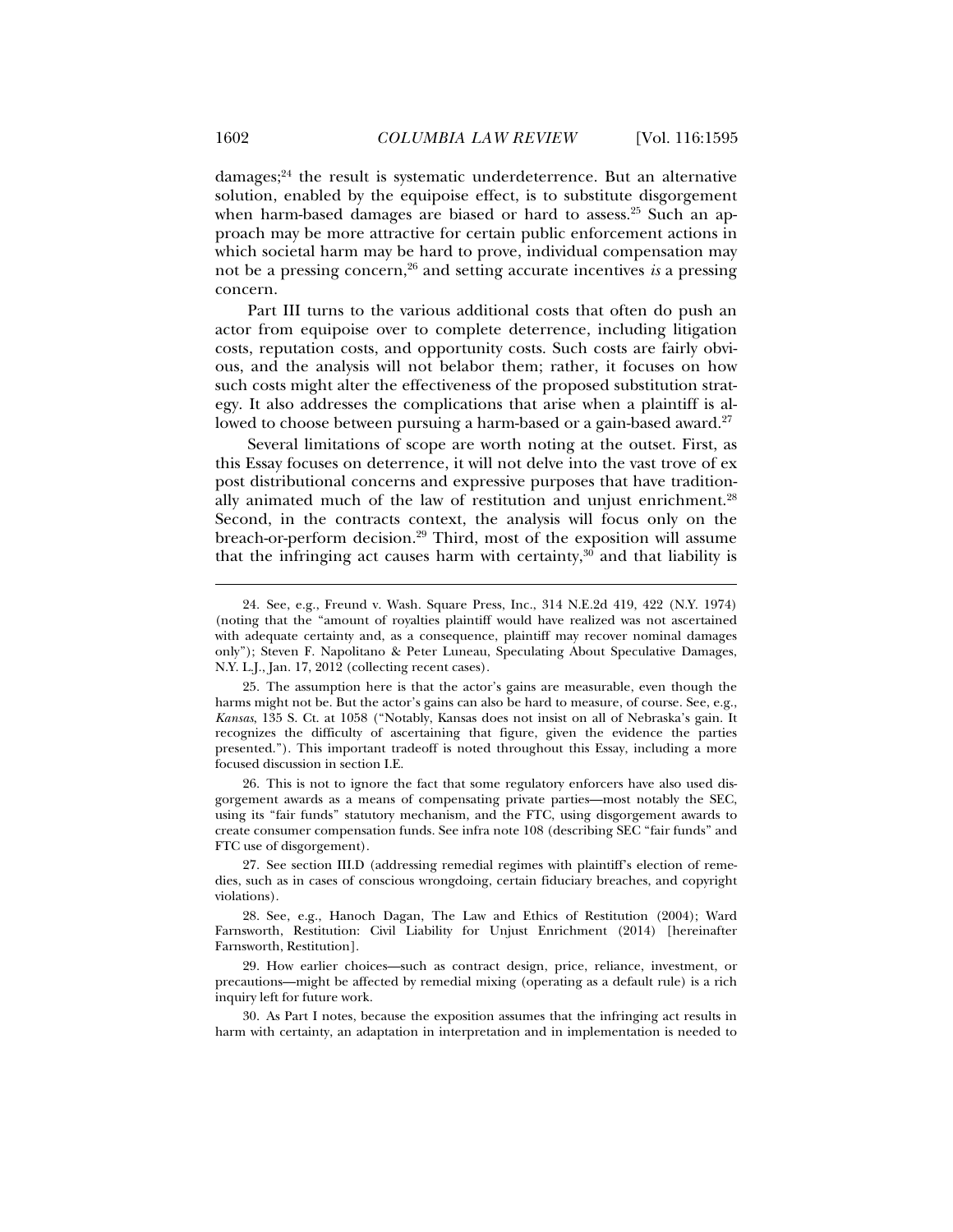sure to follow, $31$  although the analysis will also illustrate how the core idea can be applied in cases of imperfect enforcement.<sup>32</sup>

Tradeoffs abound in the terrain to be explored—the aims of compensation and procedural justice compete with the aim of deterrence, errors of one kind compete with errors of another, and courts and enforcers must make do with imperfect information or else fail to act. If at times this Essay's exposition suggests a theoretical neatness, it is only for clarity's sake and should not be read as making easy assumptions about reality.33 And it goes without saying that other reasons to use or eschew disgorgement may conflict or coexist with those introduced here.

### I. EQUIPOISE AND EQUIVALENCE

*For the listener, who listens in the snow, And, nothing himself, beholds Nothing that is not there and the nothing that is.*<sup>34</sup>

This Part develops the core theoretical point of this Essay. It begins by explaining how the incentive effect of any remedy can be emulated by a probabilistic mix of that remedy and disgorgement, inducing the actor to make the same choices—a situation we might call "choice equivalence." It then articulates three ideal conditions for choice equivalence and details the consequences of departures from each of these condi-

 32. See infra section II.C (incorporating the classic damages multiplier into the analysis and illustrating how the logic of emulation creates some flexibility in using such multipliers).

apply the basic logic to infringing acts that generate a risk of harm but do not always result in harm. See infra notes 37–38 and accompanying text.

 <sup>31.</sup> The classic solution to the problem of imperfect enforcement—that is, the possibility that the actor might get away with no liability despite causing harm—is to apply a damages multiplier. Such an application will be illustrated in section II.C. But a fuller analysis can be quite complex, as Professor Richard Craswell has shown. See Richard Craswell, Deterrence and Damages: The Multiplier Principle and Its Alternatives, 97 Mich. L. Rev. 2185, 2193–98 (1999) [hereinafter Craswell, Deterrence and Damages] (illustrating a range of complications for the multiplier principle, such as when the probability of sanction is correlated with the magnitude of harm).

 <sup>33.</sup> Among the myriad possible complications bracketed here are risk aversion and insurance, behavioral heuristics or biases, the victim's or nonbreacher's incentives, bilateral accidents, the costs of enforcement and incentives to sue, renegotiation, Coasian bargaining, judgment-proof actors, overlapping regulatory regimes, and uncertain legal standards. As is conventional in the incentives literature, this Essay's analysis assumes that actors are aware of the remedies that they may face (although this assumption can and should be questioned, of course). Whether actors need to know exactly how often disgorgement will be substituted is an interesting question addressed in sections I.D.1 and I.E.1. The issue of information costs for the courts or public enforcers—including the possibility that gains or harms cannot be easily determined—will be raised throughout, with emphasis at the end of Part I and in Part II.

 <sup>34.</sup> Wallace Stevens, The Snow Man, *in* Harmonium 16, 17 (1923).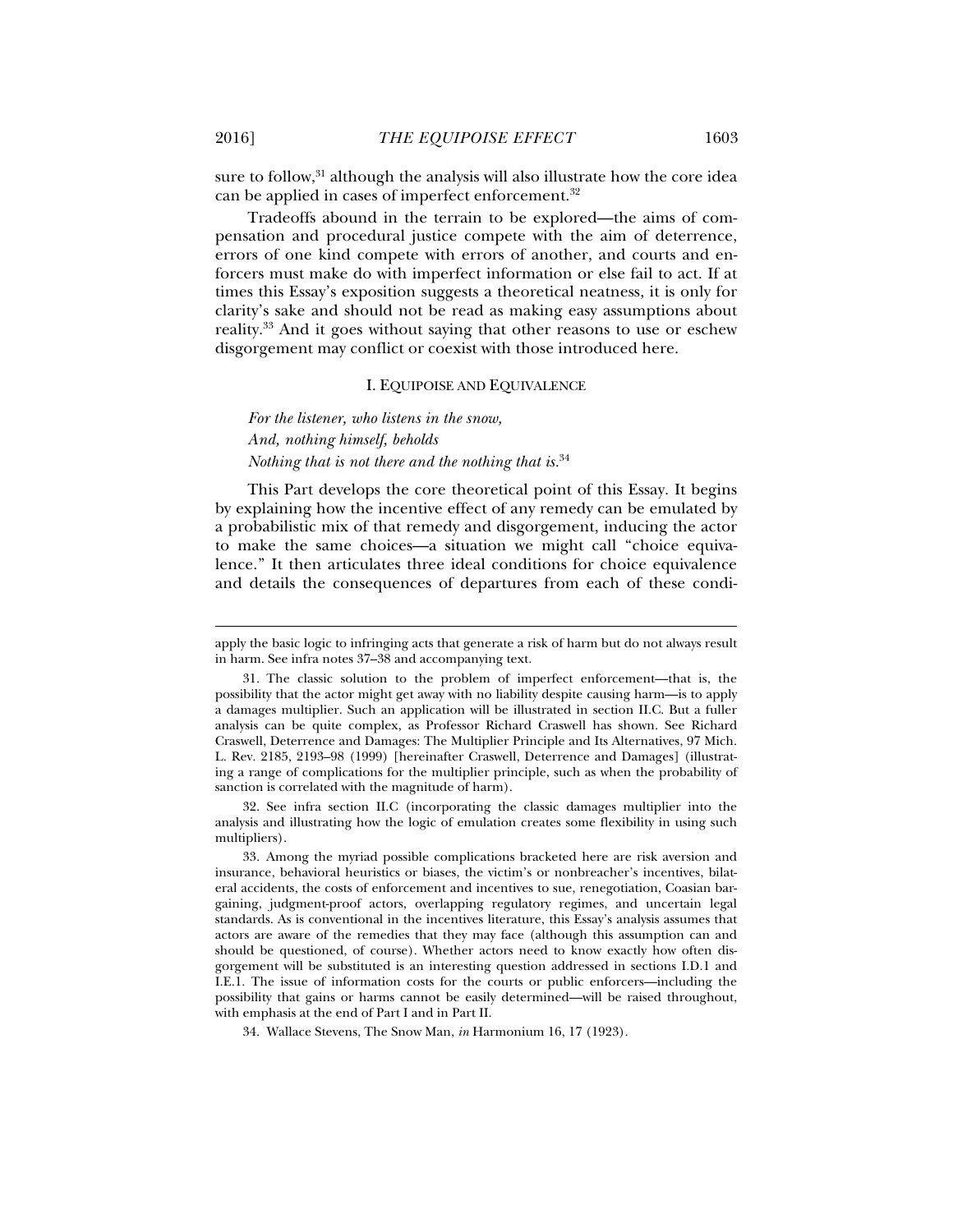tions. The exposition thus begins at a high level of abstraction, before Part II turns to a set of potential applications.

A few preliminary notes are in order: The terms "disgorgement" and "gain-based damages" will be used interchangeably throughout this Essay to mean an amount of damages that removes the marginal net gains (or marginal net savings) relative to the actor's best alternative noninfringing course of action.<sup>35</sup> In general, the exposition will speak as if the actor faces a binary choice between not acting (and thus incurring no gains, no harm, and no liability) and acting (and thus incurring gains, harm, and the costs of liability).<sup>36</sup> This setup naturally suits strict liability contexts, including contract breach; $37$  it can also be adapted to fit a simplistic version of a negligence regime.<sup>38</sup>

 36. Also note that for convenience, this Essay will generally adopt the simplistic phrasing of saying that an actor "will" act whenever there are positive net incentives to do so (among a relatively immediate set of incentives, usually), as if all characters are Holmesian bad men. This is not meant as a description of human or institutional behavior, of course, but a shorthand that is conventional and convenient for the theoretical analysis of law-created incentives and deterrence.

 37. An adaptation of the interpretation and implementation of the basic logic is needed, however, in order to apply it to infringing acts that generate a risk of harm but do not always result in harm—which is presumably more often the case with tortious acts than with contract breach. For such situations, we need to reinterpret the actor's binary choice as between not acting and the entire course of action that has led to the harm (or would cause such harm in expectation). As recognized in the literature, one way to implement this conception is to consider the actor's entire (real) course of action, including occasions on which harm did not materialize even though the actor performed the risk-creating act (and thus enjoyed net gains or net savings that should be counted in the disgorgement award); another way is to apply a damages multiplier to approximate the net gains or net savings from a (perhaps fictional) version of such an entire course of action. See, e.g., Cooter & Porat, supra note 23, at 258–67 (proposing several forms of disgorgement multipliers to account for such probabilistic harm or probabilistic enforcement); Saul Levmore & William J. Stuntz, Remedies and Incentives in Private and Public Law: A Comparative Essay, 1990 Wis. L. Rev. 483, 484–86 (explaining shortfall if the accounting omits the occasions that created risk but did not end up causing harm).

 38. To adapt the analysis to a negligence regime, it is useful to consider two types of situations. In the first, the actor's best nonliable alternative is *not to act at all*; in other words, the actor faces a binary choice between acting without due care and not acting. The basic logic can then be interpreted in a straightforward way (because the actor is sure to be liable if she acts), just as it can under a strict liability regime. In the second type of situation, the actor's best nonliable alternative is to *act with due care*; in other words, the actor faces a binary choice between acting without due care and acting with due care. Here, by

 <sup>35.</sup> This meaning corresponds to what Professor Robert Cooter has called "perfect disgorgement" and others simply call "disgorgement." See Cooter, Punitive Damages, supra note 11; Farnsworth, Your Loss or My Gain?, supra note 20, at 1343 (noting that "[w]hen one speaks of 'gain' in the context of the disgorgement principle, one means gain that is in some sense *caused* by the breach of contract" and thus should not include "the profit [that] could have resulted had there been no breach of contract"). This is not to ignore the possibility of errors in assessing this measure, as sections I.D and III.C will emphasize. See also infra note 134 and accompanying text (discussing the doctrinal or judicial strategy of refusing to offset certain costs as a deliberate way to add a quasipunitive measure beyond this ideal disgorgement amount).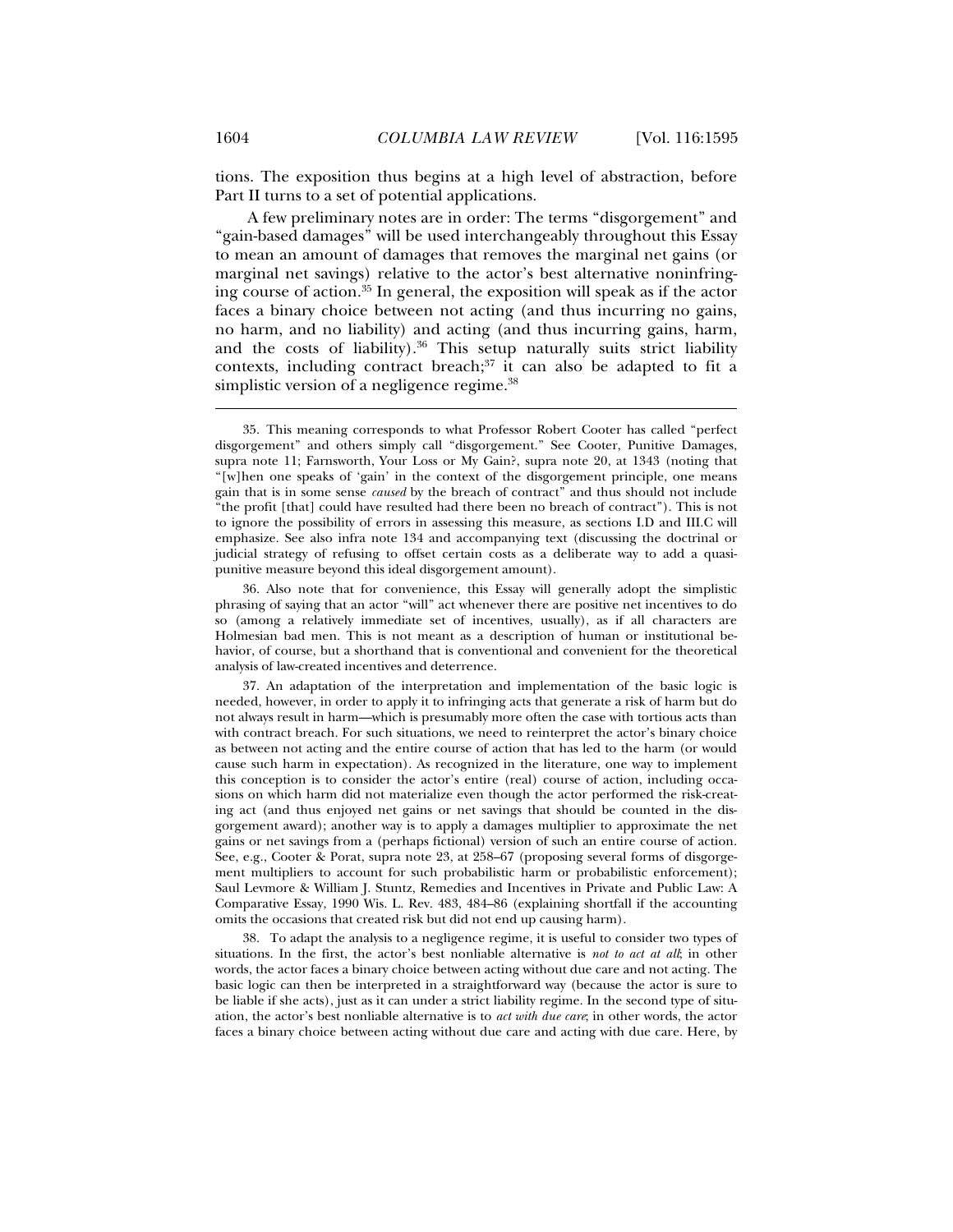#### A. *Choice Equivalence*

To fix ideas, let us label as the "primary" remedy whatever the law has set up as the default remedy in a given context. This shift to a more general terminology is purposeful: Although much of the discussion thus far has focused on compensatory damages or expectation damages, the logic elaborated here extends beyond harm-based damages.

First, suppose that a certain primary remedy will cause a net loss for the actor whenever it is ordered, because the remedy will cost her more than she will gain from the act that creates the liability. Examples might be heavy criminal fines, civil penalties, or punitive damages. If the actor anticipates facing this primary remedy with certainty, then she expects a net loss; she is completely deterred. But now suppose instead that the actor expects some chance of paying disgorgement in lieu of this primary remedy. Thus she faces some chance of breaking even (due to disgorgement) and otherwise a net loss (due to the primary remedy). Overall, she still faces an expected net loss; again, she is deterred.

*Illustration—Fraud.* The consumer protection agency seeks to completely deter sellers of herbal supplements from making fraudulent claims. In many cases, the agency applies civil penalties that exceed the seller's profits resulting from the fraud; but sellers know that sometimes, for idiosyncratic reasons, the agency will instead seek only the disgorgement of those profits. The incentive effect of this probabilistic mix of remedies is still complete deterrence; even though sellers will sometimes break even, overall they expect a net loss.

The same logic applies if the primary remedy is one that leaves the actor with a net gain. An example might be a lenient civil fine. If the actor anticipates facing such a primary remedy with certainty, then she will not be deterred; she will have an incentive to act. But suppose instead that the actor expects some chance of paying disgorgement in lieu of this primary remedy. Thus she expects some chance of breaking even (due to disgorgement) and otherwise a net gain (due to the primary remedy). Again she is not deterred, as overall she still faces an expected net gain from the act.

definition, the amount to be disgorged is the marginal net gain or net savings (including savings from forgoing precautions) from acting without due care relative to acting with due care. Likewise, the relevant amount of harm-based damages for the present analysis is also the marginal increase in harm from acting without due care relative to acting with due care. This amount corresponds to the usual measure of compensatory or expectation damages if no harm would occur if the actor acted with due care (but not if some harm would still occur). Beyond this simplistic adaptation, however, this Essay's analysis should not be assumed to apply to a more complex characterization of a negligence regime, to liability regimes based on intent, or to regimes that take the other party's behavior into account (such as comparative negligence). The present analysis also does not address continuous, rather than discrete, choice sets. These would be important and useful extensions to pursue.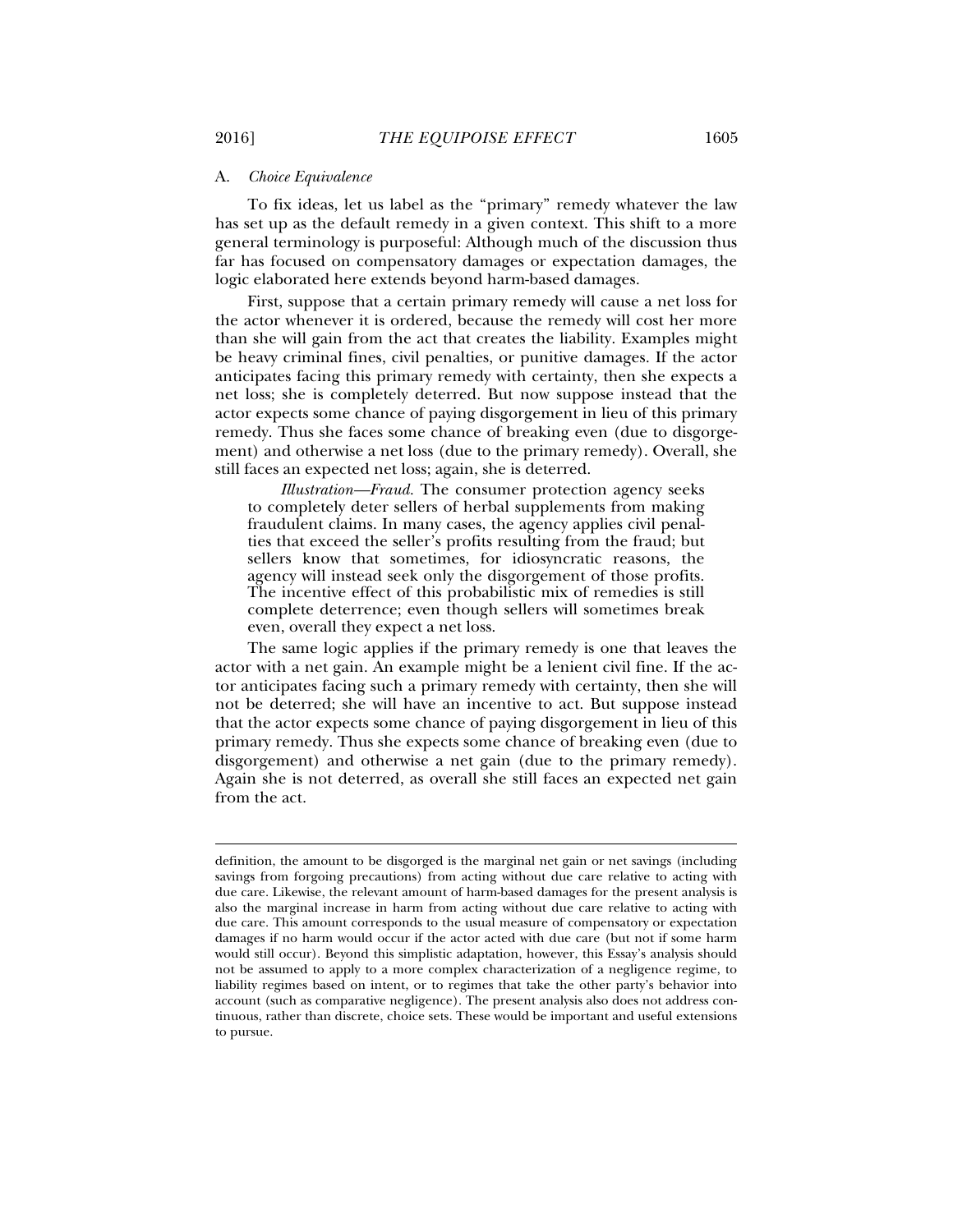against acting, depending on whether the actor's gains will exceed the cost of the remedy. An example might be compensatory damages or a carefully calibrated regulatory fee. By the same logic as the prior scenarios, the overall incentive effect of such a primary remedy can be emulated by a probabilistic mix of that remedy and of disgorgement. This was illustrated in the patent remedies scenario in the Introduction; $39$  it is restated in slightly more general terms here.

*Illustration—Reasonable Royalty.* Imagine an intellectual property statute that is designed to allow infringement when the user is willing to pay a reasonable royalty, but to deter infringement when the user is unwilling to pay that amount.<sup>40</sup> When the accurate amount of a reasonable royalty can be proved, the court will award that amount as damages; when the amount is difficult to prove, however, the statute permits the court in its discretion to award instead a disgorgement of profits attributable to the infringement.<sup>41</sup> If the user is uncertain which course the court will take—and thus anticipates some chance of paying the royalty but otherwise disgorging profits—then the user faces incentives that mimic the effect of a regime where the award is always the royalty.

The simple logic at work can be expressed more formally as follows: Suppose the actor faces the primary remedy—call it *r*—with probability *p*, but otherwise faces disgorgement. If the actor chooses to act, she will enjoy a gain of *g*. Thus, the actor faces some chance *p* of ending up with  $(g - r)$ , but otherwise breaks even, and so she has a positive incentive to act if  $p(g - r) > 0$ . This reduces to  $(g - r) > 0$  for  $p > 0$ , which means that she has a positive incentive to act if her gains will be greater than the primary remedy and if she expects some positive chance of facing the primary remedy. Notice that  $(g - r) > 0$  is also the condition for her to

 <sup>39.</sup> See supra notes 14–18 and accompanying text.

 <sup>40.</sup> This hypothetical regime resembles the state of the law for patent damages, which sets reasonable royalties as a minimum measure of damages (at least, when the patentee is a nonpracticing entity, and thus the "lost profits" measure of harm-based damages generally does not apply). See Lemley, Distinguishing Lost Profit, supra note 15, at 661–69 (analyzing controversy surrounding courts' methods for calculating reasonable royalties). The central statutory provision is 35 U.S.C. § 284 (2012) (permitting damages "adequate to compensate for the infringement, but in no event less than a reasonable royalty for the use made of the invention"). The illustration excludes the possibility of further sanctions, such as treble damages.

 <sup>41.</sup> The possibility of disgorgement remedies for patent infringement is not entirely imaginary, as it has been permitted by earlier statutes and remains the subject of some debate. See, e.g., Caprice L. Roberts, The Case for Restitution and Unjust Enrichment Remedies in Patent Law, 14 Lewis & Clark L. Rev. 653, 654–70 (2010) (describing the history of federal patent law, including the possibility of disgorgement as a remedy prior to 1964, summarizing the current debate over measures of patent remedies, and arguing for Congress and courts to consider the revival of disgorgement).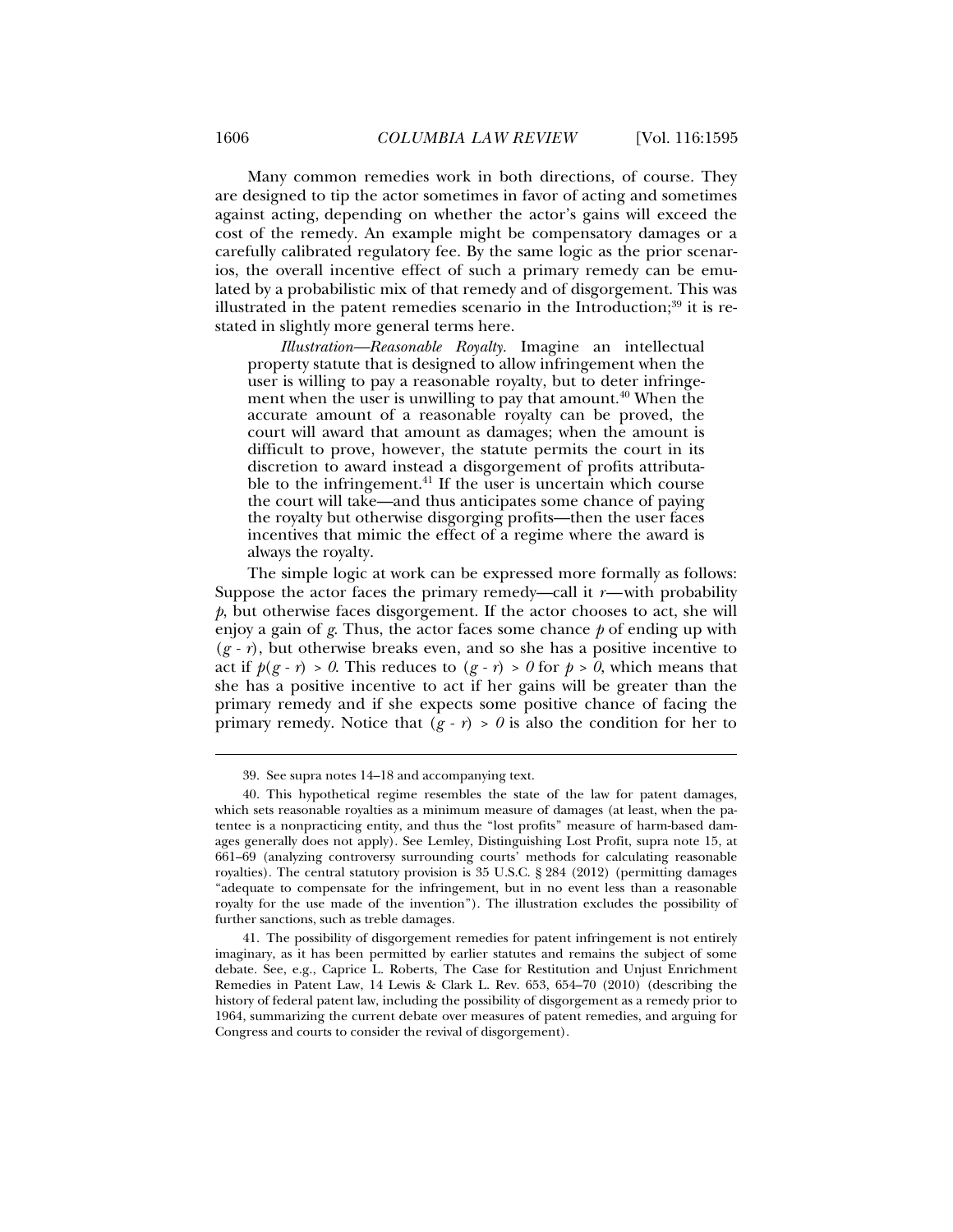have a positive incentive to act if she were to face the primary remedy with certainty. Likewise, she would be deterred if  $p(g - r) < 0$ , which reduces to  $(g - r) < 0$  for  $p > 0.42$  Thus, whether the actor faces the probabilistic mix of remedies or only the primary remedy, the resulting incentive effects are equivalent in the sense that they will induce the same choice.<sup>43</sup>

The ideal conditions for such emulation are detailed below. But before moving on, it is worth emphasizing that the underlying logic is not limited to contexts in which the primary remedy is some form of harmbased damages. Notice that in the fraud illustration above, the primary remedy being emulated is punitive; the aim (and the result) is complete deterrence. And in the intellectual property illustration, the primary remedy being emulated is a court-determined price; depending on the regulatory scheme, such a price may or may not reflect the harm done.<sup>44</sup>

For practical reasons, however, most of this Essay will focus on contexts in which the typical primary remedy *is* some form of harm-based damages, such as expectation damages or compensatory damages. The next section thus turns our focus to the special case of emulating harm internalization.

<sup>42.</sup> The condition  $p = 0$  corresponds to a regime where disgorgement is always used, and so the equivalence concept has no use. This is why  $p > 0$  is listed as one of the conditions for choice equivalence in section I.D. The condition  $(g - r) = 0$  only occurs if the primary remedy is also disgorgement itself (and so again the equivalence concept has no use) or if the value of the primary remedy matches the disgorgement amount in a given scenario (in which case equivalence occurs because the primary remedy itself also puts the actor in equipoise).

 <sup>43.</sup> Again, one should not conflate the equivalence proposed here (and the form of substitution suggested here) with the different type of equivalence (and another type of substitution) found in Professor Brooks's innovative "efficient performance" approach. See supra note 22.

 <sup>44.</sup> In the case of patents, for example, the "reasonable royalty" rate can be sensibly understood as a measure of harm in the case of nonpracticing patentees (after all, what they lost was the fee they would have charged for a license). See, e.g., Lemley, Distinguishing Lost Profit, supra note 15, at 655–56. The same measure, however, is only a backstop (minimal) measure of damages in the case of practicing patentees who are unable to prove their true "lost profits." Id. Note that this Essay's intellectual property illustrations assume hypothetical aims for imaginary remedial regimes to show the mechanics of the emulation logic, but do not mean to imply any argument about the broader public welfare or about how static and dynamic efficiencies interact. See, e.g., Michael A. Heller & Rebecca S. Eisenberg, Can Patents Deter Innovation? The Anticommons in Biomedical Research, 280 Science 698, 698–701 (1998) (analyzing problems of dynamic efficiency—meaning innovation—in the context of biomedical patents); C. Scott Hemphill, Paying for Delay: Pharmaceutical Patent Settlement as a Regulatory Design Problem, 81 NYU L. Rev. 1553, 1556 (2006) (reviewing arguments in antitrust and patent literatures on static and dynamic efficiency); Mark A. Lemley, Industry-Specific Antitrust Policy for Innovation, 2011 Colum. Bus. L. Rev. 637, 638–39 (2011) (discussing the tradeoff between static and dynamic efficiency); Jonathan Masur, Patent Inflation, 121 Yale L.J. 470, 480 (2011) (same).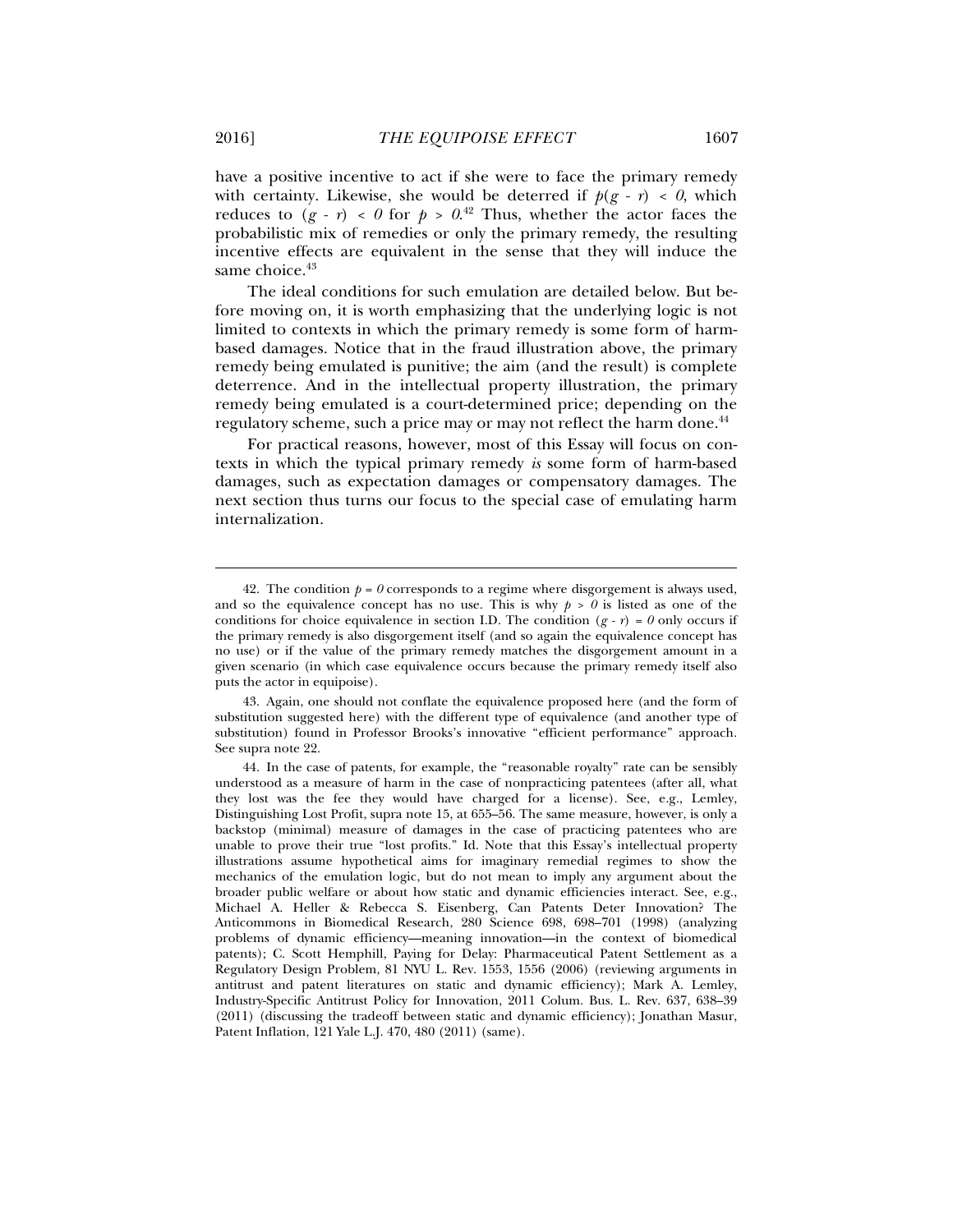#### B. *Harm Internalization*

Torts and contracts damages are normally harm-based measures compensatory damages and expectation damages, respectively.45 These harm-based damages create incentives that are conventionally thought to promote efficient choices. In torts, we say that harm internalization serves optimal deterrence,<sup>46</sup> and in contracts, we say that it provides efficient incentives for the breach-or-perform decision.<sup>47</sup> For these reasons, this Essay gives extra attention to choice equivalence when the primary remedy is damages based on harm.48

 46. See, e.g., Catherine M. Sharkey, Punitive Damages as Societal Damages, 113 Yale L.J. 347, 365 (2003) [hereinafter Sharkey, Punitive Damages] (noting that the threat of damages measured by calculating aggregate tortious loss leads to "optimal deterrence" and that "[t]he goal is to force tortfeasors, and others similarly situated, to internalize the harms to society caused by their conduct").

 47. The literature related to efficient breach is vast, of course. See Avery Katz, Virtue Ethics and Efficient Breach, 45 Suffolk U. L. Rev. 777, 777–78 (2011) (surveying the literature and noting that "[c]ontracts scholars have been arguing over the concept of 'efficient breach' for over thirty years . . . . yet the debate fails to subside"). For one court's endorsement, see TruGreen Cos. v. Mower Bros., 199 P.3d 929, 935 (Utah 2008) ("We are persuaded by the efficient breach arguments discussed above. When an efficient breach occurs, a breaching party may retain its profits in excess of a plaintiff's losses as long as the plaintiff is made whole."). Some who criticize the concept have nonetheless recognized other efficiency-related justifications for expectation damages. See, e.g., Daniel Markovits & Alan Schwartz, The Myth of Efficient Breach: New Defenses of the Expectation Interest, 97 Va. L. Rev. 1939, 1989 (2011) (criticizing efficient-breach theory but recognizing other "efficiency gains generated by expectations damages").

 48. The analysis will bracket reasons why harm internalization might not be efficient, such as the problem of multiple margins, but extensions investigating such complications would be useful. See Richard Craswell, Instrumental Theories of Compensation: A Survey, 40 San Diego L. Rev. 1135, 1139, 1149 (2003) (summarizing the classical view that harm internalization through compensatory or expectation damages is desirable but cataloguing

 <sup>45.</sup> One distinction is salient, however. In the contracts context, the doctrines governing remedies, including expectation damages, are default rules. One might then ask: Would the remedial mixes proposed in this Essay be ones that parties with incomplete contracts would have wished for? And if courts were to impose such remedial mixes, how might parties react in setting contract prices? Analysis of these questions is left for future work, but two tentative observations might be ventured here. First, if the parties' contractual purpose is to allow (only) efficient breaches, the substitution strategies suggested here may well be what the parties themselves would wish for, given that these strategies may serve efficient breach as effectively as (or possibly better than) expectation damages alone would. See section II.B (explaining when a substitution strategy can serve the aims of harm internalization better than a purely harm-based damages regime). If so, moreover, some of this Essay's analysis may offer guidance to such parties on drafting a liquidated damages clause that incorporates the substitution strategy. Second, and somewhat contrarily, expectation damages might not be the remedial rule that all parties would choose for themselves. See Robert E. Scott & George G. Triantis, Embedded Options and the Case Against Compensation in Contract Law, 104 Colum. L. Rev. 1428, 1430–31 (2004) (analyzing why parties may be willing to pay ex ante for non-harm-based remedial provisions and providing counterexamples including free-return policies and airline ticket-change fees). For a survey of scholarly views on how default rules should be set, see Hermalin, Katz, & Craswell, supra note 12, § 4.3.2.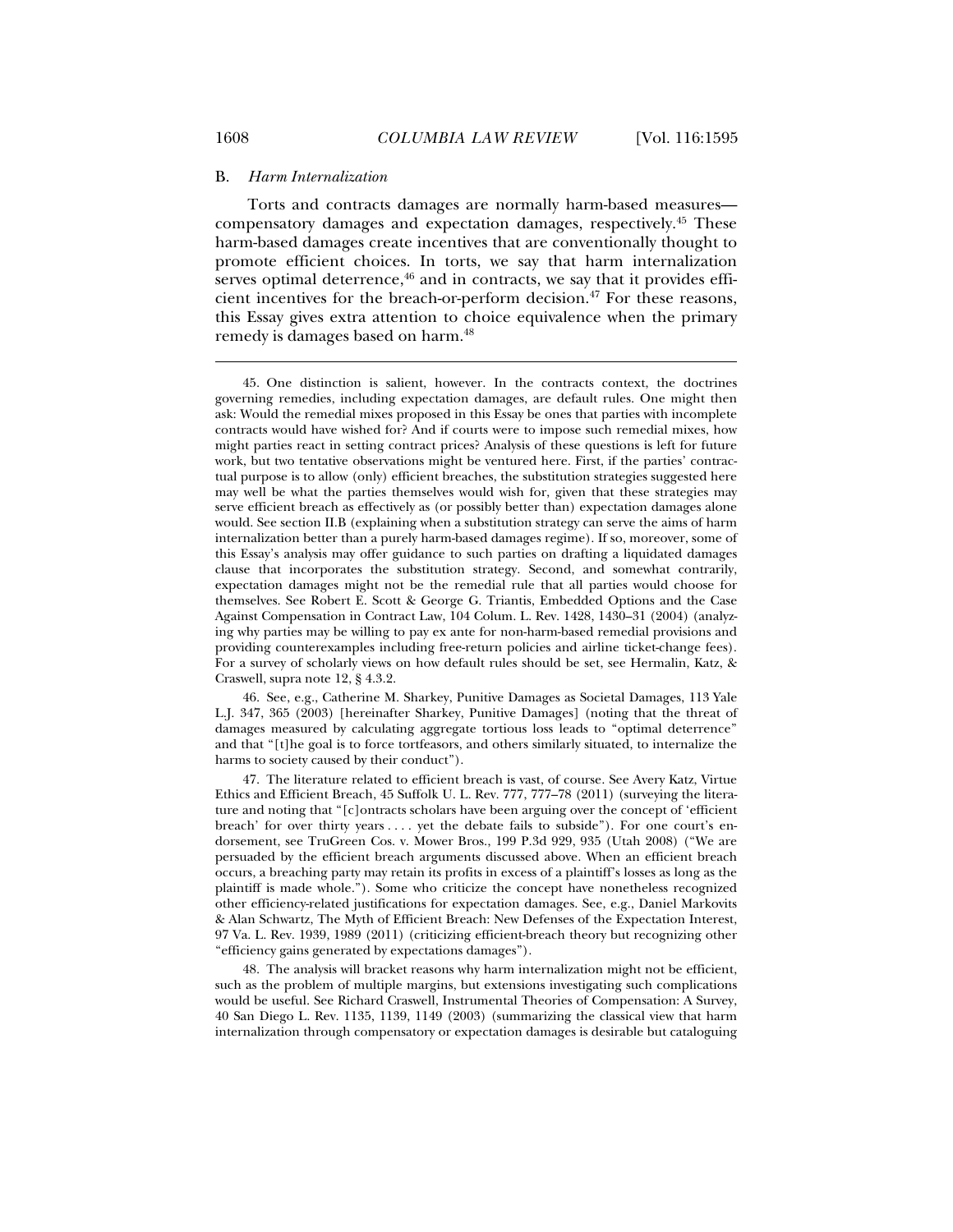*Illustration—Chemical Spill*. Cyana, Inc., is a manufacturer that transports Chemical X on train lines running through major urban areas. One of Cyana's train cars is leaking and will spill chemicals on the next leg of its journey. Cyana expects to be held strictly liable for the spill. The standard remedy is compensatory damages, but suppose that if the court deems the harm to be too difficult to measure, the court may instead require Cyana to disgorge its savings from not replacing the leaky car on that trip. Facing this uncertainty, is Cyana more likely to replace the leaky car than if it faced compensatory damages for sure?49

The answer is no. If Cyana's savings fall short of the harm caused by the spill, then it will choose to replace the car. This will occur even if there is a chance the court will require disgorgement of its savings, because Cyana still anticipates some remaining chance of suffering a net loss from having to pay compensation. Likewise, it will not replace the car if its savings exceed the harm.

Note that this illustration assumes a strict liability regime. Nothing in the underlying logic relies on any liability threshold, such as the prebalancing of harm and gains in the Learned Hand version of negligence. Among other things, this means that the logic can be applied to contract breach.<sup>50</sup>

*Illustration—Exclusive Sales Agreements.* The manufacturer Only Toys contracts with the retail chain Costmart not to sell any of its competitors' goods. Costmart is considering breaching by selling toys made by a competitor that are dissimilar to any product made by Only Toys. This breach would increase Costmart's profits while only slightly reducing profits for Only Toys. Costmart anticipates that a court might award expectation

reasons developed in more recent literature challenging that view); id. at 1149 (noting that "the remedy that is most efficient in serving one goal might not be the most efficient in serving another" and that "there are many different 'margins' along which parties might adjust their behavior, and different remedies may have different effects along each of those margins"). It is worth a reminder here, however, that choice equivalence is not limited to harm internalization.

 <sup>49.</sup> This illustration is loosely based on the classic torts case of Indiana Harbor Belt Railroad v. American Cyanamid Co., 916 F.2d 1174 (7th Cir. 1990) (Posner, J.). Readers who remember the case may already be anticipating the contest between negligence and strict liability that will play out at the end of Part I. See infra section I.E.2 (exploring implications of the logic of emulation for the choice between negligence and strict liability).

 <sup>50.</sup> In the contracts context, this Essay focuses solely on incentives at the breach-orperform stage. Analogous reasoning may offer guidance in setting ideal damages for influencing choices at earlier stages of contracting, such as promises, reliance, or precautions. I thank Professor Robert Scott for bringing this point to my attention. Email from Robert E. Scott, Alfred McCormack Professor of Law, Columbia Law Sch., to author (Aug. 24, 2016) (on file with the *Columbia Law Review*); see also Charles J. Goetz & Robert E. Scott, Enforcing Promises: An Examination of the Basis of Contract, 89 Yale L.J. 1261, 1281–86 (1980).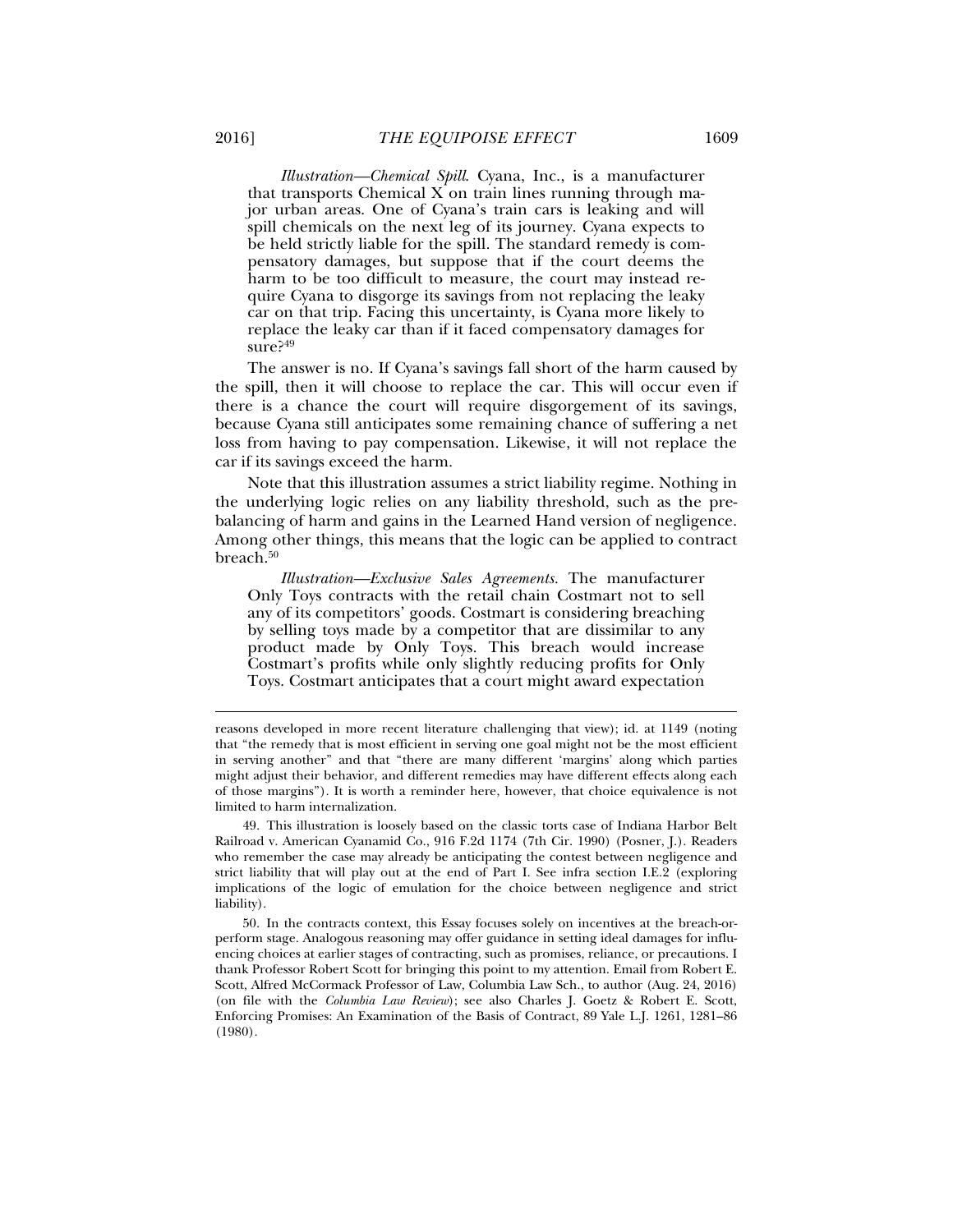damages but also might substitute disgorgement if it deems the loss of business to Only Toys too hard to measure. Is Costmart more deterred from breaching than if it faced expectation damages for sure?

Again, the same logic applies: Even if Costmart faces some chance of disgorging its profits, there is still a chance it will enjoy a net gain from breaching and paying expectation damages, so it will breach. Likewise, if the breach would hurt Only Toys more than it would benefit Costmart, then Costmart will not breach.

These illustrations may come as a relief for those who favor harminternalizing incentives. Starting from a regime of purely harm-based damages, a shift toward the greater use of disgorgement among courts or enforcers can thus result in the same choices by the actor if the actor faces some uncertainty about whether the remedy in her individual case will be disgorgement or harm-based damages.<sup>51</sup>

When complete deterrence is understood to be the law's aim instead, however, such choice equivalence may not be so welcome.

*Illustration—Breach of Trust*. Frank Snepp, a former CIA analyst, wrote a tell-all memoir about the fall of Saigon. The Supreme Court required him to disgorge his profits from the book—a remedy that the dissent condemned as "Draconian."52 In justification, the majority sounded the alarm of deterrence.<sup>53</sup> After all, Snepp had breached a nondisclosure agreement with the CIA, and disgorgement "is tailored to deter those who would place sensitive information at risk."54 But the Court's opinion also appears to hint that, had the harm to the government been more readily quantifiable, harm-based damages might have been appropriate.<sup>55</sup>

 53. Id. at 515 (majority opinion) ("Since the remedy [of disgorgement] is swift and sure, it is tailored to deter those who would place sensitive information at risk."); cf. id. at 517 (Stevens, J., dissenting) ("[T]he Court today grants the Government unprecedented and drastic relief in the form of a constructive trust over the profits derived by Snepp from the sale of the book.").

 54. Id. at 515 (majority opinion). Moreover, the Court suggested that his contract (and his former employment) with the CIA involved a fiduciary-like level of trust. Id. at 510 ("Snepp's employment with the CIA involved an extremely high degree of trust."). To be precise, his breach was failing to submit the book to the CIA's review process for prepublication clearance. Id. at 507–08. Arguably, a still more "tailored" remedy would have disgorged only his savings from not submitting the book for clearance.

 55. Id. at 514 ("[T]he [circuit court's] decision may well leave the Government with no reliable deterrent . . . . [T]he actual damages attributable to a publication such as

 <sup>51.</sup> This is, of course, a specific application of our general analysis to the category of harm-based damages. See supra note 42 and accompanying text (presenting the general analysis). In terms of the expressions presented above, set the primary remedy *r* equal to damages based on harm *h*: That is, let *r = h*.

 <sup>52.</sup> Snepp v. United States, 444 U.S. 507, 523 n.14 (1980) (Stevens, J., dissenting) (noting the majority's "solicitude for Snepp's welfare is rather ironic in view of the Draconian nature of the remedy imposed by the Court today").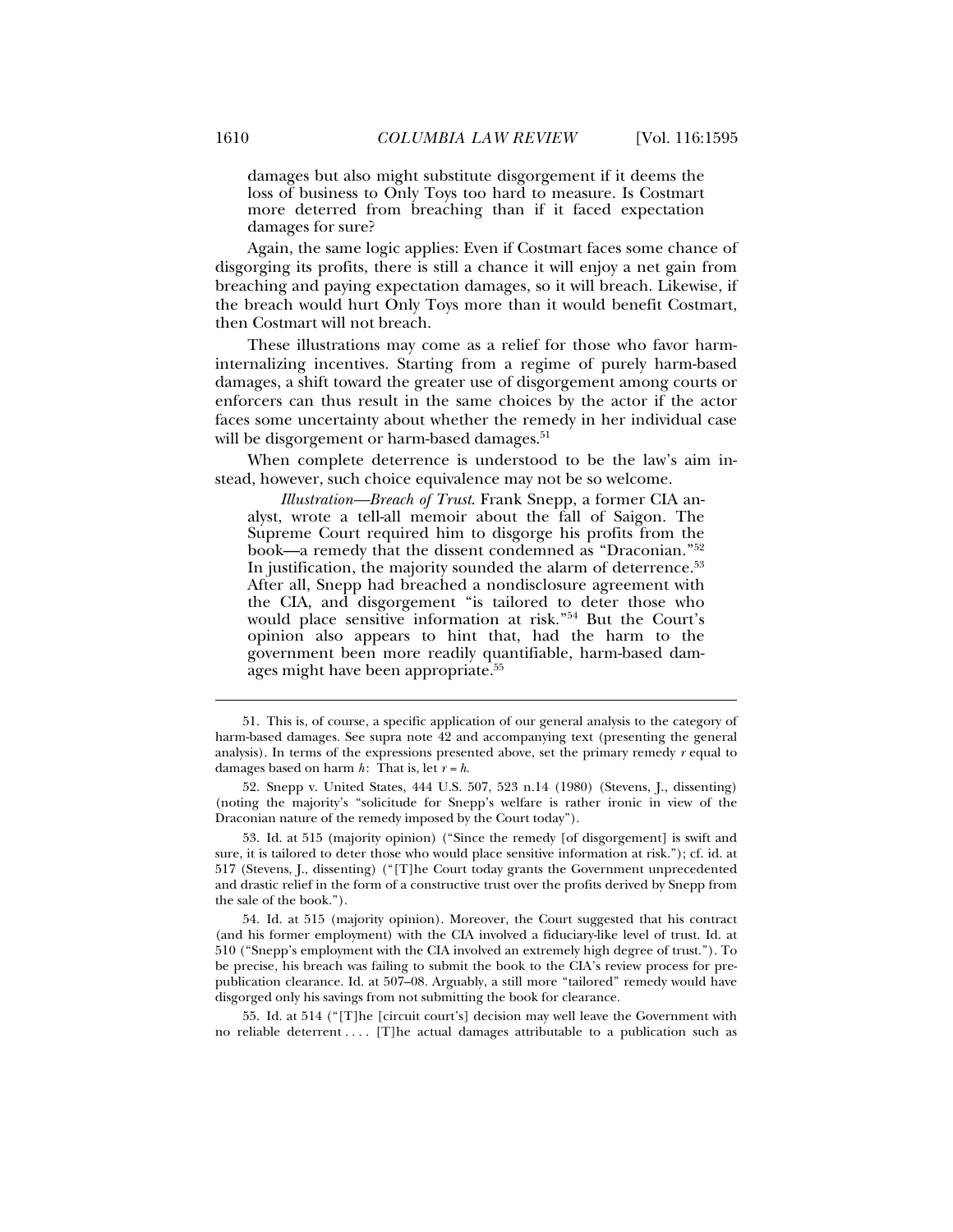Let's suppose that future whistleblowers read the opinion as suggesting that harm-based damages, rather than disgorgement, might be awarded in some instances. The resulting incentives—of facing some chance of paying compensation instead of disgorgement—would serve optimal deterrence and thwart complete deterrence.56

# C. *A Class of Regulatory Alternatives*

A fuller appreciation of choice equivalence may help to expand our regulatory imagination. This section presents two further ways of seeing how the probabilistic mixing of remedies defines a class of regulatory alternatives whose incentive effects can induce the same choices as full harm internalization.

First, recall the classic reason for harm internalization: to make the actor take into account the harms she causes to others, just as she naturally takes into account her own gains. (Think of a pollution tax, the archetypal example.) Internalizing both harms and gains serves optimal deterrence.57 So far, so familiar.

Now, notice that the point is really to have the actor weigh those harms and gains in *equal* measure—but not necessarily in *full* measure. The potential polluter will make the efficient choice if she is weighing harms against gains, both at full value. But she will make the same choice if she is weighing them both at  $2/3$  of their true values.<sup>58</sup> And she will also do so if she is weighing them both at only  $1/2$  of their true values. Any such combination is choice equivalent to any other.

Full internalization, then, is just one of many choice-equivalent regulatory approaches. A more general class of approaches involves matching *partial* internalization with the same degree of *partial* self-interest. Leveling down an actor's self-interest (by decreasing her prospective gains through some use of disgorgement) can complement our usual strategy of leveling up her concern for others' harm (by increasing her prospective costs through some use of harm-based damages) as a way to serve optimal deterrence.

*Illustration—Chemical Spill*. Suppose that the chemical company, Cyana, anticipates a  $2/3$  chance that the court will award compensatory damages and a 1/3 chance that the court will or-

 57. See Sharkey, Punitive Damages, supra note 46, at 365 (explaining how the internalization of harm serves optimal deterrence).

58. In other words,  $g > h$  if and only if  $\left(\frac{2}{3}\right)g > \left(\frac{2}{3}\right)h$ . And so forth.

Snepp's generally are unquantifiable. Nominal damages are a hollow alternative, certain to deter no one. The punitive damages recoverable after a jury trial are speculative and unusual.").

 <sup>56.</sup> To be clear, optimal deterrence here would mean that these future whistleblowers might end up either acting or not acting (depending on whether the anticipated gain outweighs the anticipated harm). What is being thwarted is the complete-deterrence guarantee that whistleblowers will never act.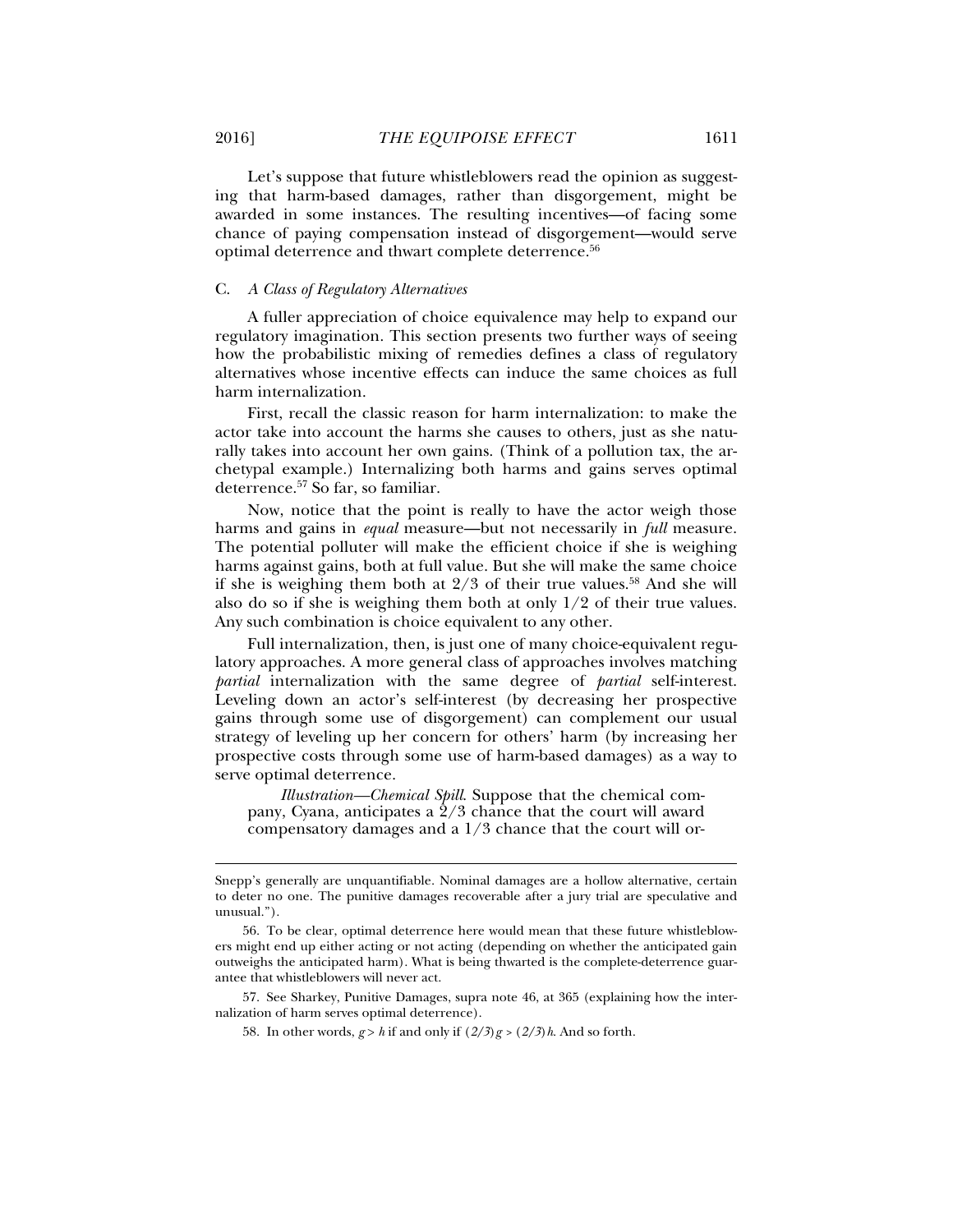der disgorgement of its savings from not replacing the leaky car. This remedial mix dilutes Cyana's self-serving motivations, because it is less sure to enjoy the savings. Meanwhile, it also raises Cyana's internalization of harms, because it may have to pay harm-based damages. Because Cyana now weighs both its savings and the harms at 2/3 of their values, it makes the same choices as if it faced compensatory damages for sure.

Another way of appreciating why such alternatives are choice equivalent draws on an insight that contracts scholars have long noticed. As Professors Charles Goetz and Robert Scott put it, "In order to maintain the efficiency value of [a damages] rule, however, it is only necessary that some minimal amount of benefits are retained by the breacher in order to induce him not to perform."59 In other words, any damages amount that falls between the promisee's value and the promisor's cost (but is not equal to the promisor's cost) should serve efficient breach, just as standard expectation damages would. Professor Avery Katz has similarly suggested that "it may be optimal to split the difference" between expectation damages and the promisor's cost. $60$  To see the connection with the analysis above, we can interpret such intermediate values as naturally leveling up and leveling down in just the right proportions.<sup>61</sup> Likewise, we can interpret the probabilistic mixing of expectation damages with disgorgement as setting expected damages for the breaching party somewhere in between the cost to the promisor and the value to the promisee.

We can then extend the underlying intuition beyond the contracts context: For a given actor, if the gains from acting are greater than the harm, then any expected damages amount falling between the harm and the gains (but not equal to the gains) must be less than the gains. And so the actor's ex ante incentive will be to act. But if the harm is greater than the gains, then any expected damages amount falling between the harm and the gains (but not equal to the gains) must be greater than the gains. And so the actor is deterred. These choices are equivalent to those the actor would make if he faced harm-based damages for sure.<sup>62</sup>

 <sup>59.</sup> Charles J. Goetz & Robert E. Scott, Liquidated Damages, Penalties and the Just Compensation Principle: Some Notes on an Enforcement Model and a Theory of Efficient Breach, 77 Colum. L. Rev. 554, 559 (1977).

 <sup>60.</sup> Avery Katz, Reflections on Fuller and Perdue's *The Reliance Interest in Contract Damages*: A Positive Economic Framework, 21 U. Mich. J.L. Reform 541, 560 (1988).

 <sup>61.</sup> I thank Professor Katz for pointing out to me that such an intermediate amount can be characterized as a linear combination of the value to the promisee and the cost to the promisor: Any fixed amount falling between the promisor's cost  $c$  and the promisee's value *v* can be written as the linear combination  $av + (1 - a)c$ . Thus the promisor will breach if  $av + (1 - a)c < c$ , which reduces to  $v < c$ . Email from Avery W. Katz, Vice Dean & Milton Handler Professor of Law, Columbia Law Sch., to author (Aug. 24, 2016) (on file with the *Columbia Law Review*).

 <sup>62.</sup> Indeed, these choices are equivalent to those the actor would make if he faced any other expected damages amount falling between the harm and the gains (but not equal to the gains)—including, at one end of the spectrum, full harm internalization.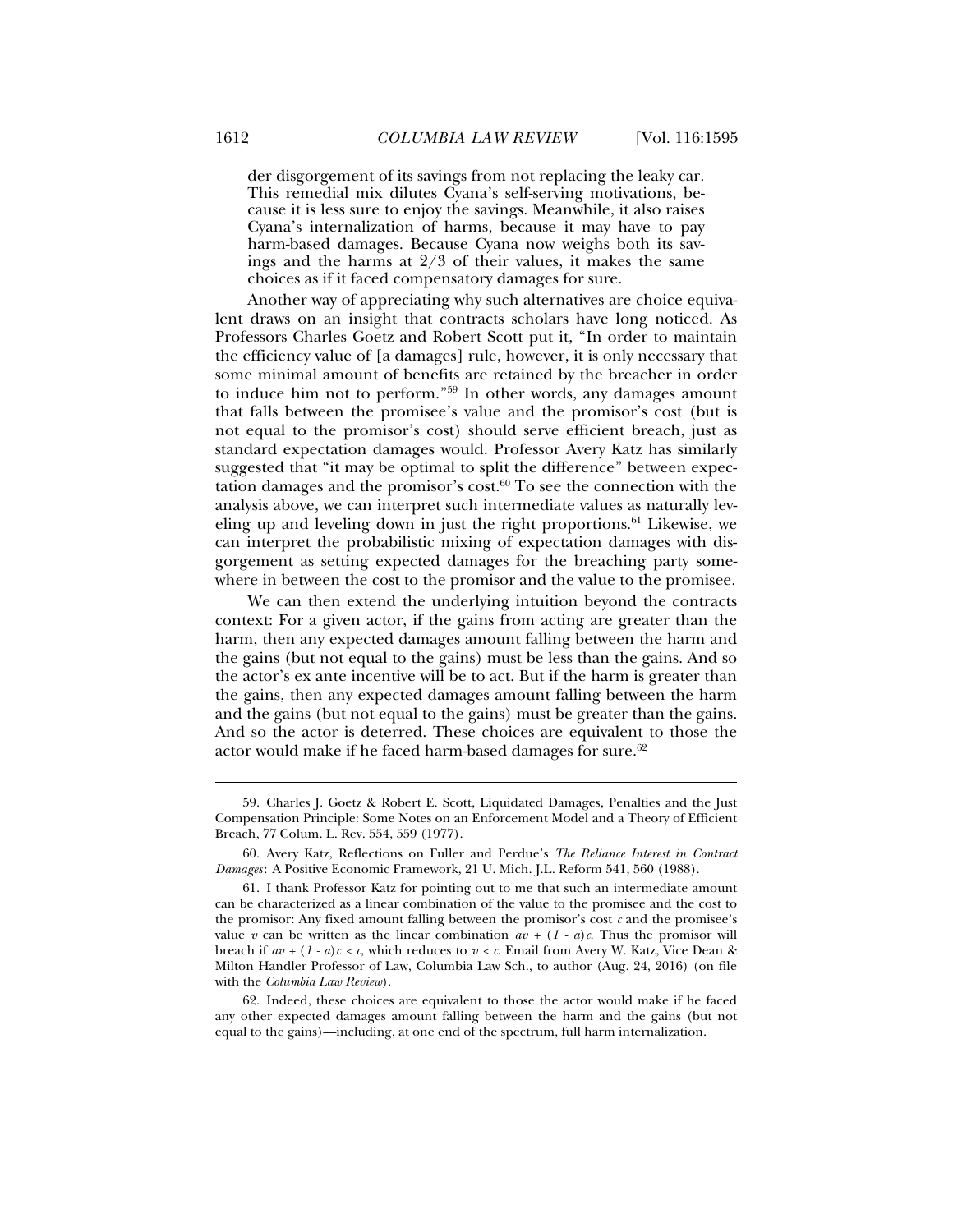This intuition also readily applies to settlements. If the actor expects to settle in the shadow of a probabilistic mix of remedies, and thus anticipates paying a settlement price equal to the expected value of that mix, such an expectation sets incentives that are choice equivalent to an expectation of settling at a price equal to compensation for harm.

# D. *Ideal Conditions*

Noticing the possibility of choice equivalence is only step zero of the analysis. The accuracy of such emulation depends on certain ideal conditions. In some contexts they will not be especially demanding. But reality will also often depart from the ideal, sometimes irretrievably. This section identifies three ideal conditions as well as the possible departures that may pose the greatest challenges.

1. *Use of the Primary Remedy.* — The first ideal condition is that the gain-based remedy must not be used exclusively. This may seem a trivial condition because if no other remedy is involved, then there is no use for the equivalence concept. Yet there are subtle ways in which this condition may fail. For example, suppose that although the courts are mixing remedies as a general matter, the actor somehow knows ex ante that the particular court it will face will substitute disgorgement in this case.<sup>63</sup> This first condition then fails because disgorgement would be the only remedy relevant to the actor's incentives. For remedial mixing to matter, the actor needs to face uncertainty ex ante about whether a future court will order disgorgement or the primary remedy in its case.

Note what this condition does *not* say. It does not demand that the primary remedy be used much more often than the gain-based remedy. The actor must perceive *some* chance that the primary remedy will be used, but that is all. In theory, choice equivalence can occur even if the primary remedy is only ordered relatively rarely.

*Illustration—Chemical Spill*. Recall that Cyana is deciding whether to replace a leaky train car carrying Chemical X. Suppose that it anticipates only a 1/5 chance that the courts will award compensatory damages and a 4/5 chance that the courts will order disgorgement. Its incentives are still choice equivalent to harm internalization alone.

Cyana will thus make the same choice, whether it expects a 1/5 chance of compensatory damages or a 2/3 chance (as in the earlier illustration). Notice that this also means it will make the same choice even if it miscalculates the chances (say, if the true chance is 2/3 but Cyana guesses 1/5).

 <sup>63.</sup> Another context in which this condition is likely to fail is when a private plaintiff is allowed to choose between remedies. See infra section III.D (describing consequences when the plaintiff can choose between the primary remedy and disgorgement).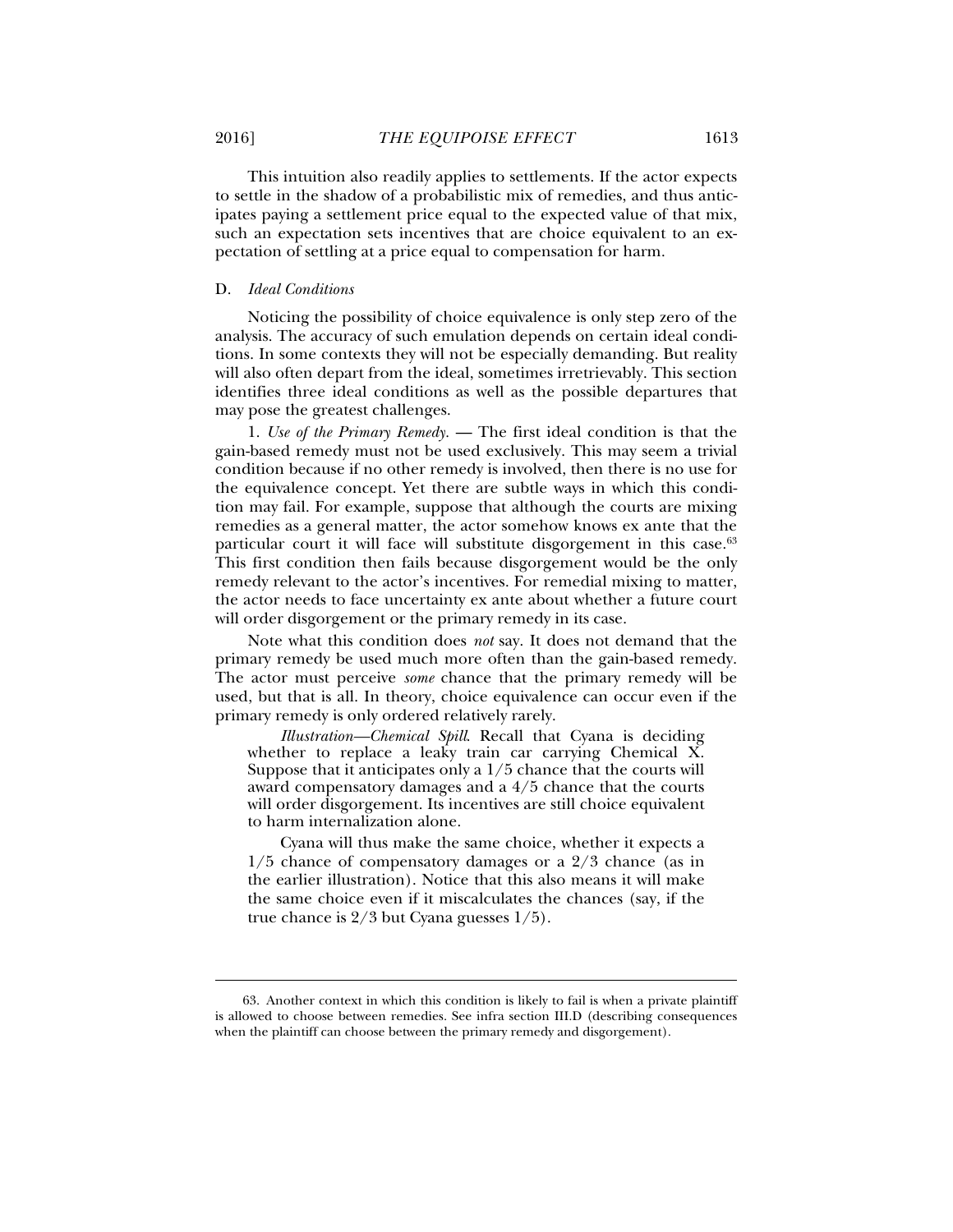Thus, in theory, the actor's choice will not depend on how often the gain-based remedy will be used. Even if the primary remedy's influence is greatly diluted, it will still point the actor in the right direction.<sup>64</sup>

2*. Accuracy of the Primary Remedy*. — A second ideal condition becomes relevant if the actor is uncertain ex ante about the value of the primary remedy. In such a case, emulation requires that the actor anticipate that the expected value of the primary remedy, when it *is* awarded, reflects the primary remedy's expected value were it always awarded. (This condition is obviously met when the primary remedy has only one possible value—for example, if there is a fixed fine, or if the actor knows ex ante the amount of damages that will be assessed.<sup>65</sup>)

*Illustration—Chemical Spill*. Suppose Cyana does not know exactly how much harm will result from the spill, but knows the range of the possible extent of harm. Cyana also believes that courts tend to award compensatory damages when harm turns out to be at the higher end of the range, but tend to substitute disgorgement when harm turns out to be at the low end. Due to this perceived selection bias, Cyana's incentives are choice equivalent to damages based on higher-than-average harm.<sup>66</sup>

The result is that Cyana faces incentives that are more deterrent than those that would result were the courts always awarding compensatory damages. In essence, the remedial mix in this case is emulating a biased sample from the range of potential compensatory damages, rather than a representative sample. How effectively courts or enforcers can make use of such substitution—or how readily they might fail—will often turn on this issue of selection bias.<sup>67</sup>

Perfect emulation is not always a good thing, however. What if harmbased damages are sometimes badly distorted—for instance, by gross mismeasurement or by doctrines that artificially limit recovery? As Part II will detail, a more strategic use of the equipoise effect may then be in

 <sup>64.</sup> This assumes that the other ideal conditions also hold. If not, then the relative usage of the primary remedy and of disgorgement *can* affect the degree of departures from exact choice equivalence, as described below. See infra section I.D.3 (discussing impact of dilution when the actor has "leftover incentives" outside disgorgement's reach); section III.C (analyzing distortionary effect of such leftover incentives and suggesting solutions).

 <sup>65.</sup> For example, in the case of harm-based damages, this may occur if the actor knows the amount of harm her conduct will cause and expects harm-based damages to reflect that amount. It may also occur if the actor expects the remedy to be set equal to the expected value of the possible harms. (It will generally be assumed throughout this Essay that the actor knows her net gains from the conduct she is contemplating and thus the value of the disgorgement.).

 <sup>66.</sup> By contrast, if Cyana knows the amount of harm its spill will cause, and thus it knows how much compensatory damages would be, then there is no issue of selection bias.

 <sup>67.</sup> See infra section II.B.1 (examining the issue of selection bias in greater depth); infra section III.D (same).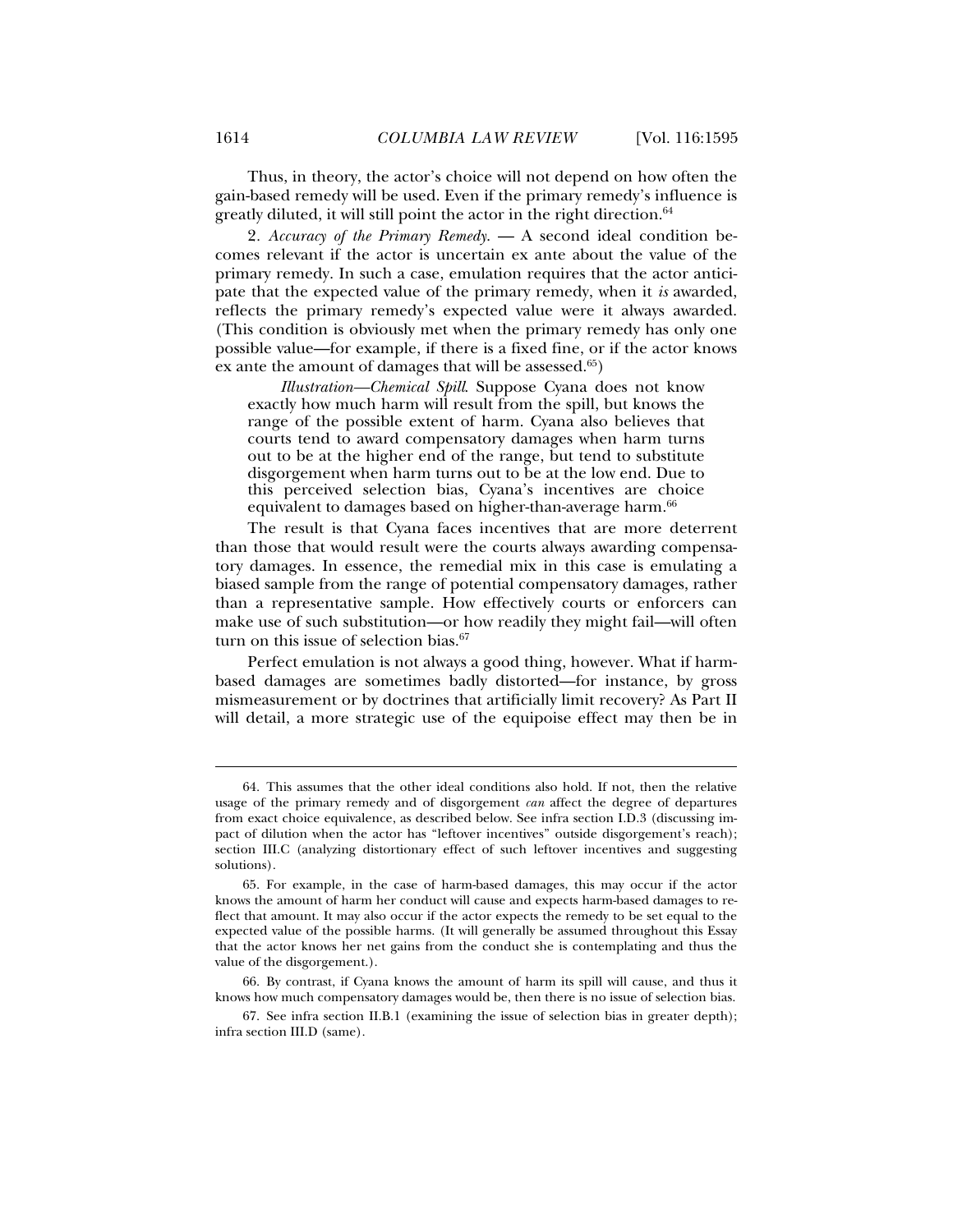order. Courts and public enforcers might instead *co-opt* the mechanism of selection bias, using it to counteract such distortions.<sup>68</sup>

3. *Accuracy in Erasing Gains.* — The third condition may be called the "no leftover incentives" condition. The substitution of disgorgement dilutes two competing incentives in equal measure: the net gains from the act and the legal disincentives for the act due to the primary remedy. If these are the only incentives at work, then there is no problem. But if the actor has other incentives that fall outside the reach of disgorgement, then those incentives are not diluted. Instead, by comparison, they will loom large.

What might such leftover incentives be? Most commonly, there may be costs of acting that are not offset in the disgorgement award. $69$ Although disgorgement aims to remove only net gains—and thus implies offsetting of the actor's costs—this offset may be imperfect. Some noneconomic costs might not be quantifiable. Or a court might omit opportunity costs or the cost of capital (though courts have recognized the need to offset both kinds of costs and have found ways to do so).<sup>70</sup> To put it in more abstract terms, a court might fail to accurately assess the marginal net gain (or marginal net savings) relative to the actor's best noninfringing alternative course of action.<sup>71</sup>

Moreover, an actor might also have *favorable* incentives that disgorgement will not reach—for example, longer-term economic gains not yet evident or not provable to the court or enforcer.72

 70. See, e.g., Frank H. Easterbrook & Daniel R. Fischel, Contract and Fiduciary Duty, 36 J.L. & Econ. 425, 442 (1993) ("Courts that award disgorgement of gain often temper that remedy by allowing the fiduciary a substantial reward for his entrepreneurial efforts."); Gergen, supra note 69, at 843 ("American courts are split on the question of whether a copyright or trademark infringer is allowed to deduct fixed costs or overhead in determining profits subject to disgorgement. . . . Causal analysis favors a deduction for fixed costs, for they represent opportunity costs.").

 71. Section III.C analyzes in more depth the effects on choice equivalence of such leftover costs, as well as litigation costs.

 72. See, e.g., Dennis S. Corgill, Measuring the Gains of Trademark Infringement, 65 Fordham L. Rev. 1909, 1914–15 (1997) (noting that "an infringer can benefit without earning profits during the period of knowing infringement").

 <sup>68.</sup> See infra section II.C (explaining use by public enforcers); infra section II.D (explaining use by courts).

 <sup>69.</sup> This sort of omission is sometimes a deliberate choice; courts or doctrines might overstate the profits to be disgorged. As Professor Mark Gergen has observed, "[C]ourts sometimes fudge the factual issue to award more than the likely gain attributable to the wrong in order to deter." Mark P. Gergen, Causation in Disgorgement, 92 B.U. L. Rev. 827, 830–31(2012). He further argues that "[t]he *Restatement (Third) of Restitution and Unjust Enrichment* is less candid about this practice than it might be, perhaps because candor weakens the claim in justice for what is described falsely as disgorgement in such cases." Id.; see also infra note 133 and accompanying text (noting courts might purposefully ignore leftover incentives as a way to increase the effective penalty).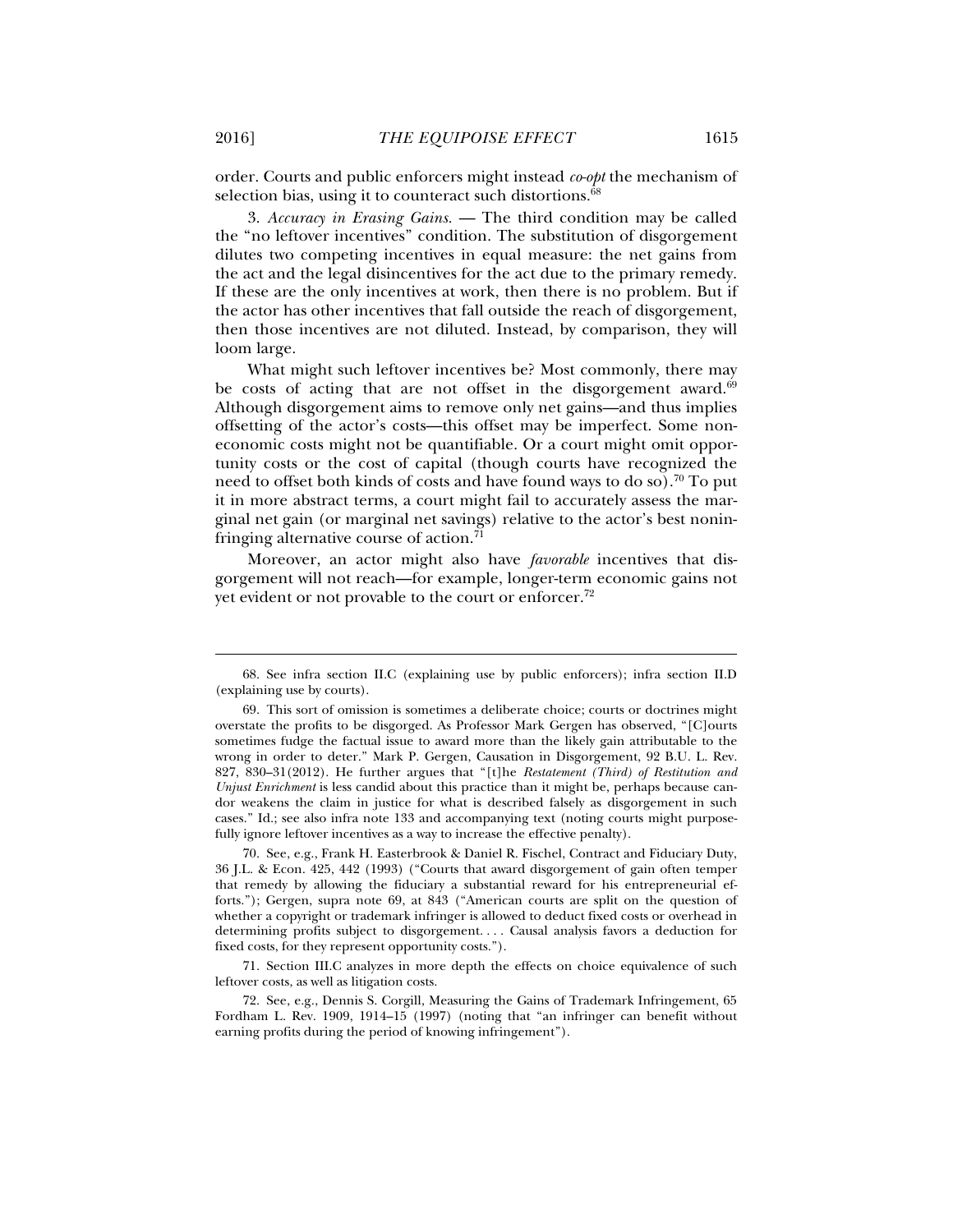*Illustration—Breach of Trust*. Consider a case like that of the former CIA analyst, Frank Snepp.73 In calculating the profits that such an author must disgorge, a court might fail to offset the value of the time he spent writing the book, which could have been spent writing a different book. Or the court may be unable to account for the emotional impact of either criticism or acclaim for being a whistleblower.74

The presence of such leftover incentives are, in a sense, an error in valuing the net gains to be disgorged, resulting in a failure to reach true equipoise in the first place. Such errors create distortions of a peculiar sort. The more the primary remedy is used relative to disgorgement in the remedial mix, the less the chance that these leftover incentives will make a difference in the actor's decision.75

This sliding-scale effect tempers a well-known peril of mismeasuring gains. As Professors Mitchell Polinsky and Steven Shavell observed, one disadvantage of relying on a gain-based remedy alone for setting incentives is that even a slight underestimation of the actor's gains can result in a failure to deter acts whose harms greatly exceed their benefits, because a purely gain-based remedy does not force the actor to internalize any of the harm, no matter how large.<sup>76</sup> But in the present context, harmbased remedies are mixed with the gain-based remedies, and thus the chances of such a harsh consequence are diminished in two related ways. First, the influence of an error in measuring gains is reduced because the actor does not expect disgorgement to be used all the time. Second, in this mixed scheme, actors *do* internalize harm (if only partially) and therefore cannot entirely ignore the possibility of causing great harm.<sup>77</sup>

# E. *Information Demands*

l

At this point, it may seem that information costs must be quite high for the effective use of choice equivalence. Undoubtedly, in some contexts, such an approach will be infeasible or wasteful due to information costs. Most obviously, good information about the right amount of gains

 <sup>73.</sup> See supra notes 52–55 and accompanying text (describing the *Snepp* case).

 <sup>74.</sup> Section III.A offers further illustrations of both hidden costs and hidden benefits.

 <sup>75.</sup> Sections III.B and III.C contain examples and further analysis of the effect of leftover costs on choice equivalence.

 <sup>76.</sup> Polinsky & Shavell, Harm or Gain, supra note 11, at 430–34.

 <sup>77.</sup> Both the reduction in influence of disgorgement errors and the degree of internalization of harm will vary with the extent to which the remedial mix uses harmbased damages rather than disgorgement. The same reasoning applies to a further concern raised by Professors Polinsky and Shavell, that *overestimating* gain-based damages will deter actors even when gains greatly exceed harm. Id. This concern is diminished in the present context for essentially the same reasons: First, facing a remedial mix, the actor does not expect disgorgement to be used all the time; and second, whether gains outweigh harm does matter to the actor's choice.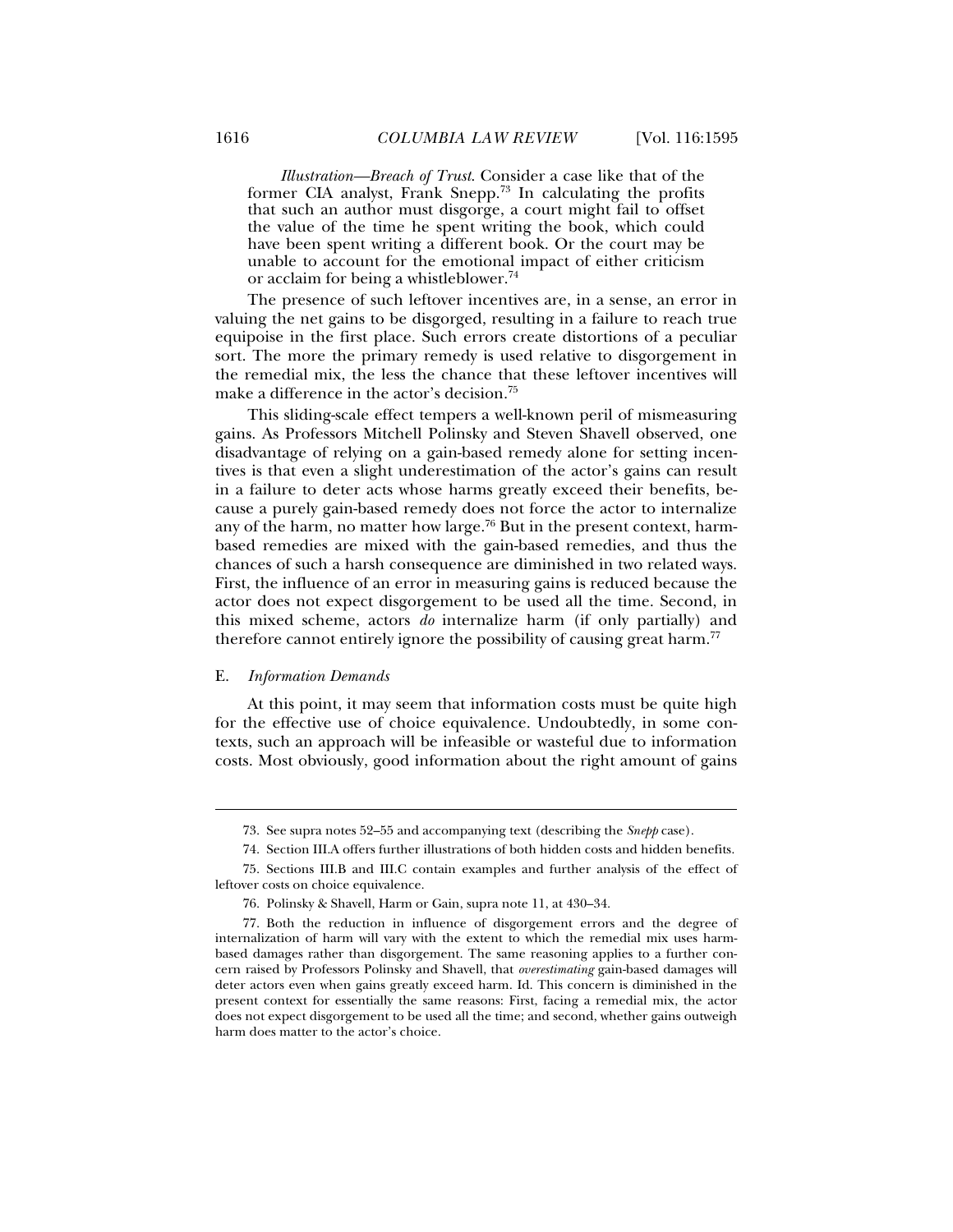to be disgorged may be unavailable. But without minimizing such concerns, a few favorable points should be noted.

1. *What Is Not Required.* — First, recall that the actor does not need to know exactly how often one remedy will be substituted for the other, because whatever mix she imagines will still induce the right choice (if choice equivalence holds).<sup>78</sup> Conveniently, this also means that courts and public enforcers need not guess what exact probabilistic mix the actor might be expecting; nor do they need to convey the exact probabilities to the actor. What the actor needs to perceive (and all that courts or enforcers need to convey), in theory, is uncertainty about whether the remedy in a specific case will be disgorgement or the primary remedy.79

Second, choice equivalence does not require calculating both harmbased damages and gain-based damages in a given case. Indeed, it allows the substitution of gain-based damages when harm is hard to measure, as Part II will detail.80 And when harm-based damages *are* awarded, there is no need to calculate gains.

2. *Negligence or Strict Liability?* — One favorable quality of choice equivalence may be useful to consider in deciding between a negligence regime and a strict liability regime. The relative merits of these regimes have been studied in an extensive literature raising many complications that cannot be fully considered here, $81$  but it may still be worth noting a fairly basic way for choice equivalence to enter into the calculus.

*Illustration—Chemical Spill*. Judge Richards is deciding whether Cyana's chemical spill should be treated under negligence or strict liability, a question of first impression. She recognizes that in some such cases the full extent of harm may quickly become evident, while in other cases harm will be underestimated because future harm is unknown or not provable. How should this potential for errors in measurement affect her decision?

If the negligence test depends on information about harm, as the Hand formula does, $82$  Judge Richards may sensibly decide that the law

80. See infra section II.B (explaining such a strategy of substitution).

 81. For a survey of this literature and its principal insights, including various dimensions of complications, see generally Steven Shavell, Foundations of the Economic Analysis of Law 174–256 (2004) [hereinafter Shavell, Economic Analysis of Law].

 82. Judge Learned Hand's version of the negligence test famously requires a weighing of expected harm against the cost of precautions. See United States v. Carroll Towing

 <sup>78.</sup> To borrow from an earlier example in section I.D.1, choice equivalence is possible even if the actor thinks that the chances of paying compensation rather than disgorgement are 1/5, say, while the actual chances are 2/3.

 <sup>79.</sup> To be clear, the term "uncertainty" here means that the actor perceives some (nonzero) probability of paying the primary remedy and some probability of paying disgorgement. This Essay brackets the problem of radical uncertainty in the Knightian sense. See, e.g., Henry E. Smith, Property and Property Rules, 79 N.Y.U. L. Rev. 1719, 1726 (2004) ("The problem is that uncertainty does not allow for this thinking in terms of averages because we do not know what is supposed to be averaged.").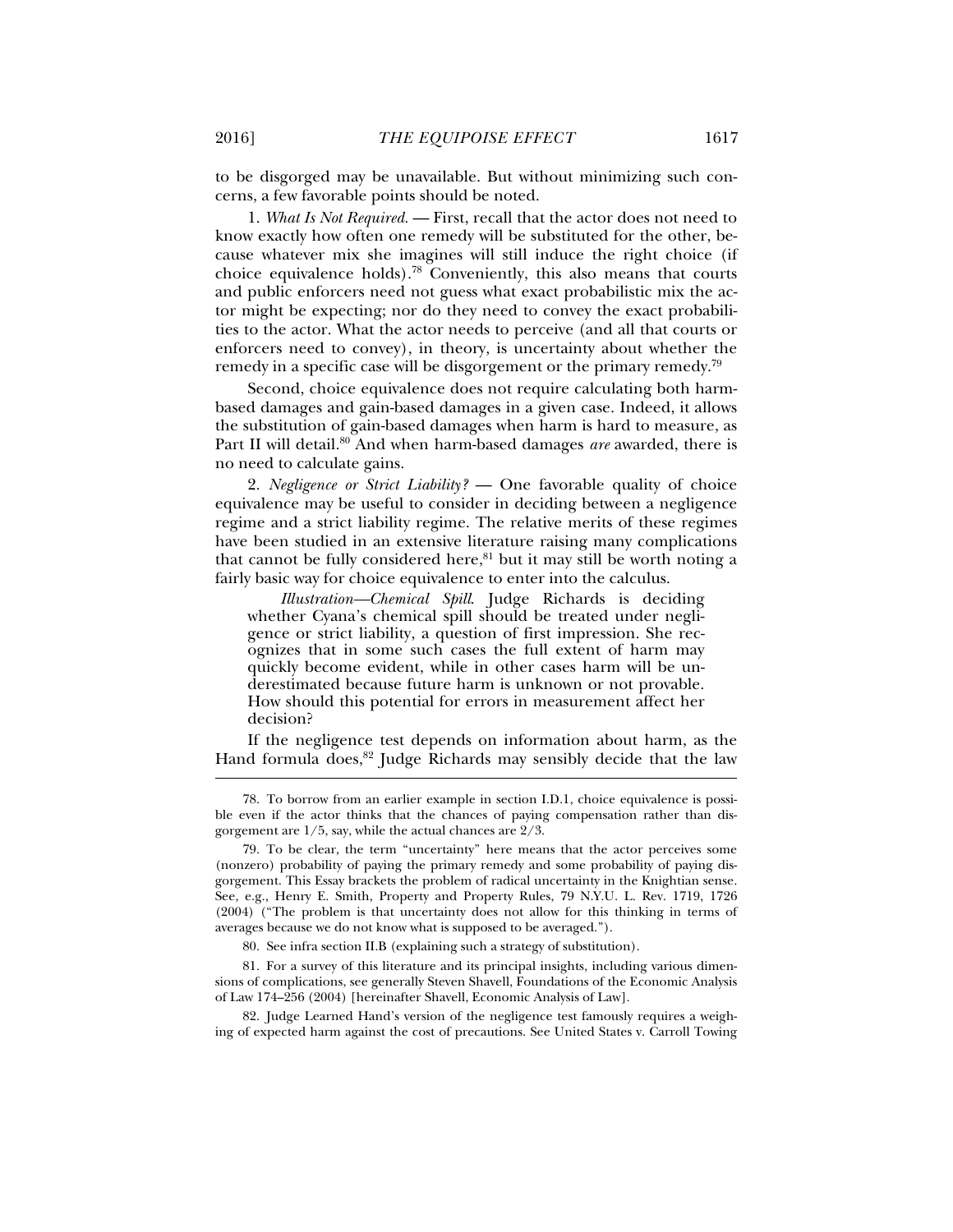should favor a strict liability regime in which compensatory damages are awarded only when they can be reliably measured, while disgorgement is substituted otherwise. (As we have seen, this approach is choice equivalent to a regime of reliably measured compensatory damages.) The disadvantage of using a negligence test that relies on harm assessment, in contexts where harm is often hard to measure, is that doing so risks introducing errors at both the liability and the remedies stages.<sup>83</sup> By avoiding distortions at both stages, a strict liability regime with strategic substitution may well better serve the aim of harm internalization.

If, however, the negligence test is based on a different method for setting the standard of care that does not involve assessing harms, then a strict liability regime with strategic substitution may have less of an informational advantage, or may even have a disadvantage. At the liability stage, of course, such a negligence test still demands more information than strict liability. $84$  But at the remedies stage, the presence of a negligence test might relieve some need for accuracy in setting the level of damages. $85$  Then again, it might not, $86$  in which case the informational

 84. The information costs occur both in setting the standard of care and in assessing whether the actor met that standard, as a factual matter. See, e.g., Shavell, Economic Analysis of Law, supra note 81, at 181 ("Under strict liability a court need only determine the magnitude of the loss that occurred, whereas under the negligence rule a court must in addition determine the level of care actually taken (a driver's speed) and calculate the socially optimal level of due care (the appropriately safe speed).").

 85. See, e.g., Steven Shavell, Liability for Accidents, *in* 1 Handbook of Law and Economics 140, 165 (A. Mitchell Polinsky & Steven Shavell eds., 2007) ("Under the negligence rule . . . on one hand, damages can be somewhat less than harm and optimal care will still be induced; on the other hand, damages can exceed harm and optimal care will be induced."). The familiar reason is that there is a discrete jump in legal disincentives, jumping from zero to the damages amount, between actions on the safe side of the liability threshold and those on the liable side. See id. (explaining discontinuity); Robert Cooter, Prices and Sanctions, 84 Colum. L. Rev. 1523, 1523–24 (1984) (explaining "[i]f lawmakers can identify socially desirable behavior, but are prone to error in assessing the cost of deviations from it, then sanctions [which a negligence standard creates] are preferable to prices [which strict liability creates]" because "[a] sanction typically creates an abrupt jump in an individual's cost" when applied).

 86. Professors Mark Grady and Marcel Kahan have observed that one reason a negligence regime may not necessarily mitigate the need for accuracy in setting damages levels is that the incentives discontinuity at the negligence threshold might be smoothed out by other properties of the legal regime. See, e.g. Jennifer Arlen, Torts Damages, *in* 2 Encyclopedia of Law and Economics 682, 685 (Boudewijn Bouckaert & Gerrit De Geest eds., 2000) (noting the insight that "if the application of 'but for' causation effectively eliminates the discontinuity in the injurer's expected liability function . . . injurers will not

Co., 159 F.2d 169, 173 (2d Cir. 1947) ("[I]f the probability be called P; the injury, L; and the burden, B; liability depends upon whether B is less than L multiplied by P: i.e., whether  $B > PL$ .").

 <sup>83.</sup> To be clear, these may be distinct errors, although both are affected by the difficulty of measuring harm: At the liability stage, the proper use of the Hand formula, supra note 82, presumably would involve assessing the possible harms (and their likelihoods) that should reasonably have been foreseen by the actor ex ante, while at the remedies stage, what is being measured for compensation purposes is the realized harm.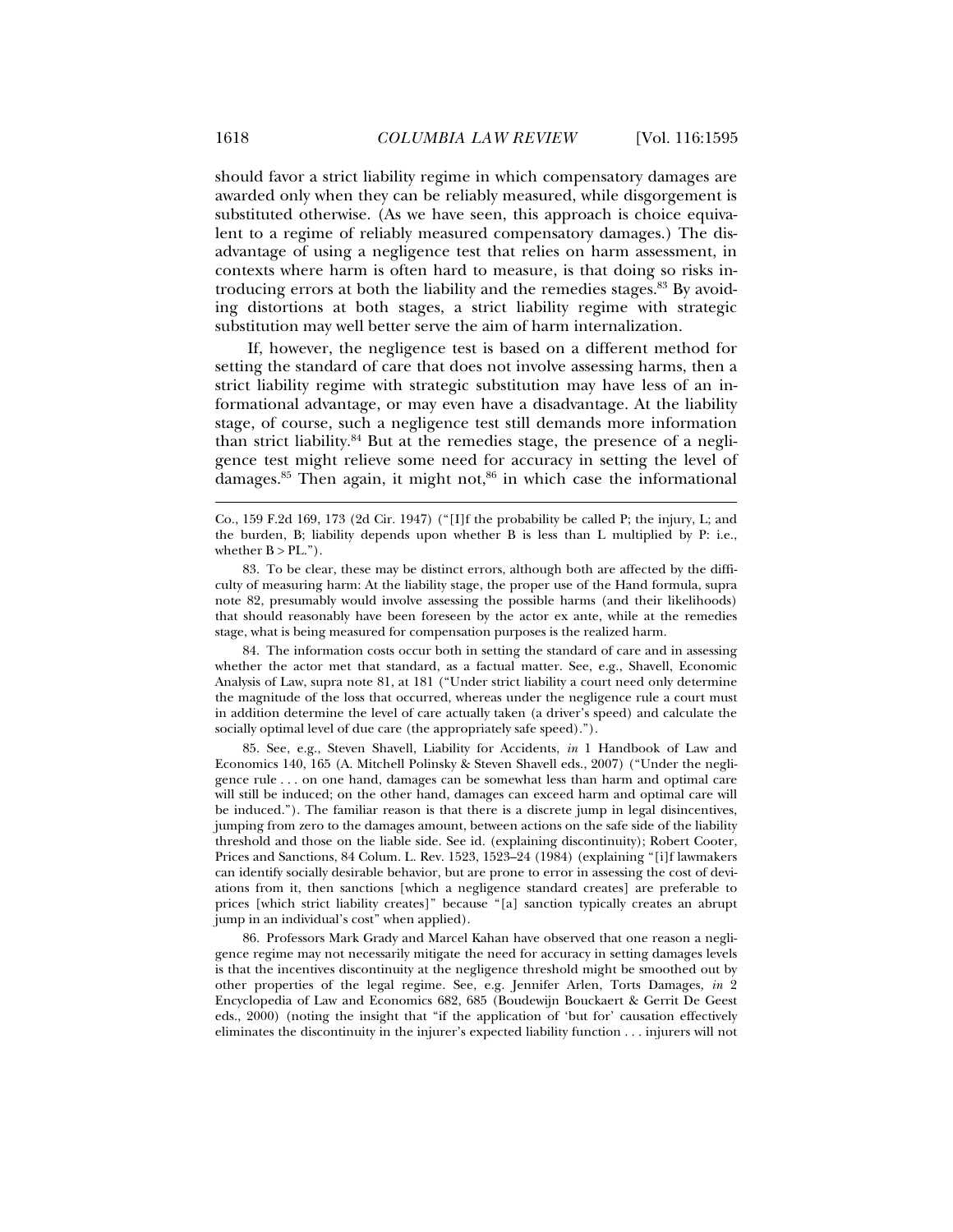advantage goes more clearly to a strict liability regime with strategic substitution.

#### II. USING EQUIVALENCE

The logic of choice equivalence points to a tantalizing "worry-free" possibility: Courts or public enforcers may be able to substitute disgorgement for other damages or sanctions, on occasion, without needing to worry about throwing off future actors' ex ante choices. This Part focuses on one application of this remedial flexibility—as a way to work around problems of measurement in awarding harm-based remedies such as compensatory or expectation damages. The following analysis will also suggest why using a probabilistic mix of harm-based and gain-based damages might even serve the aims of harm internalization better, in some circumstances, than using solely harm-based damages.<sup>87</sup>

Before proceeding, let us make a mental note of two limitations. First, the actor's gains may also be hard to measure in some contexts.<sup>88</sup> For clarity's sake, the exposition here will assume that accurate measurement of the marginal net gains or marginal net savings to be disgorged is feasible—but of course that is not always so.

Second, substitution plainly sacrifices the aim of accurate compensation for those injured parties who do end up with a disgorgement award. Some such parties might recover more than the harm they suffered, and some might recover less. A substitution strategy may thus be more attractive to a public enforcer who is not bound to seek compensation for harm. It may be less appealing for contexts, including private disputes, in which accurate case-by-case compensation may be valued for reasons

take due care unless damages fully compensate victims" (citing Mark Grady, A New Positive Economic Theory of Negligence, 92 Yale L.J. 799 (1983); Marcel Kahan, Causation and Incentives to Take Care Under the Negligence Rule, 18 J. Legal Stud. 427  $(1989)$ ).

 <sup>87.</sup> In brief: By strategically substituting disgorgement, a court or enforcer can omit harm-based awards that suffer from artificial distortions, so that the remedial mix emulates the incentive effect of the set of only the remaining harm-based awards, which more accurately reflect true harm. More precisely, because we are focusing on the actor's ex ante incentives, what is important is that the actor *perceives* that distorted harm-based damages awards will be omitted. As section I.D emphasizes, however, this actor must face at least some uncertainty about whether the act he is contemplating will in fact lead to such a distorted damages award and thus trigger substitution, or whether instead the court will be able to assess accurate harm-based damages.

 <sup>88.</sup> For example, in the Kansas–Nebraska water dispute, Nebraska's gain from the additional water was difficult to estimate, with figures ranging from at least \$25 million to as much as \$61 million. Report of the Special Master at 172, 177, Kansas v. Nebraska, 135 S. Ct. 1042 (2015) (No. 126).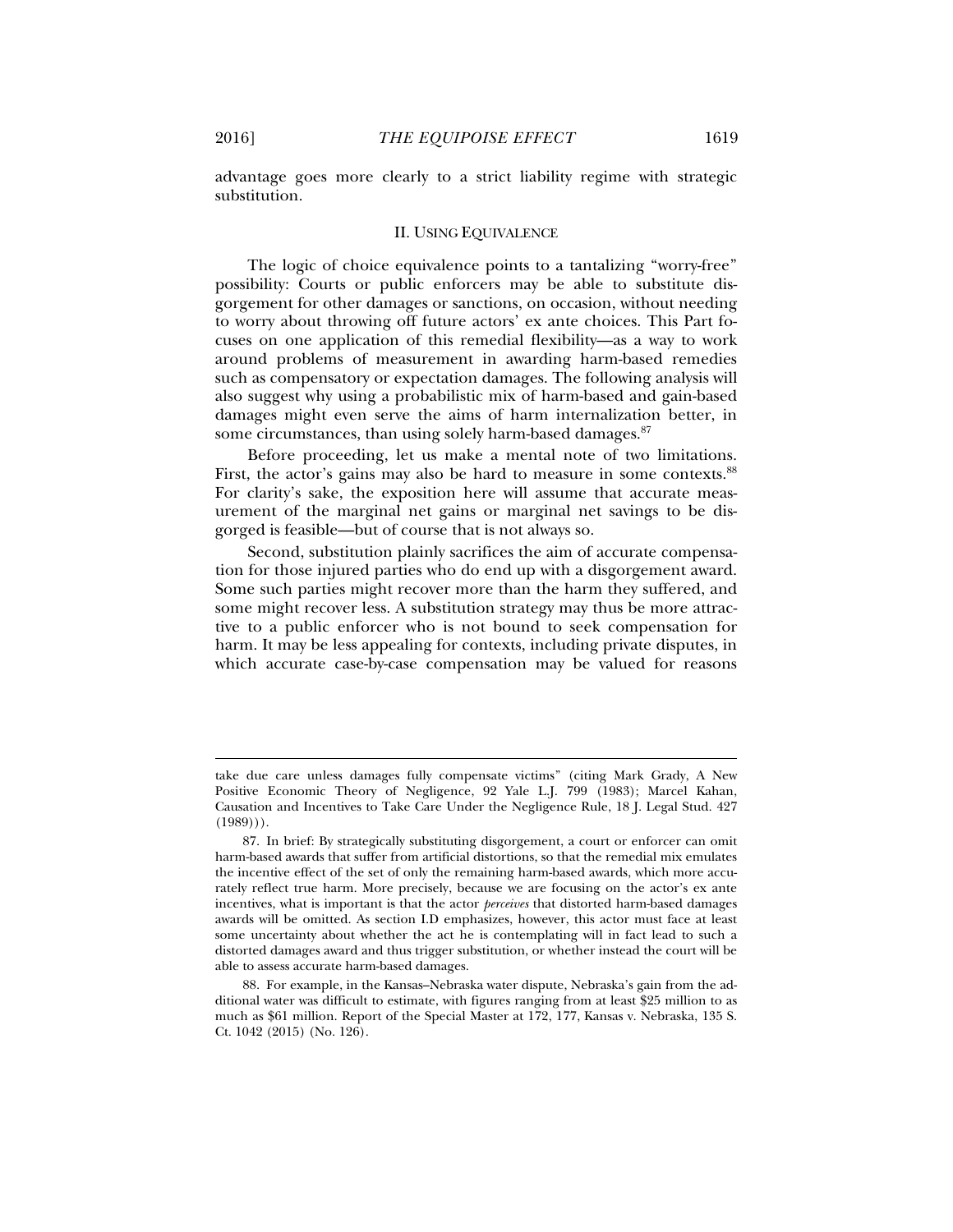other than deterrence.89 This limitation may make the substitution strategy unpalatable in some contexts.<sup>90</sup>

### A. *The Problems of Measuring Harm*

At times it can be fiendishly hard to award accurate damages based on harm. Think of inchoate harms or future harms. And then there are subjective or idiosyncratic harms, including some emotional harms. Even some economic harms, such as lost profits or market prices when no market exists, may call for sophisticated guesses.

The usual common law approaches to such measurement problems range from tolerating guesswork to awarding nothing at all. If a court decides that the amount of damages cannot be shown with "reasonable certainty," then the award may end up being zero—even when the harms are very real.<sup>91</sup> This constraint operates in both the contracts and torts contexts.92

To take a textbook example, in *Freund v. Washington Square Press*, the high court of New York determined that a playwright could not recover lost royalties from his publisher who breached by refusing to publish his book, because the value of those royalties, "while theoretically compensable, was speculative."93 Freund's lost royalties were a future harm and so he was able to provide "no stable foundation for a reasonable estimate of royalties he would have earned had defendant not breached its promise to publish."94 He therefore recovered only nominal damages.

j

 <sup>89.</sup> When a court might normally decline to award harm-based damages for being too speculative or conjectural, however, the substitution of disgorgement would allow plaintiffs to recover something rather than nothing. (Indeed, it may well allow the plaintiff to recover more than the amount of harm.)

 <sup>90.</sup> As this Essay focuses on introducing a theoretical analysis of the incentive-emulation implications of the equipoise effect, it will bracket important questions of how and when due process limitations might bar the sort of substitution strategies explored here (and whether they should).

 <sup>91.</sup> See, e.g., Hermalin, Katz & Craswell, supra note 12, § 5.3.1 (noting that "in practice, a number of legal doctrines limit the losses that expectation damages will compensate," including the "reasonable certainty" requirement, which "often . . . will exclude recovery of 'speculative' losses whose amount was uncertain"); Napolitano & Luneau, supra note 24 (collecting recent New York cases barring "speculative" or "conjectural" damages in both the contracts and torts contexts); cf. Paul V. Niemeyer, Awards for Pain and Suffering: The Irrational Centerpiece of Our Tort System, 90 Va. L. Rev. 1401, 1402, 1414–17 (2004) (noting that "[p]ain is real, and, of course the suffering it causes is real" and that "pain and suffering are part of any genuine personal injury caused by a tort" but advocating for statutory restrictions and limitations on pain-and-suffering damages).

 <sup>92.</sup> See, e.g., Napolitano & Luneau, supra note 24.

 <sup>93. 314</sup> N.E.2d 419, 421 (N.Y. 1974). I thank Professor Scott for reminding me that Freund's book advance can be seen as a form of liquidated damages (because he did not have to refund it). Email from Robert E. Scott to author, supra note 50.

 <sup>94.</sup> *Freund*, 314 N.E.2d at 421.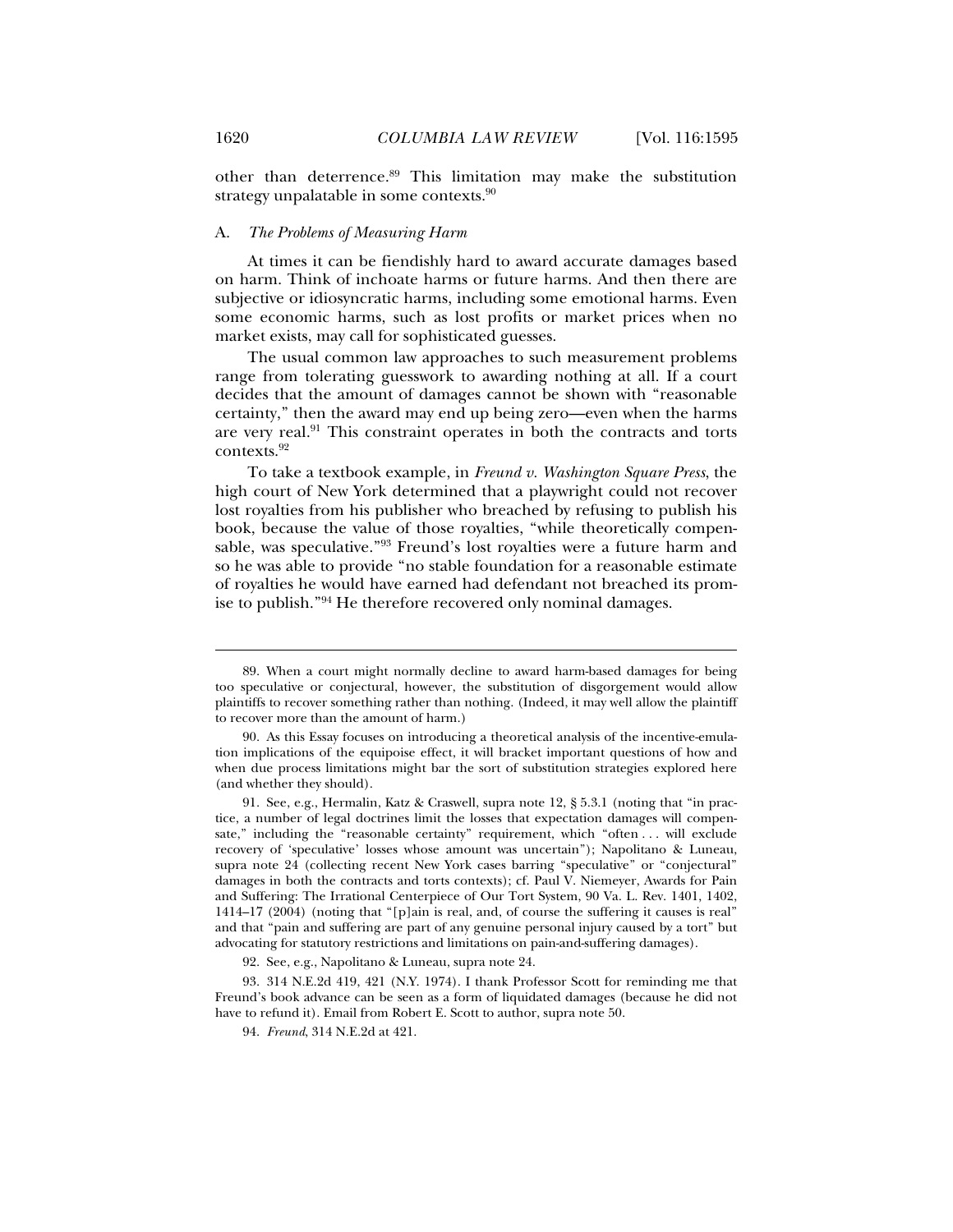#### B. *A Substitution Strategy*

These travails suggest a reason for courts or public enforcers to make use of choice equivalence by substituting disgorgement when harm-based damages are difficult to measure or would be distorted relative to the true extent of harm.<sup>95</sup> In some contexts, courts have already experimented with substituting gain-based damages when harms are hard to prove or calculate; they have usually done so when the measure of an actor's gains can plausibly serve as a proxy measure for the plaintiff's harm.<sup>96</sup> But we can do better than that. The strategy of substitution suggested here is enabled by the equipoise effect; it does *not* rely on any closeness in value between gains and harms. Thus, its use is not confined to such cases. Gains and harms often differ greatly in value and cannot be justified as proxies for one another. Yet if choice equivalence is possible, substitution may nonetheless serve the aims of harm internalization.

*Illustration—Noncompete Agreements*. Layton signed a noncompete agreement with his former employer Adz, a company selling advertisements in study guides it gives away to law students. Layton then formed his own company copying the Adz business model anyway. Finding Layton liable for breach, a court might estimate harm-based damages based on the value of the new company's profits, as an approximation, on the theory that Adz could have earned as much.97 Yet even if the new company was actually far more (or far less) profitable than Adz, gain-based damages can still be useful as part of a substitution strategy if the conditions for choice equivalence can be met.

In fact, when the shortcomings of harm-based damages are severe, a substitution strategy might not only be serviceable for inducing a harminternalizing effect, but also superior. The reason is that it may be better to emulate more accurate incentives by using a strategy of substitution, than to create distorted incentives by relying directly on biased harmbased damages.

*Illustration—Patent Damages*. A patent-holding company, Luce, owns the patent for a one-click interface feature that is used in a variety of software.<sup>98</sup> Suppose that M-Soft is found to

 <sup>95.</sup> This approach is a workaround, and more direct solutions for improving the accuracy of damages may be possible; however, the structural errors that have characterized some attempts at more direct reform should not leave us with much optimism on that front. See, e.g., Huang, supra note 8, at 722–26, 730–31 (detailing failings of typical statutory damages schemes intended to aid recovery for harms that are hard to establish).

 <sup>96.</sup> See, e.g., Melvin A. Eisenberg, The Disgorgement Interest in Contract Law, 105 Mich. L. Rev. 559, 587–88 (2006) (describing the use of disgorgement as a "surrogate" for expectation damages when the latter is hard to calculate).

 <sup>97.</sup> This illustration is loosely based on National Merchant Corp. v. Leyden, 348 N.E.2d 771, 774–75 (Mass. 1976) (Kaplan, J.) (affirming an award of restitutionary disgorgement).

 <sup>98.</sup> To be clear, let us assume that Luce is a patent-holding company that is a nonpracticing entity; thus, a reasonable royalty is the proper harm-based measure of damages.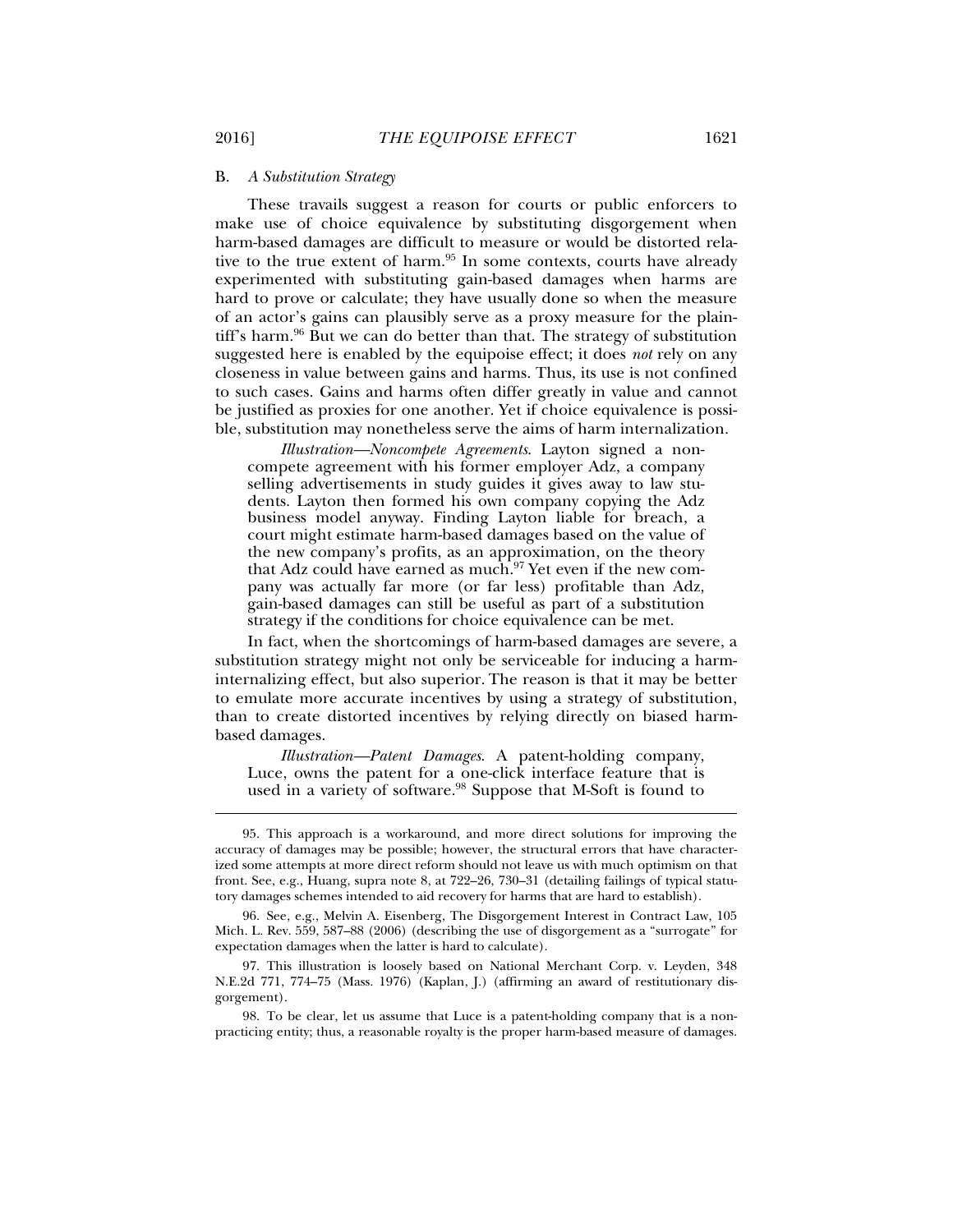have infringed on Luce's patent based on a similar feature found in M-Soft's personal calendar software.<sup>99</sup> Setting compensatory damages based on a reasonable royalty may require the court to estimate the licensing price that the parties would have agreed to before the infringing use occurred. This task is fraught with guesswork at each step.

In the face of such uncertainty, courts have sometimes resorted to arbitrary fictions, much to the consternation of scholars and practitioners.<sup>100</sup> If choice equivalence holds, however, a substitution strategy becomes a possible alternative; courts can replace such fictional awards with disgorgement, while continuing to order the standard remedy when it is more readily assessed with accuracy.

Several principles should guide courts and enforcers when applying such substitution strategies. These guidelines, which correspond to the ideal conditions for choice equivalence articulated in Part I, can be organized into two categories: Those that relate to the problems of accuracy in representing true harm, and those that relate to the problems of accuracy in erasing gains.

1. *Guidelines as to Harm.* — Recall that in situations where the actor does not know how much harm the contemplated act will cause, it is important to avoid conveying a perception of selection bias in the substitution strategy. This corresponds to the second ideal condition described above, that substitution occur in such a way that the actor will perceive that the expected value of the primary remedy when it *is* used reflects the primary remedy's expected value were it used all the time.101 In the present application, however, we are considering the complication that the primary remedy itself might be inaccurate or distorted. As a result, the proper aim is a modified principle: Substitution should be used in such a way that the expected value of the harm-based damages when they are awarded reflects the act's *true* average harm.

101. See supra section I.D.2 (describing the need for such representativeness).

See, e.g., Peter S. Menell et al., Patent Case Management Judicial Guide § 7.3.4.7, at 7-14 (2009) (discussing the application of the reasonable royalty measure in cases of nonmanufacturing entities).

 <sup>99.</sup> This illustration is loosely based on Lucent Technologies, Inc. v. Gateway, Inc., 580 F.3d 1301, 1308–09 (Fed. Cir. 2009) (vacating a reasonable royalty award as unsupported by evidence).

 <sup>100.</sup> One infamous fiction was presuming a 25% royalty rate; the Federal Circuit only (mostly) abandoned this fiction after many years of use. See Uniloc USA, Inc. v. Microsoft Corp., 632 F.3d 1292, 1315 (Fed. Cir. 2011) (rejecting the "twenty-five-percent rule"). But see Energy Transp. Grp. v. William Demant Holding A/S, 697 F.3d 1342, 1356–57 (Fed. Cir. 2012) (allowing the limited use of the 25% rule as one factor in determining the rate). A somewhat more persistent fiction is the so-called "Entire Market Value Rule." See Lemley, Distinguishing Lost Profit, supra note 15, at 663–64 (lamenting distortive fictions such as the Entire Market Value Rule, which applies a royalty rate to the full market revenues of the infringing product even though the infringed patent accounts for only a part of the product's value).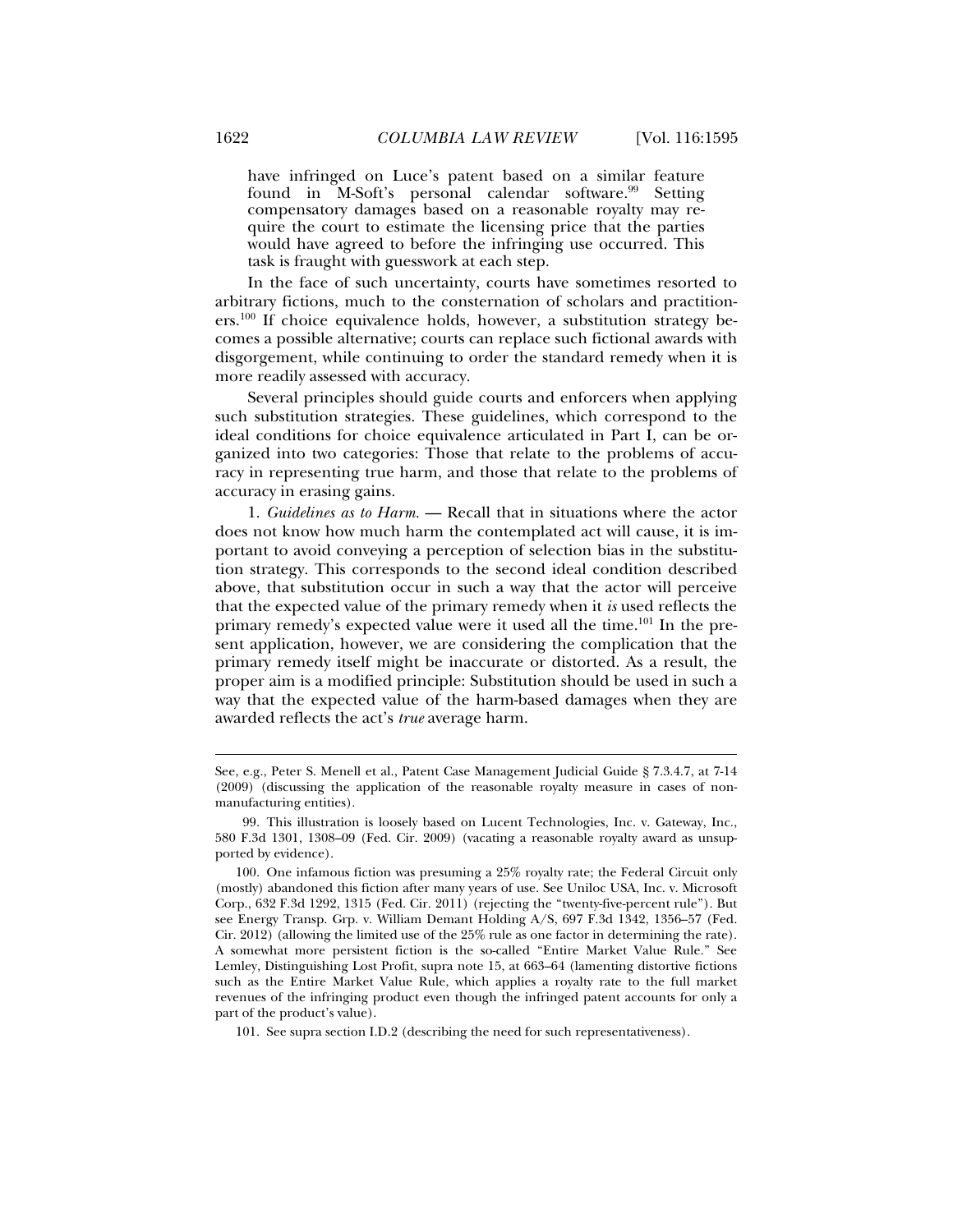In considering how this principle might be implemented, it is useful to consider two types of situations: (1) when harm-based damages are generally accurate on average, though sometimes hard to prove, and (2) when harm-based damages are likely to be biased—that is, distorted relative to true harm.

If the actor faces uncertainty about the extent of harm her act will cause and harm-based damages are generally accurate on average, then the court or public enforcer should substitute disgorgement in such a way that the actor will not expect the chances of substitution to correlate with the extent of the realized harm.

*Illustration—Patent Damages*. Consider again the patent dispute between Luce and M-Soft. Imagine now that M-Soft has not yet infringed, but is contemplating doing so. It is uncertain how many infringing units it can sell. It does know that in infringement litigation, the reasonable royalty may be hard for a court to determine. It expects that some courts will substitute disgorgement when faced with such a difficulty, while the remaining courts will award royalty rates that are correct on average.<sup>102</sup> If M-Soft estimates the chances that the court in its case will substitute disgorgement to be  $1/3$ , no matter how many units of the software have been sold, then choice equivalence is possible. But choice equivalence fails if M-Soft expects courts to be more likely to use substitution if it has sold, say, 1,000 units than if it has sold 1,000,000 units.103

Note that this does not require the court or public enforcer to choose between the remedies randomly or haphazardly. What is important is that the actor does not perceive ex ante that the courts' criteria for substitution will be correlated with the realized harm. For obvious reasons, it may be quite difficult for a court or a public enforcer to actively impress upon future actors that it is following such a guideline. It may be more plausible for the nature of uncertainty on the actor's part to satisfy this independence condition.

In the second type of situation, in which actors face uncertainty about the extent of harm, and harm-based damages may be artificially distorted relative to the realized harm, courts or enforcers can *use* selection bias to counteract such potential distortions. For instance, they can substitute disgorgement instead of awarding the distorted harm-based awards. Again it is essential for the actor to perceive no correlation between the extent of realized harm and the likelihood of substitution,

 <sup>102.</sup> The right amount of profits to disgorge may also be hard to calculate, of course, such as when apportionment of the patent's contribution to the software's value is difficult.

 <sup>103.</sup> This illustration assumes that M-Soft knows the true royalty rate. To offer a variation in which M-Soft faces uncertainty about the true royalty rate: If M-Soft estimates that the chance a court will substitute disgorgement is  $1/3$ , regardless of whether the accurate royalty rate turns out to be \$100 or \$500, then choice equivalence is possible. But choice equivalence fails if M-Soft expects courts to be less (or more) likely to do the substitution when the royalty rate is \$100.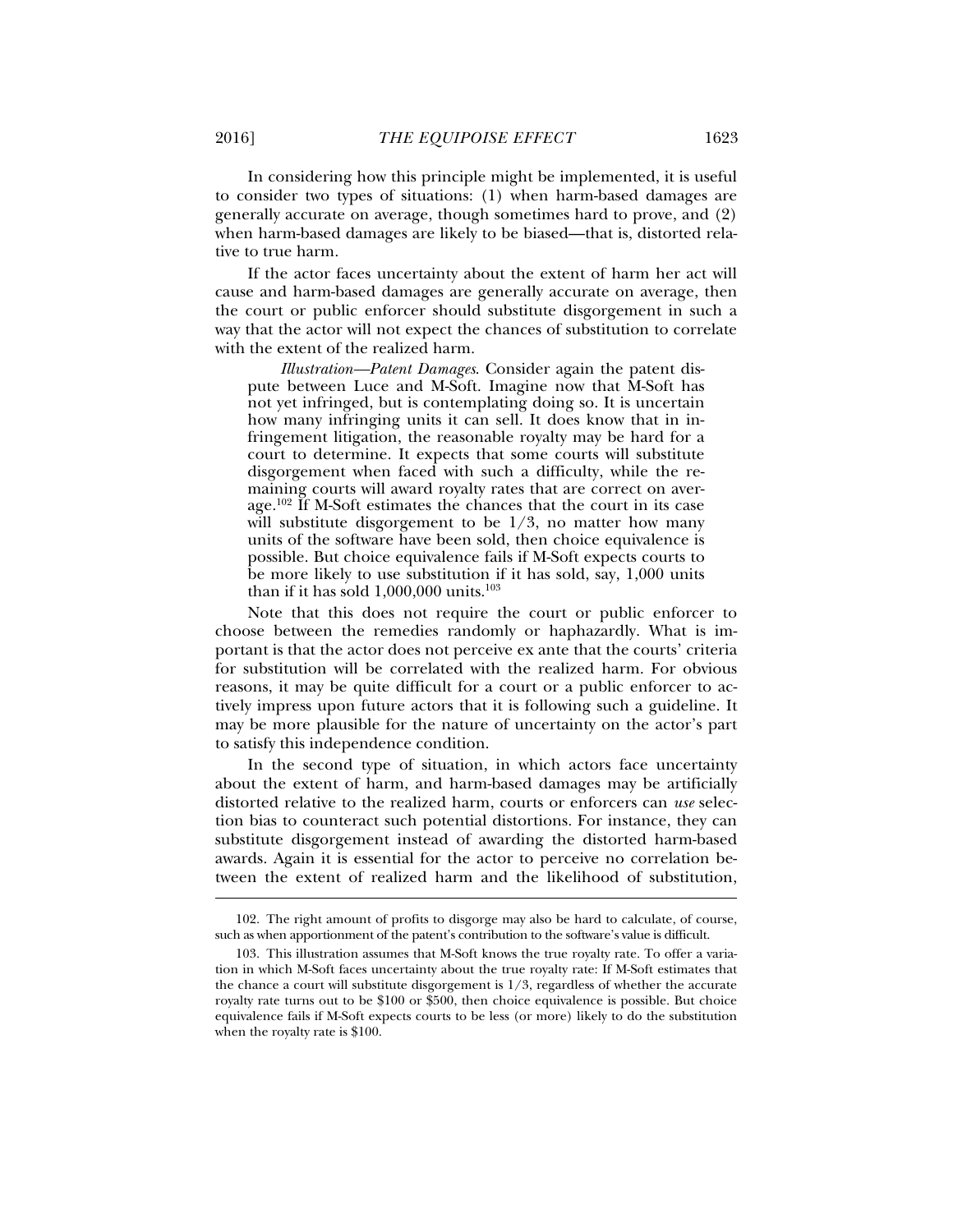even while the actor understands that disgorgement will replace the distorted harm-based damages. For example, in the M-Soft illustration, the approach may work if M-Soft understands that courts will substitute disgorgement whenever the calculation of reasonable royalties would be distorted by the application of pricing fictions, but also that the chances of such distortions (and hence the chances of substitution) turn on factors unrelated to the number of units sold.104

2. *Guidelines as to Gains.* — Next, recall the ideal condition that the court or enforcer should aim as closely as possible for true equipoise when assessing the disgorgement award.<sup>105</sup> That is, it should be sure to remove the actor's net gains as accurately and fully as possible—including offsetting the actor's full range of costs. This is what we have called the "no leftover incentives" condition.

Notably, the very fact of substitution amplifies the problem that departures from this condition create for choice equivalence: Because substitution dilutes the influence of harm-based damages, such extraneous costs (as well as any leftover favorable motives) will loom larger—and may at times overwhelm the remaining influence of the diluted incentives.

Meeting the "no leftover incentives" condition may be difficult or infeasible when some of the actor's costs or raw gains are intangible, idiosyncratic, or not yet apparent because they will accrue in the future.106 Opportunity costs may also be hard to measure, even if courts are familiar with the need to account for them.107 Part III will elaborate on particular difficulties with some such costs and touch on potential solutions.

#### C. *Public and Private Enforcement*

l

The substitution strategy may be both more feasible and more attractive in public enforcement actions than in private disputes. Certain public enforcers may have leeway to seek penalties based on gains in lieu of penalties based on harm. Unlike a court with private plaintiffs before it and a specific harm to remedy, such a public enforcer may have no

 <sup>104.</sup> As before, this version of the scenario assumes that M-Soft knows ex ante the true royalty rate (but not how many units it will sell). To extend the alternative version, in which M-Soft does not know the royalty rate: If M-Soft estimates that the chance a court will substitute disgorgement is  $1/3$ , regardless of whether the accurate royalty rate turns out to be \$100 or \$500, then the approach may work. But the approach fails if M-Soft expects distortion (due to the pricing fiction), and hence the substitution of disgorgement, to be less (or more) likely when the royalty rate is \$100.

 <sup>105.</sup> See supra section I.D.3 (explaining the third ideal condition).

 <sup>106.</sup> It is worth re-emphasizing here that assessing net gains entails information costs, just as quantifying harm does.

 <sup>107.</sup> See, e.g., Gergen, supra note 69, at 846–47 (noting that if "disgorgement generally is limited to the gain attributable to a wrong" then "overhead, fixed costs, and opportunity costs" should be offset "if their value can be determined with a fair degree of certainty").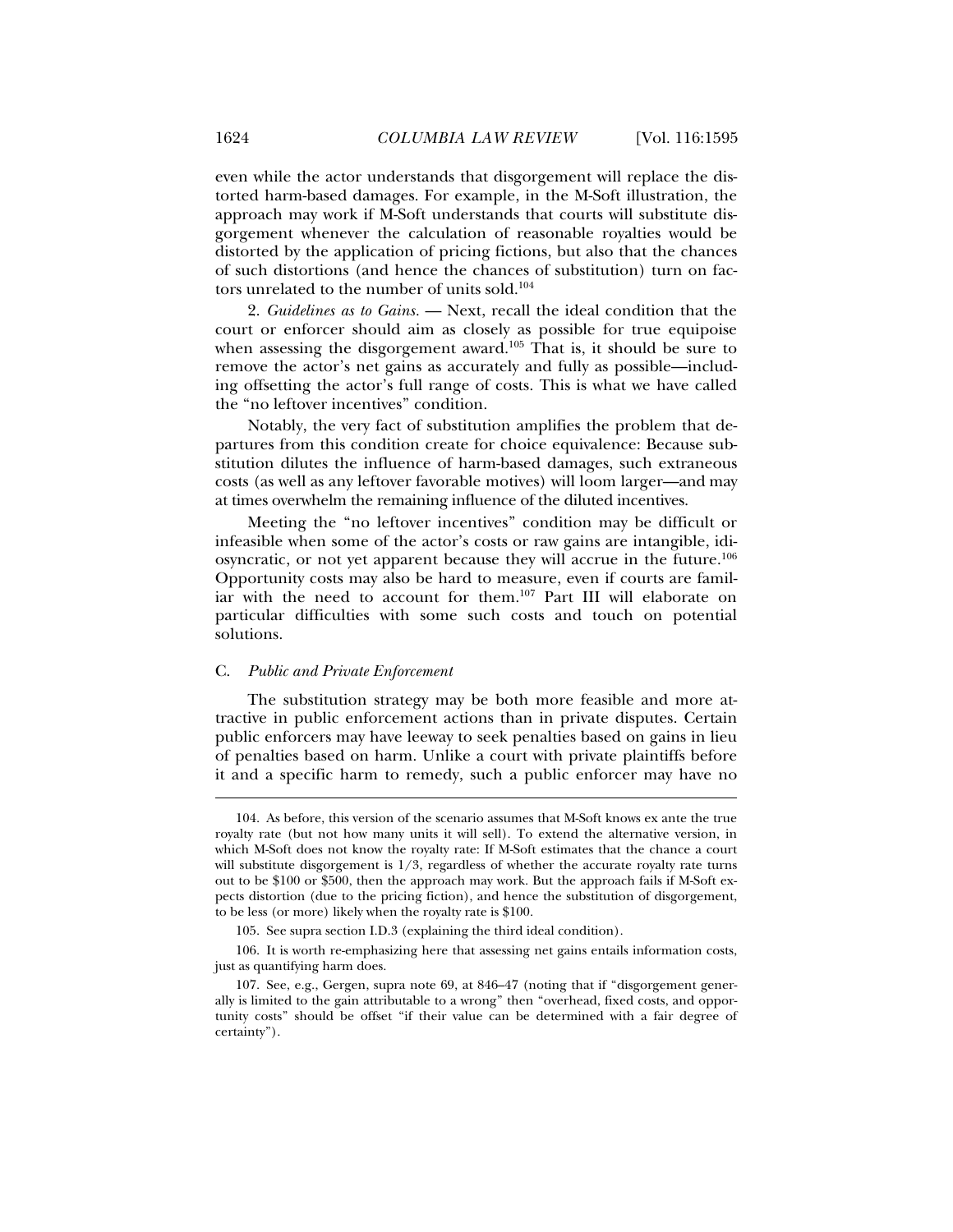strong reason to tie penalties to harm except to set a desired level of deterrence.108 And as we have seen, a substitution strategy may serve just as well, or better, for optimal deterrence.

1. *Imperfect Private Enforcement.* — Public enforcers may be able to use choice equivalence to fill gaps in deterrence left by incomplete private enforcement, especially in cases with multiple victims.<sup>109</sup> For example, suppose that an act has affected a large group of consumers, and the public enforcer estimates that the harm-based damages being pursued by private plaintiffs will likely only cover a certain proportion (say  $1/10$ ) of the total harm. Rather than pursuing supplemental sanctions based on the harms suffered by the absent victims, the public enforcer may instead peg its sanctions to  $9/10$  of the actor's gains.<sup>110</sup> As explained above, this combination of private damages worth 1/10 of the harms and public sanctions worth  $9/10$  of the gains can emulate the incentive effect of a set of penalties worth the full amount of harm.<sup>111</sup>

*Illustration—Food Safety*. Suppose an agricultural produce company sells spinach. For one full year, the company neglects to inspect the spinach for bacteria before sending it to market. The FDA estimates that one hundred people became seriously ill due to consuming the company's spinach that year. Only ten of those victims file suit, and they reach confidential settle-

 111. See supra section I.C (noting that the approach of matching partial internalization to partial self-interest emulates the incentive effect of full internalization).

 <sup>108.</sup> It should be noted that some public enforcers do use the fines or penalties they collect from wrongdoers to create compensation funds for victims. See SEC v. Cavanagh, 445 F.3d 105, 117 (2d Cir. 2006) ("Upon awarding disgorgement, a district court may exercise its discretion to direct the money toward victim compensation or to the United States Treasury."); Urska Velikonja, Public Compensation for Private Harm: Evidence from the SEC's Fair Fund Distributions, 67 Stan. L. Rev. 331, 332–34 (2015) ("Since 2002, the SEC has deposited \$14.46 billion for defrauded investors into 243 distribution funds, usually called 'fair funds' after the statute that authorizes them."); see also FTC v. Cephalon, Inc., No. 08-cv-2141, at 4 (E.D. Pa. May 28, 2015) (statement of the Commission), http://www.ftc.gov/system/files/documents/public\_statements/645491/150528cephalon statement.pdf [http://perma.cc/J25L-USZR] ("The proposed order requires Cephalon to pay \$1.2 billion into a settlement fund that will provide redress to purchasers who overpaid for Provigil as a result of Cephalon's illegal conduct."); Cardinal Health, Inc., FTC File No. 101-0006, at 2 (F.T.C. Apr. 17, 2015) (statement of the Commission), http://www.ftc.gov/system/files/ documents/public\_statements/637781/150420cardinalhealthcommstmt.pdf [http://perma.cc/ K247-2ZDK] (explaining that the settlement "requires [Cardinal] to disgorge its ill-gotten gains by paying \$26.8 million into a fund that will be used to compensate affected customers").

 <sup>109.</sup> For an argument similar in spirit, see Elhauge, supra note 2, at 84 ("[T]his trend [of limiting the availability of antitrust class actions] supports having our antitrust agencies take up the slack left by the increasing barriers to antitrust class actions by bringing more disgorgement suits.").

 <sup>110.</sup> Cf. Policy Statement on Monetary Equitable Remedies in Competition Cases, 68 Fed. Reg. 45,820, 45,822 (Aug. 4, 2003) ("[W]hen practical or legal difficulties are likely to preclude compensation for those injured by a violation who in equity should be made whole, we may seek restitution for them.").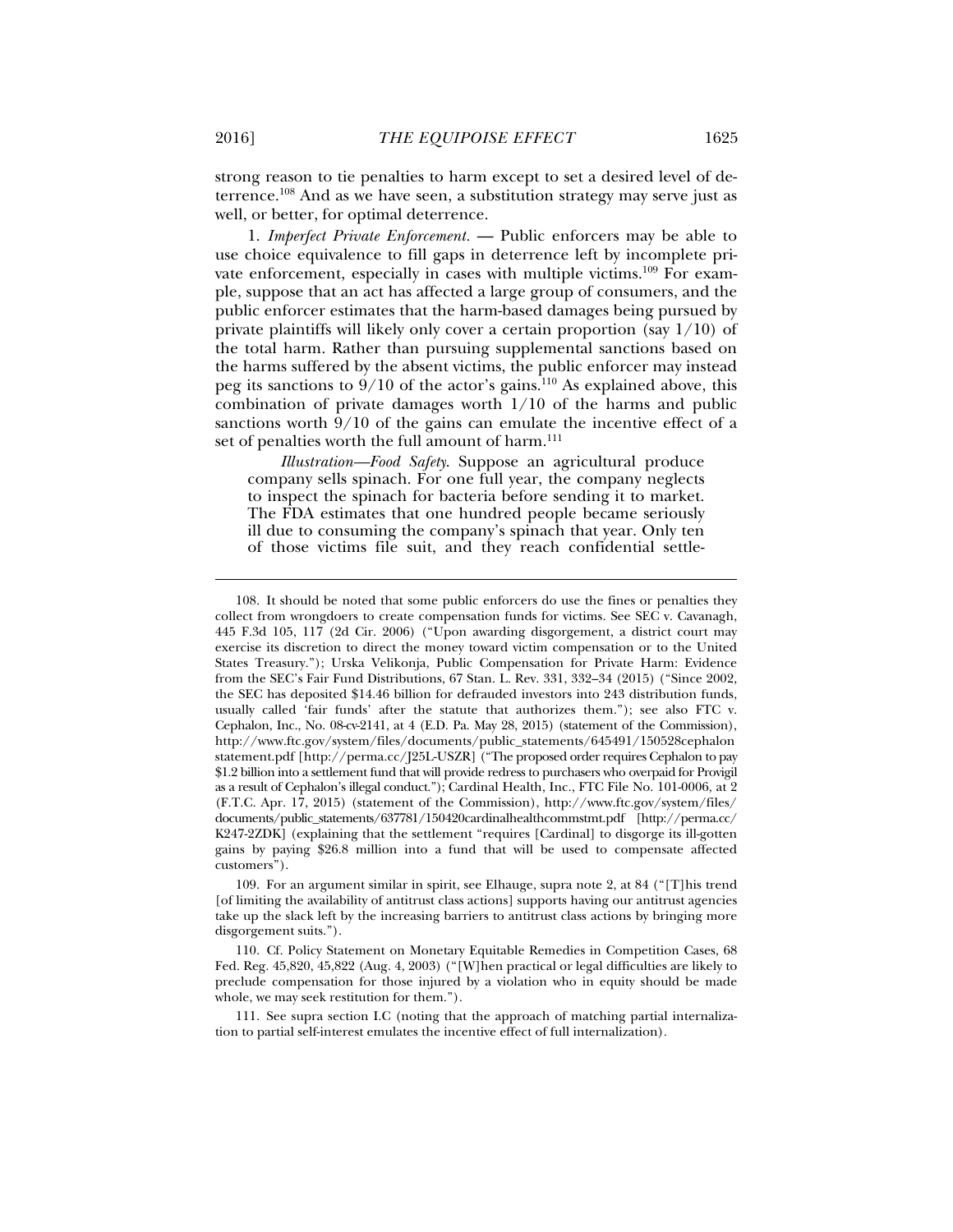ments. In setting regulatory sanctions against the company, the FDA aims to make up the gap in harm-internalizing incentives. The direct way to do so is to assess penalties that capture the harm suffered by the ninety missing victims. But if the agency does not have reliable measures of harm, it can nonetheless achieve choice-equivalent incentives by fining the company an amount based on 90% of the company's net gains (that is, its savings from neglecting inspections during that year). $^{112}$ 

Likewise, if the public enforcer is solely responsible for setting deterrence for the actor, then it may choose to apply sanctions that combine a harm-based measure (covering the known victims) with a gain-based measure for the remaining share.

*Illustration—Food Safety*. In the case of the bad spinach, suppose that none of the one hundred victims comes forth to seek compensation. The FDA is able to identify only ten specific victims to evaluate their actual harms. The agency might then set purely harm-based penalties by extrapolating from these known harms. Or instead, the agency could set choice-equivalent incentives by assessing penalties equal to those known harms (representing 10% of total harm) plus 90% of the company's net gains.<sup>113</sup>

The use of such fractional disgorgement is not inconceivable, especially in negotiated agreements such as consent decrees.114 Even courts may be willing to use their equitable powers to award combination remedies that are partly based on harms and partly on gains. As the Supreme Court noted in the recent interstate water dispute, "disgorgement need not be all or nothing."115 The majority further explained that "if partial disgorgement will serve to stabilize a compact by conveying an effective message to the breaching party that it must work hard to meet its future obligations, then the Court has discretion to order only that much."116

 <sup>112.</sup> As emphasized in sections I.D.2 and II.B.1, a key assumption here is that actors perceive that the average harm among the victims who sued is representative of the average harm among all victims.

 <sup>113.</sup> This latter combination again results in total penalties worth 1/10 of the harm plus 9/10 of the gain, which is choice equivalent to total penalties worth the full amount of harm (again, assuming that the average harm among the ten identified victims is representative).

 <sup>114.</sup> Although fractional remedies may seem artificial, they have appeared in some federal enforcement actions and moreover, have been approved by the courts. See, e.g., United States v. Morgan Stanley, 881 F. Supp. 2d 563, 567–68 (S.D.N.Y. 2012) (approving 22% disgorgement in an antitrust consent decree); United States v. Keyspan Corp., 763 F. Supp. 2d 633, 642 (S.D.N.Y. 2011) (approving 25% disgorgement in a related case).

 <sup>115.</sup> Kansas v. Nebraska, 135 S. Ct. 1042, 1058 (2015).

 <sup>116.</sup> Id.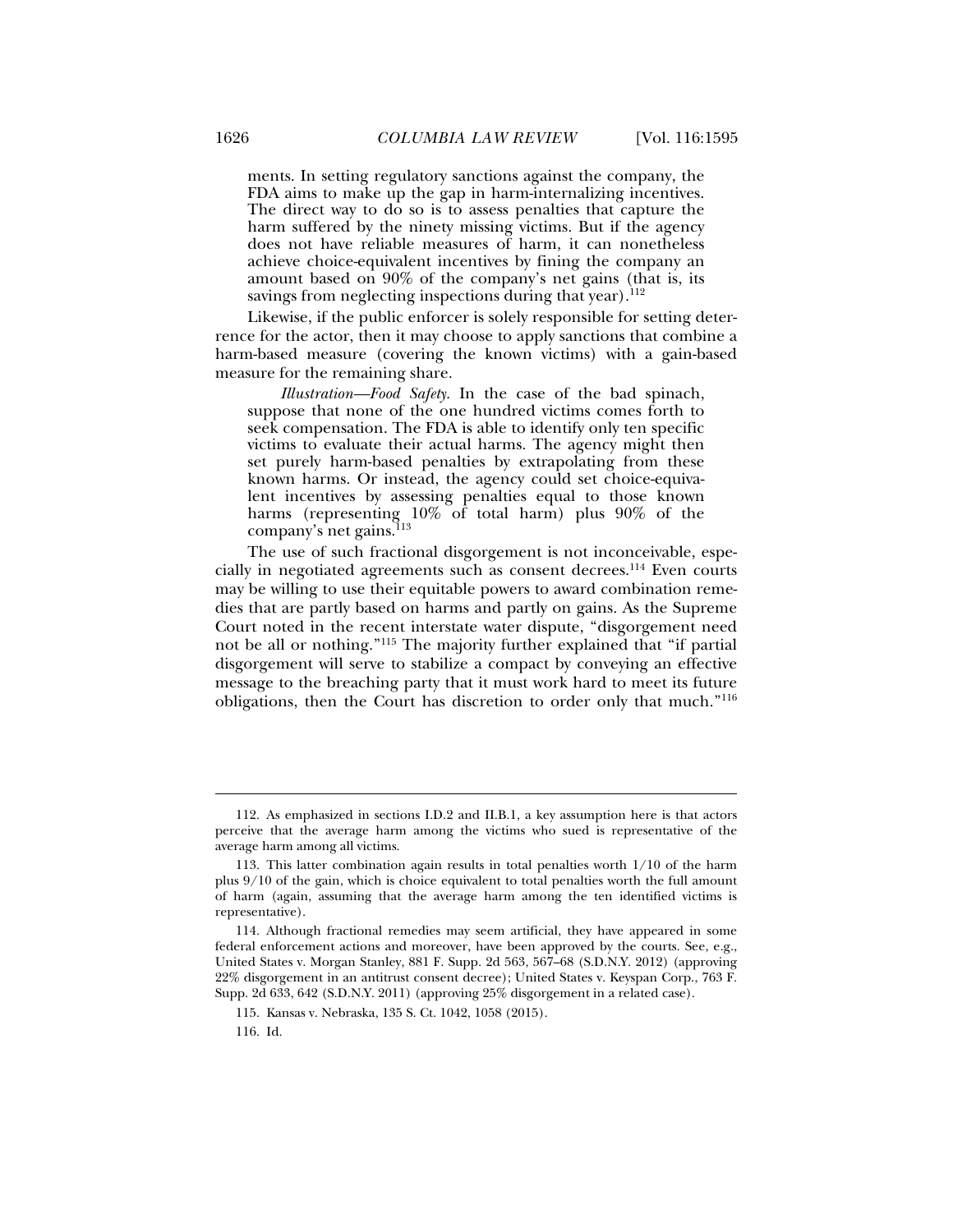Indeed, the Court ordered partial disgorgement in addition to a conceded award of full compensation.<sup>117</sup>

2. *Imperfect Public Enforcement.* — Suppose now that violators face only a 1/3 chance of being detected and sanctioned. Thus, they expect to pay for the harm done only 1/3 of the time. The usual multiplier solution is to assign total damages (in cases when the violation *is* detected) that are worth three times the amount of harm. For example, if the victims themselves collect full compensation, then a public enforcer may step in with supplemental sanctions that are double the compensation.<sup>118</sup>

Again, substitution is possible: Instead of supplementing the compensatory award with a further harm-based penalty, the public enforcer may seek a gain-based penalty—in this case, double disgorgement instead of double compensation. These combinations are choice equivalent; both generate optimal deterrence.

*Illustration—Food Safety*. Consider again the case of the bad spinach. Suppose all one hundred injured victims sue for compensation. Yet the FDA also knows from experience that in similar cases, the originating source of tainted produce is discovered only 1/3 of the time and thus, only 1/3 of such incidents will result in compensation. The agency might make up for the deterrence gap by assessing further penalties amounting to twice the compensation that is won. But a choice-equivalent approach is to set penalties equal to twice the company's net gains instead.

The reason is familiar by now, even if the configuration of remedies is slightly different: Agricultural producers know they will face a 1/3 chance of paying double disgorgement*—*an expected penalty of 2/3 of gains*—*along with the existing 1/3 chance of paying compensatory damages.

Thus, a public enforcer wishing to apply supplemental sanctions can choose to seek either compensation or disgorgement as the basis for such sanctions, achieving the same deterrent effect either way.<sup>119</sup> And it is

 <sup>117.</sup> Id. at 1051 (describing the Special Master's recommended award as \$3.7 million for loss as well as "another \$1.8 million in partial disgorgement").

 <sup>118.</sup> The usual multiplier approach becomes much more complicated when the likelihood of sanction is correlated with the extent of harm. See Craswell, Deterrence and Damages, supra note 31, at 2193–98 (illustrating complications undermining the conventional multiplier principle, such as when the probability of sanction is correlated with the magnitude of harm). Such complexities are bracketed here.

 <sup>119.</sup> In theory, punitive damages may also be used this way if the act being punished is one that the law treats as a case for optimal deterrence rather than complete deterrence (though whether that is actually a null set is a debatable question). To elaborate: A court seeking to use punitive damages to make up for the deterrence gap that occurs (say, if only 1/3 of plaintiffs come forward to seek compensation) might normally calculate punitive damages by applying a multiplier to compensatory damages (in this case, ordering punitive damages that are worth double the compensation, in order to reach a total damages award of triple compensation). But choice equivalence allows the court to emulate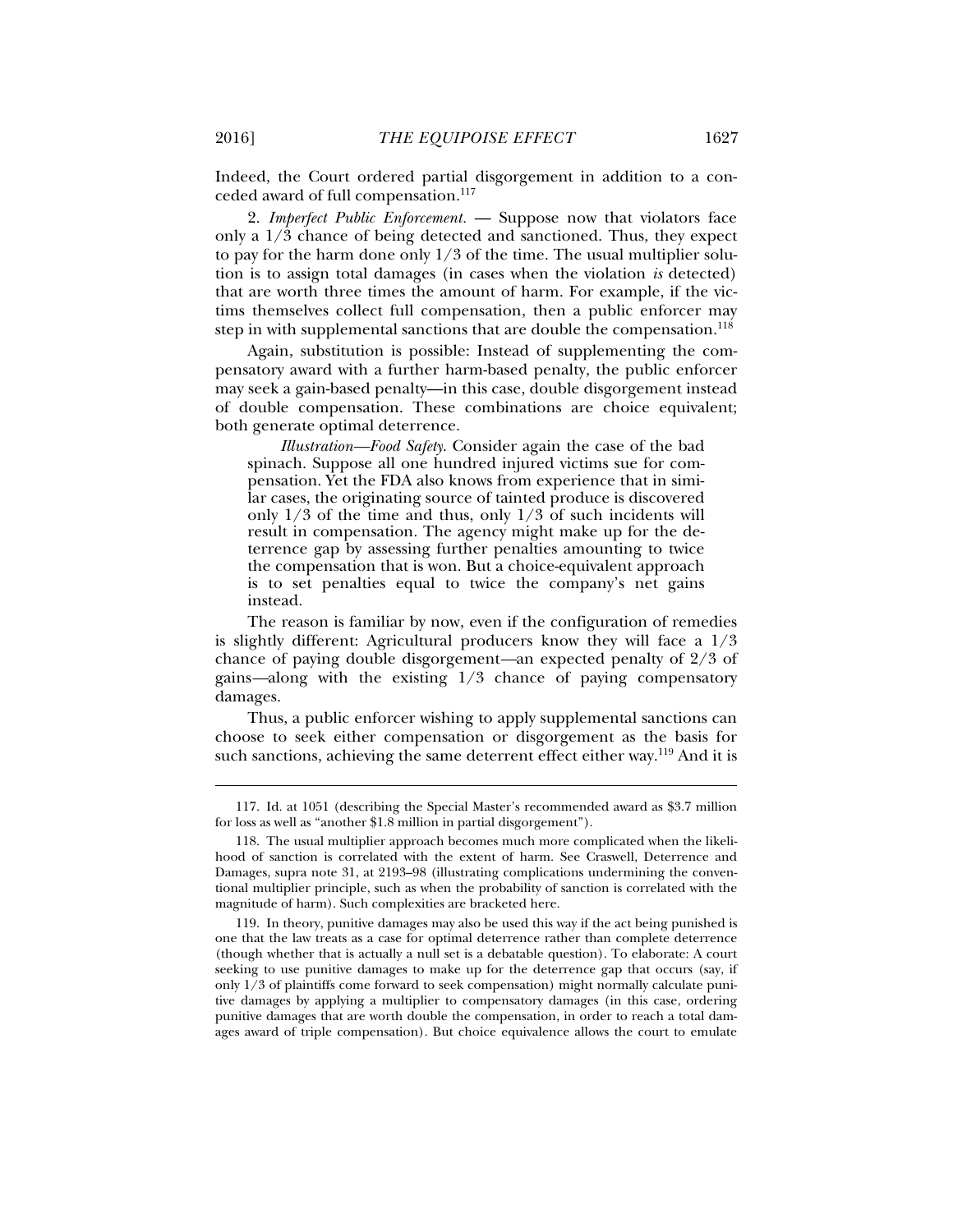not hard to imagine that a public enforcer might be better able to establish the amount of the actor's gains than the victims' harms,<sup>120</sup> or that the agency may prefer one or the other approach for institutional reasons.

3. *Omitting Outliers.* — Public enforcers may also be more likely to have the informational resources needed to use substitution more strategically for replacing outlier harm-based awards. If a particular enforcement action may result in harm-based penalties that are unusually low or high (for idiosyncratic reasons), the enforcer may choose instead to substitute disgorgement in that case. This can avoid creating a misimpression for future actors about the typical harm that such conduct might entail or about the harm-based penalties that might follow.

*Illustration—Oil Spill.* EP operates oil rigs in the Gulf of Mexico. While attempting to drill a new well, EP causes an oil spill.<sup>121</sup> An investigation finds that EP's failure to perform a number of customary safety checks, despite warning signs of abnormal pressure in the well, caused the spill. Any of these errors alone would have been enough to cause the spill. Yet due to fortuitous and unusual seismic conditions unknown to EP at the time, the well sealed itself off without further intervention. As a result, the amount of oil released into the water was minimal—but only due to a quirk of fate.

In such an outlier case, the public enforcer may prefer to seek disgorgement of EP's savings from underperforming its safety checks (or penalties reflecting that amount) rather than harm-based penalties. This will allow other cases, in which harm-based penalties reflect more typical levels of harm, to set the deterrence for future actors.<sup>122</sup>

# D. *Judicial Gatekeeping*

l

A principal limitation of substitution remains that it may be unappealing in contexts where compensation is valued for reasons other than deterrence. The uses of substitution discussed in this Part, however, have focused on contexts where the aim of accurate compensation is already

the incentive effect of that approach by instead assigning punitive damages that are worth double disgorgement.

 <sup>120.</sup> For example, if the individual victims sued but settled confidentially, the FDA may not have good information about their actual harms.

 <sup>121.</sup> This illustration is loosely adapted from the Deepwater Horizon oil spill. See In re Oil Spill by Oil Rig "Deepwater Horizon," 21 F. Supp. 3d 657, 747–48 (E.D. La. 2014) (discussing the cause of the oil spill).

 <sup>122.</sup> It would be sensible to argue that the chance of an actor getting extremely lucky should be included in average harm (just as any other state of the world should be included). But the suggestion here is that the public enforcer would also omit outliers at the other extreme, at the unlucky end of the spectrum of potential realizations of harm; the overall strategy is to omit outliers from both tails of the distribution. (Alternatively, the enforcer can argue that its aim is to induce future actors *not* to take gambles hoping that such freakish luck is possible, even if it is; but then, the public enforcer would be engineering a slight distortion in incentives.)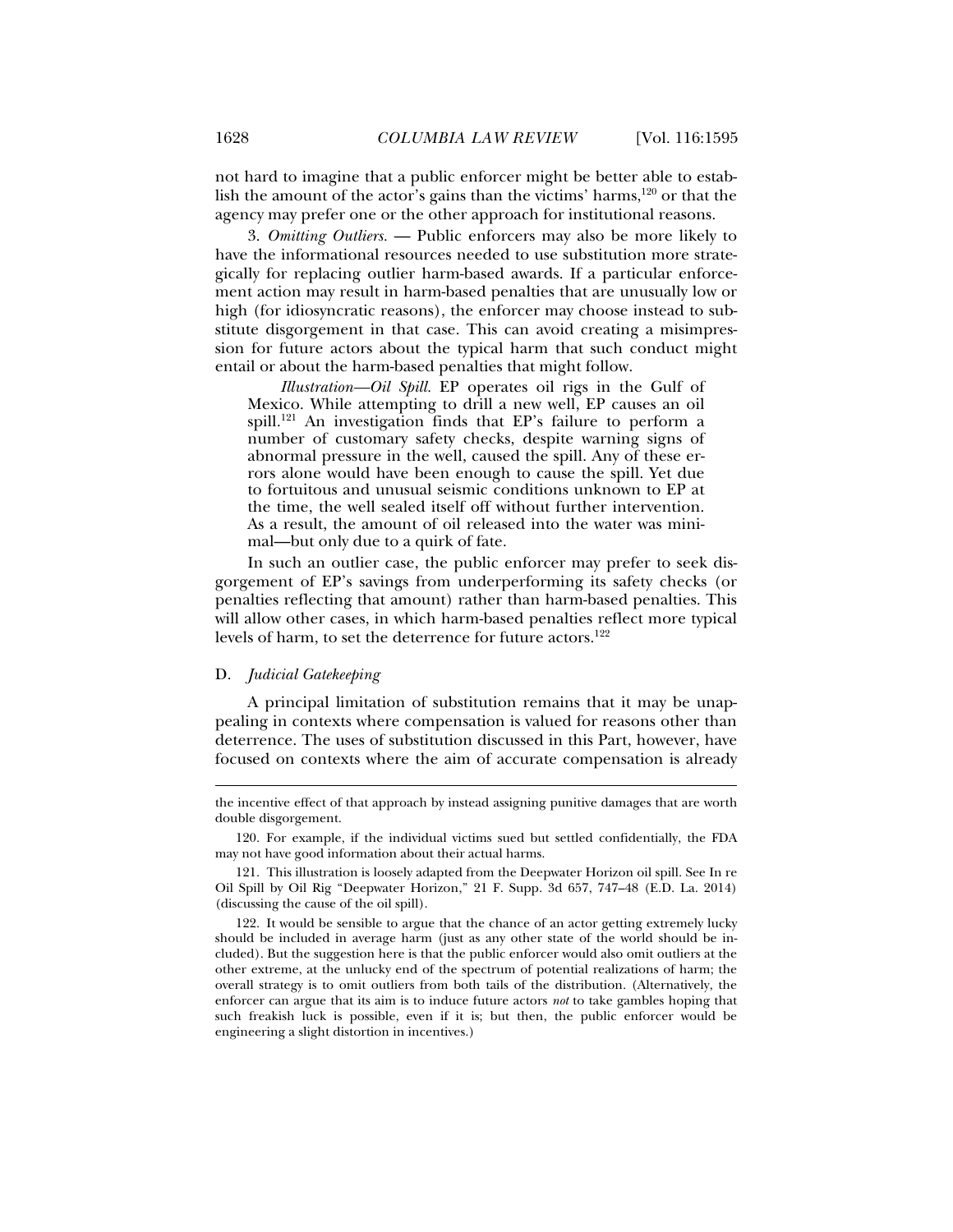compromised. It may thus be worth considering whether some of the judicial tools currently used to address such situations might be adapted to allow the use of substitution. This section briefly explores two such possibilities.

1. *The "Inadequate Remedy at Law" Criterion.* — Common law courts play a gatekeeping role in the use of equitable remedies, such as injunctive relief or specific performance, and there is already some degree of acceptance of disgorgement as a further equitable option. It sometimes serves as a monetary substitute for injunctive relief, most familiarly as a substitute for specific performance in the contracts context. $123$ 

The traditional "inadequate remedy at law" criterion for equitable relief may thus be worth considering as a possible opening for the use of strategic substitution.124 When compensatory or expectation damages are likely to fail to capture the full extent of harm, substitution can be useful for reducing underdeterrence. The problem is that this criterion would only seem available for use when harm-based damages would otherwise be too low, not too high,<sup>125</sup> unless courts are willing to read "inadequacy" broadly to include situations where damages are likely to be mismeasured in either direction.126 It may also seem dissonant to use a criterion focused on the adequacy of compensation to enable the substitution of a remedy that is not pegged to compensation at all.

 125. This analysis may seem a tad literal or formalistic for those who see equitablerelief criteria as more of a blank check than a real constraint on modern courts. But on that view, the proposed substitution strategies should be still easier to implement. The classic reference for the more realist view is Douglas Laycock, The Death of the Irreparable Injury Rule (1991).

 <sup>123.</sup> See Steve Thel & Peter Siegelman, You *Do* Have to Keep Your Promises: A Disgorgement Theory of Contract Remedies, 52 Wm. & Mary L. Rev. 1181, 1200 (2011). As Professor Daniel Markovits explains:

A typical example arises when a seller, breaching a land contract, conveys the land not to her buyer but rather to a third party who has made a higher offer. If the rights of the third party preclude specific performance, then courts, treating the seller as a trustee for the initial buyer, award the proceeds from the second sale to this buyer as restitution.

Daniel Markovits, Making and Keeping Contracts, 92 Va. L. Rev. 1325, 1346 (2006) (footnote omitted). This substitution is commonly known as monetary specific performance.

 <sup>124.</sup> The analysis here focuses on the "inadequacy" criterion, but it may also be possible to adapt other criteria for equitable relief to permit strategic substitution. In *Ebay Inc. v. MercExchange*, *L.L.C.*, the Supreme Court recently articulated four criteria for federal courts to consider in issuing a permanent injunction, including the "inadequate remedy at law" criterion. 547 U.S. 388, 391 (2006). But traditional equitable practice embraces principles and concerns beyond those four factors. See Mark P. Gergen, John M. Golden & Henry E. Smith, The Supreme Court's Accidental Revolution? The Test for Permanent Injunctions, 112 Colum. L. Rev. 203, 205 (2012).

 <sup>126.</sup> Cf. Thel & Siegelman, supra note 123, at 1206 ("Specific performance is available not only when the subject of a contract cannot be obtained for *any* price, but also—and much more commonly—when it is impossible to know what the 'correct' price is.").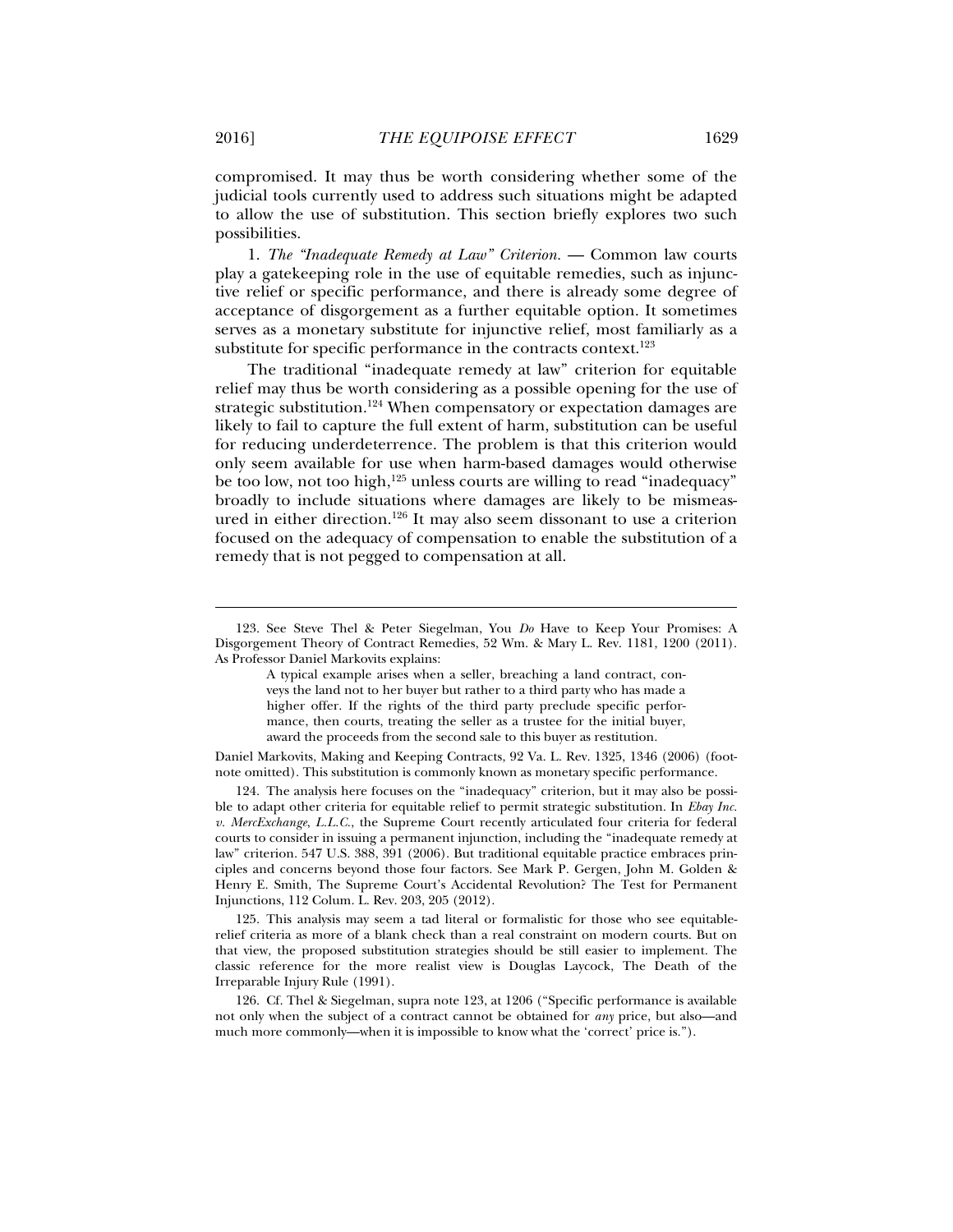2. *The "Reasonable Certainty" Criterion.* — Another possible avenue is to adapt the existing "reasonable certainty" criterion to serve a strategy of substitution.127 That is, rather than awarding no damages at all, courts could substitute disgorgement instead.128

Whether such a use seems consonant with the spirit of this criterion is probably in the eye of the beholder: It might seem dissonant if one viewed the test as a defendant's bulwark against ungrounded awards. But to the contrary, one might suggest that it is consonant to use this criterion to switch to a familiar measure of damages (disgorgement) that can be measured with more certainty in a given case—and all the more so if such substitution can displace the various distortive fictions for setting harm-based damages that might otherwise fill the vacuum.<sup>129</sup>

### III. COMPLETING DETERRENCE?

Given the equipoise effect, if the law is aiming for *complete* deterrence through its use of disgorgement, then it must also rely on a variety of further costs to "complete" the deterrence. This Part addresses two sets of questions that arise from this reliance: First, how well do such costs guarantee complete deterrence? Second, how does the presence of such costs affect the theory of choice equivalence and the strategy of substitution?

# A. *Litigation Costs and Opportunity Costs*

Litigation costs accompany all remedies. These include direct litigation expenditures, of course, which may be sizable but may also be limited if a case settles. One might also include in this category the informal sanctions or reputational losses that may result from the fact of litigation or the fact of liability.130 Further costs related to litigation may include other economic or psychic costs; for example, the liable party may be

 <sup>127.</sup> See supra note 91 and accompanying text (describing the "reasonable certainty" criterion).

 <sup>128.</sup> Again, in accordance with the first and second ideal conditions articulated in sections I.D.1–.2, it remains necessary for choice equivalence that actors perceive some uncertainty about whether they will face harm-based damages (that are accurate on average) or disgorgement instead. For example, an actor may suspect that harm will be somewhat hard to measure in its case and yet also remain uncertain about whether the court will find that measurement to be so speculative as to fail the "reasonable certainty" criterion.

 <sup>129.</sup> See supra note 100 (detailing court-created fictions used in awarding patent damages).

 <sup>130.</sup> See, e.g., Cardinal Health, Inc., FTC File No. 101-0006, at 4 (F.T.C. Apr. 17, 2015) (Wright, Comm'r, dissenting), http://www.ftc.gov/system/files/documents/public\_statements/ 637771/150420cardinalhealthwright.pdf [http://perma.cc/77SL-CJ83] ("Risk averse companies concerned about the financial and reputational effects associated with a disgorgement order from the FTC could respond . . . [ex ante] by not engaging in conduct that could plausibly benefit consumers.").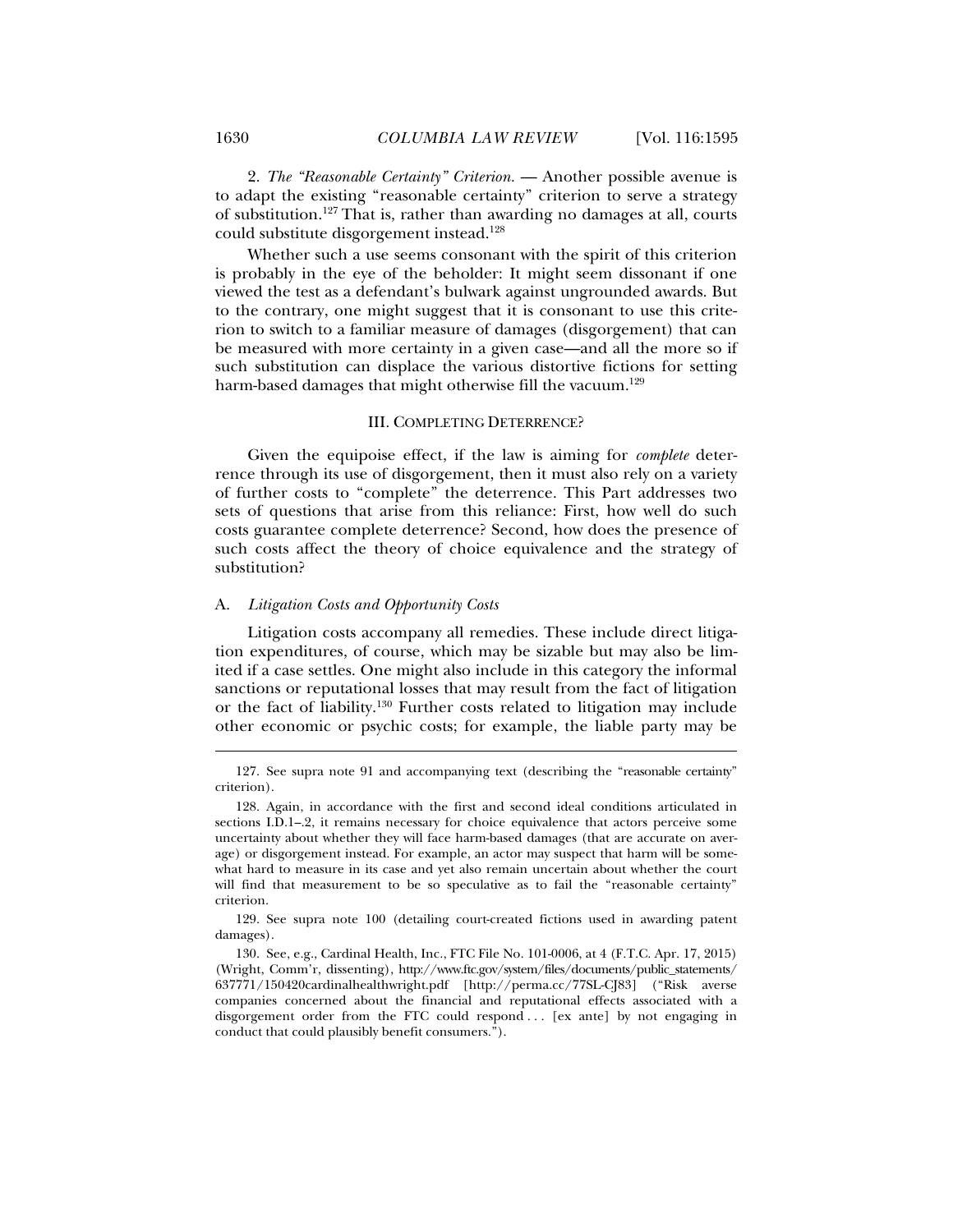loath to confer what it sees to be a windfall on a despised opponent or a rival firm. These sorts of litigation-related costs are generally not offset in the calculation of monetary awards, including disgorgement.

In practice, a so-called disgorgement award might also fail to properly offset opportunity costs or even the direct costs of the act.<sup>131</sup> Some such costs are more subtle than others: For example, consider an actor who uses an item of property without consent. This actor might have bargained for its use instead, leaving her sharing in the surplus. As some courts have acknowledged, an award that failed to account for that shared-surplus baseline would overshoot the true net gain attributable to the taking.132 This sort of opportunity cost would be properly offset if the disgorgement award is valued at the actor's marginal net gain (or marginal net savings) relative to her best alternative noninfringing action.

Some courts have intentionally ignored opportunity costs, however, apparently as a way to pile on an arbitrary amount of extra disincentive.133 Similarly, a refusal to offset even the more direct and tangible costs of taking the action is sometimes a deliberate part of the remedial scheme, intended as a way to add a quasi-punitive surcharge beyond the accurate disgorgement amount.134

# B. *A Fragile Deterrence*

l

Extraneous costs like these are what ensure complete deterrence in many cases. The fact that some such costs will always exist might thus seem to offer a way to justify our conventional shorthand equating gainbased damages with complete deterrence.135 But this is a flimsy rationalization. The most obvious reason is that possible *favorable* motiva-

 <sup>131.</sup> See Gergen, supra note 69, at 864 (noting that some courts recognize the need to offset such costs but others fail to do so).

 <sup>132.</sup> As Judge Richard Posner classically stated in a copyright case, "[B]y forcing the infringer to disgorge his profit should it exceed the copyright owner's loss the law discourages infringement and encourages the would-be infringer to transact with the copyright owner rather than 'steal' the copyrighted work." Bucklew v. Hawkins, Ash, Baptie & Co., 329 F.3d 923, 931 (7th Cir. 2003); see also Gergen, supra note 69, at 830 ("Disgorgement deters—i.e., it encourages people to bargain for the entitlements they use—by making someone who consciously uses an entitlement without obtaining consent predictably pay more in damages than he would have paid by bargaining.").

 <sup>133.</sup> See Gergen, supra note 69, at 830 (noting that courts sometimes "fudge the factual issue to award more than the likely gain . . . in order to deter" by "determin[ing] the wealth attributable to a wrong without resolving . . . how the wrongdoer would have acted differently and how a change of conduct would have affected his wealth").

 <sup>134.</sup> See, e.g., Restatement (Third) of Restitution and Unjust Enrichment § 40 (Am. Law Inst. 2011) (contrasting withholding certain costs for "conscious wrongdoers" with refunding those costs for "innocent" wrongdoers and citing cases for support).

 <sup>135.</sup> See supra note 8 (noting this shorthand).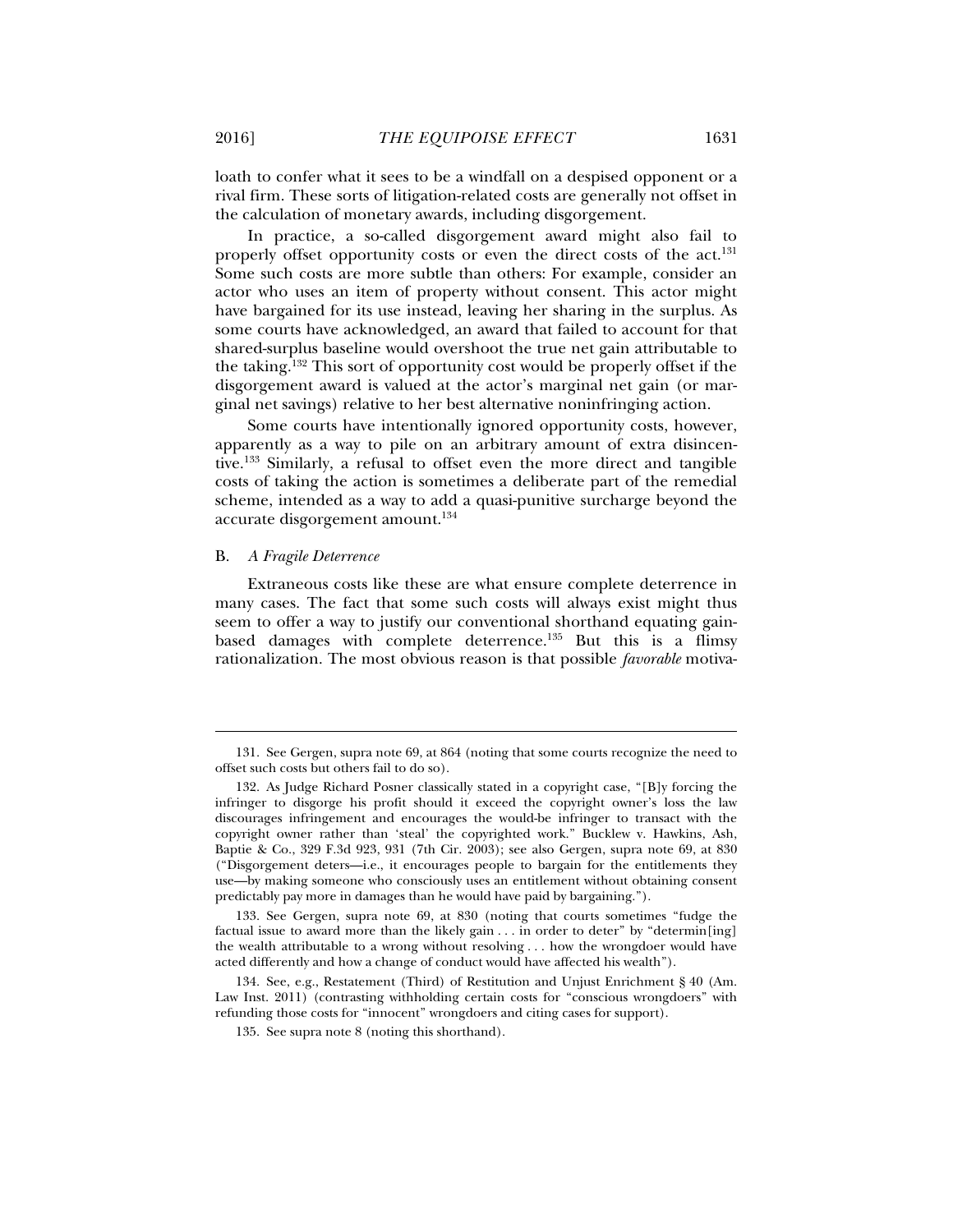tions, also untouched by a disgorgement award, might outweigh such costs.136

*Illustration—Hidden Benefits*. An advertising firm breaks a contract with Client One to take a higher-paying contract with Client Two. The firm jumped at the opportunity because it has been hoping for years to build a relationship with Client Two, whose fortunes are clearly on the rise. Even if the agency must disgorge the direct profits from its breach, the longer-term economic motivations would remain. Such favorable motivations may well outweigh the leftover costs that would otherwise have served as a deterrent.

Think also of intrinsic, intangible motivations such as enjoyment or a sense of purpose. Consider again the former CIA analyst, Frank Snepp.137 The Supreme Court required him to disgorge all his profits from publication—noting that the harm to the government was "unquantifiable," that nominal damages would be "a hollow alternative, certain to deter no one," and that punitive damages would be "speculative and unusual."138 The disgorgement solution, however, only goes so far. It does not defeat his nonfinancial motivations to write his whistleblowing book—a desire for recognition, say, or a sense of public duty. More to the point, he might still have written the book due to those motivations *even if* he knew that the so-called disgorgement remedy would be deliberately tweaked to fail to account for his time, effort, and opportunity costs.

It is hardly a satisfying answer, then, to say that deterrence is ensured by disgorgement because we can always assume that some further costs are sure to exist—especially as such costs might be uncalibrated and arbitrary in magnitude.139

 <sup>136.</sup> This failure to account for how favorable motivations can outweigh the leftover costs can be characterized as an error of underestimating the amount to be disgorged. See supra note 76 and accompanying text (noting the observation by Professors Polinsky and Shavell that the consequences of such an underestimation, in a remedial regime that relies solely on gain-based damages, may be a failure to deter acts for which the harm greatly outweighs the gain).

 <sup>137.</sup> See supra notes 52–55 (explaining the facts underlying Snepp's case).

 <sup>138.</sup> Snepp v. United States, 444 U.S. 507, 514–16 (1980).

 <sup>139.</sup> Whether such arbitrariness raises a potential due process problem is bracketed here, but it is noteworthy that courts and commentators *have* forcefully raised due process concerns about other forms of unintended arbitrariness in remedies amounts. See, e.g., Sony BMG Music Entm't v. Tenenbaum, 721 F. Supp. 2d 85, 95–118 (D. Mass. 2010) (Gertner, J.) (drawing on due process jurisprudence as applied to punitive damages for application to statutory damages), aff'd in part, vacated in part, 660 F.3d 487 (1st Cir. 2011) (rejecting Judge Nancy Gertner's due process analysis). See generally Sheila B. Scheuerman, Due Process Forgotten: The Problem of Statutory Damages and Class Actions, 74 Mo. L. Rev. 103 (2009) (raising due process concerns related to statutory damages schemes that result in unchecked or arbitrary penalties).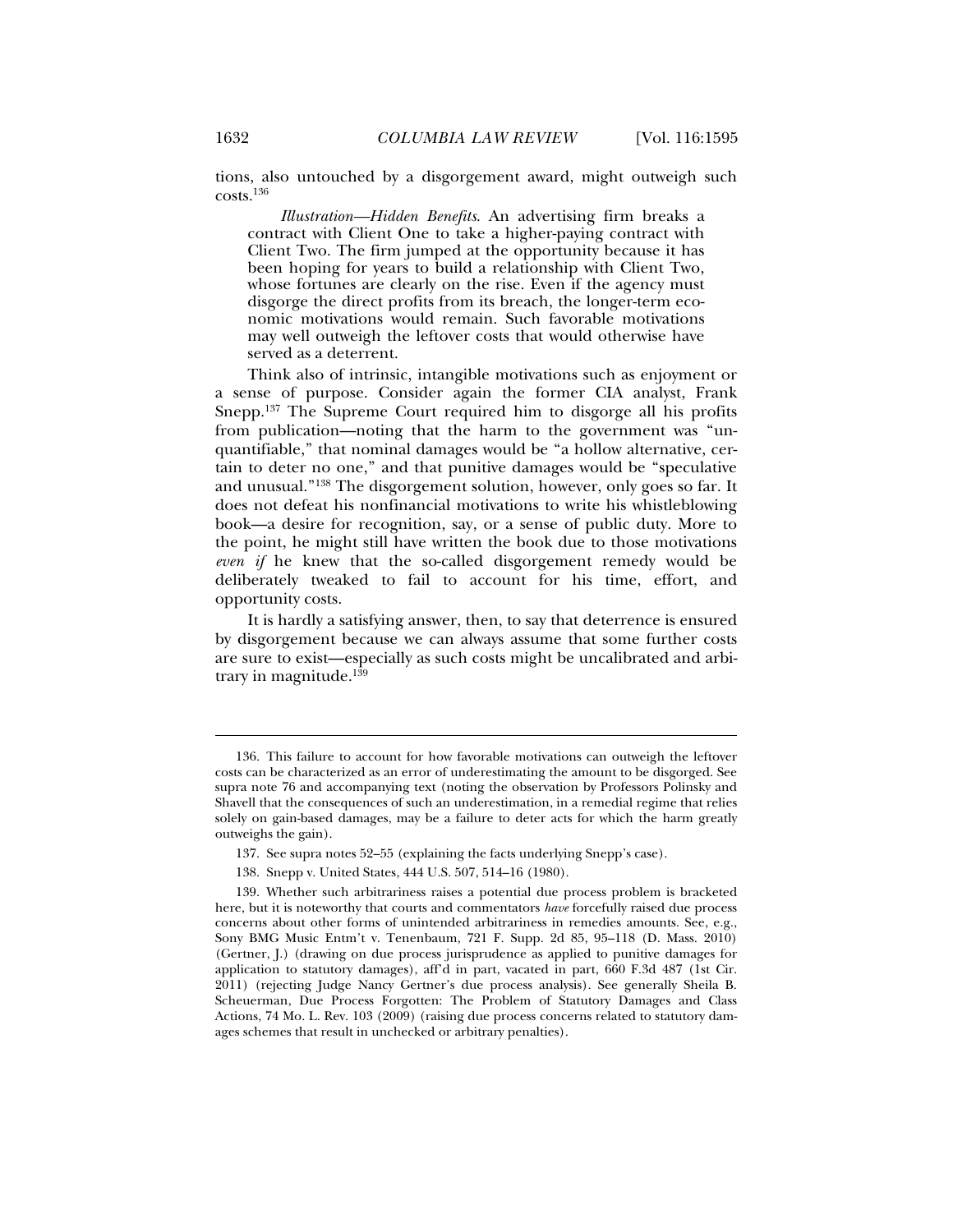#### C. *Effects on Choice Equivalence*

Given that such costs *do* exist, however, how might they affect the theory of choice equivalence and the strategy of substitution? To address this question, it is useful to distinguish between two types of additional costs: those that are specific to the imposition of disgorgement and those that attend the imposition of any remedy.

First, note that extraneous costs specific to disgorgement may be analyzed as a form of leftover incentives or errors in assessing net gains that is, departures from the third ideal condition, as articulated in section I.D.3. The presence of such leftover costs leads to deviations from choice equivalence, which in the context of harm internalization may translate into deviations from optimal deterrence.<sup>140</sup> (To be clear, however, this does *not* mean that the result is complete deterrence.) The straightforward solution is for the disgorgement award to offset such leftover costs.

Next, consider the extraneous costs that are present no matter which remedy is awarded. For example, the actor's litigation costs will not be offset if the court awards compensatory damages or expectation damages any more than if the court awards disgorgement. (This is assuming that the so-called "American Rule" is in effect, whereby each side pays its own costs.)<sup>141</sup> Similarly, reputation costs may arise from the fact of liability, whether the remedy is disgorgement or compensation.

Even if the same such costs are present for either remedy, however, choice equivalence will be distorted. The intuition is that leftover incentives loom larger under a substitution strategy, which dilutes other relevant incentives, than under the usual harm-based damages regime. In the context of harm internalization, this asymmetry translates into a greater deviation from optimal deterrence. An actor expecting to pay harmbased damages plus such extra costs is already overdeterred.142 But an

 141. See, e.g., Baker Botts L.L.P. v. Asarco LLC, 135 S. Ct. 2158, 2164 (2015) (defining "American Rule" and noting its strong influence). But the more general point holds even if there may be some fee shifting, as long as litigation costs are (or are not) offset in the same fashion and to the same extent whether courts award the primary remedy or disgorgement.

 <sup>140.</sup> For example, consider an actor who expects a 1/3 chance of paying accurate harmbased damages  $h$ , leaving her with  $(g - h)$ , and a  $2/3$  chance of disgorgement mismeasured as  $(g + x)$ , leaving her with  $(-x)$ . The incentives created are for her to act when  $(g - h) > 2x$ , which differs from the optimal deterrence condition  $(g - h) > 0$ . To generalize: If the actor expects to pay the harm-based damages with probability  $p > 0$ , and to pay disgorgement plus an extra cost *x* otherwise, then she will have incentive to act if  $p(g-h) - (1 - p)x > 0$ , or equivalently,  $(g - h) > x(1 - p)/p$ . Thus, assuming that the ideal decision threshold is  $(g - h) > 0$ , her incentives are distorted by the amount  $x(1 - p)/p$ . This implies that the greater the use of disgorgement relative to the harm-based damages, the larger the distortion.

 <sup>142.</sup> For example, consider the actor who expects to face litigation costs of *x*. If accurate harm-based damages were certain to be awarded, then she is overdeterred by that amount *x*: Her incentives are to act if  $(g - h) > x$ . She is overdeterred in the sense that these incentives deter her from some acts for which her gains are greater than the harm she causes, because acting entails litigation costs. That is, assuming that the ideal decision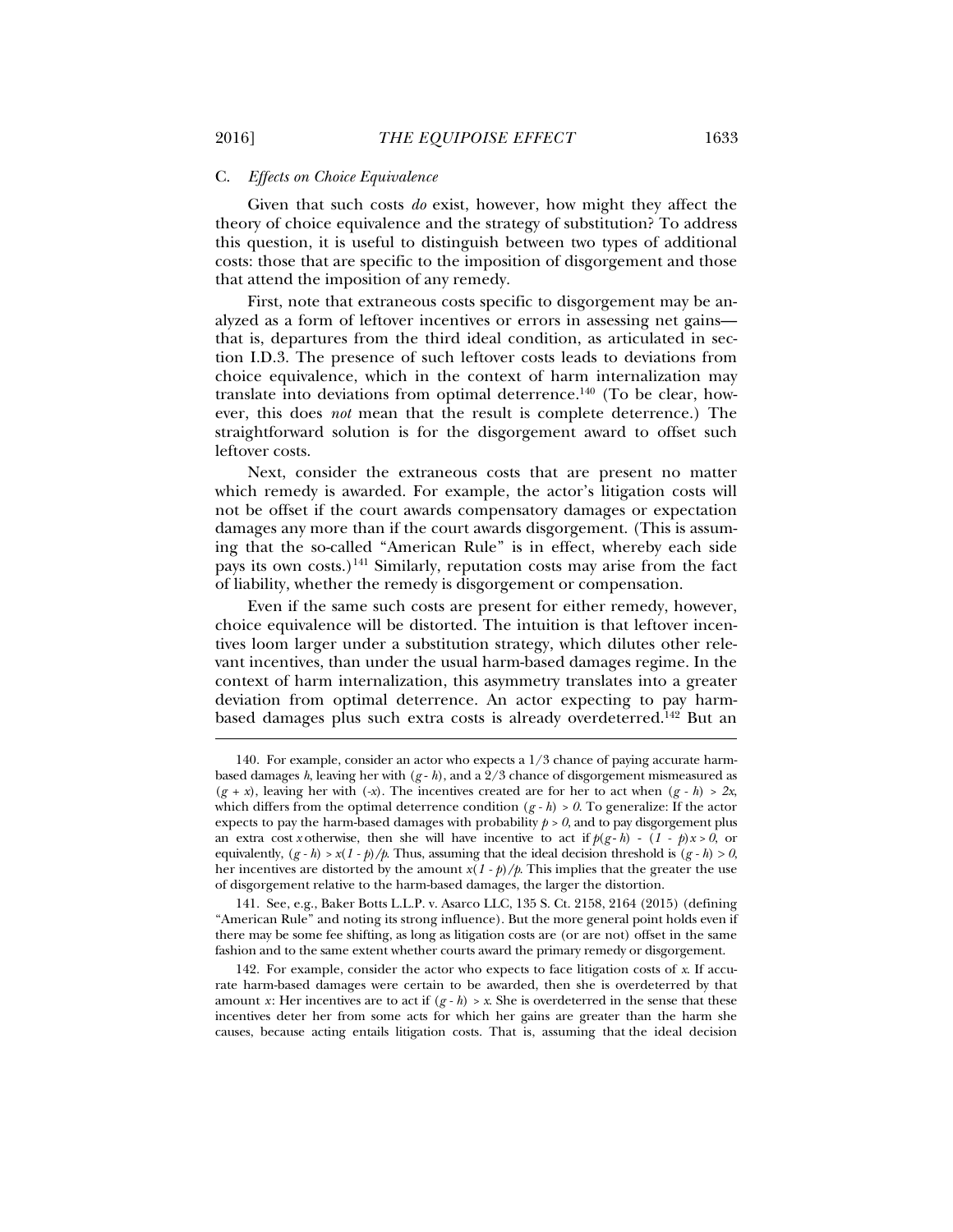actor facing the substitution strategy along with such costs will be overdeterred to a greater extent.<sup>143</sup>

The ideal solution here, of course, would be to adjust *both* remedies to offset such extraneous costs. But if litigation costs cannot be offset when awarding compensatory or expectation damages, due to existing practice, a partial solution might be to adjust the disgorgement amount to offset litigation costs whenever the substitution occurs—that is, to make sure that at least the disgorgement component of the remedial mix is properly set. Doing so would reduce the overdeterrence to the same level as would naturally occur under the harm-based damages regime.<sup>144</sup> This is not a coincidence, but rather a straightforward application of the logic of choice equivalence.

The preceding analysis has focused on harm-based damages, but it is worth noting that the same distortions—and the same solutions—apply to the use of a substitution strategy for emulating any other primary remedy.145

# D. *The Plaintiff's Choice*

l

Ensuring complete deterrence can also be accomplished by allowing the plaintiff to choose between harm-based and gain-based damages. This is a familiar structure in some areas of law—most notably, in cases of conscious wrongdoing, certain fiduciary breaches, and copyright viola-

 145. This can be seen by replacing *h* with *r* in the expressions above, where *r* generically represents the value of any primary remedy. Cf. supra section I.A. (demonstrating the logic of choice equivalence in the context of any primary remedy, generically labeled *r*).

threshold is  $(g - h) > 0$ , her incentives are distorted by the amount *x*. (If, however, one considers litigation costs to be a social loss, then one might say she is not overdeterred in the sense that she is internalizing all social gains and losses.)

 <sup>143.</sup> Consider the same actor. Suppose that she expects a 1/3 chance of paying harmbased damages along with litigation costs of *x* and a 2/3 chance of paying disgorgement along with the same costs. Her incentives are to act when  $(g - h) > 3x$ . Notice that this implies a departure from both choice equivalence and optimal deterrence (even if one counts the litigation costs *x* as a social loss). To generalize: If the actor expects to pay harm-based damages and an extra cost *x* both with probability  $p > 0$ , and to pay disgorgement and the extra cost *x* otherwise, then she will have incentive to act if  $p(g - h - x) - (1 - p)x > 0$ , or equivalently,  $(g - h)$  >  $(x/p)$ . Thus, assuming that the ideal decision threshold is  $(g - h)$  > 0, her incentives are distorted by the amount (*x/p*). This also implies that the greater the use of disgorgement relative to the harm-based damages, the larger the distortion.

<sup>144.</sup> Continuing the same illustration, the actor now expects a  $1/3$  chance of paying harm-based damages along with the litigation costs of *x*, and a 2/3 chance of paying disgorgement with no litigation costs. Her incentives are to act when (*g - h*) *> x*. To generalize: If the actor expects to pay harm-based damages and an extra cost *x* both with probability  $p > 0$ , and to pay only disgorgement otherwise, then she will have incentive to act if  $p(g-h-x) > 0$ , or equivalently,  $(g-h) > x$ . Thus, assuming that the ideal decision threshold is  $(g - h) > 0$ , her incentives are distorted by the amount *x*. This is the same distortion as when harm-based damages along with an extra cost *x* are always awarded. See supra note 142 and accompanying text (describing such distortion).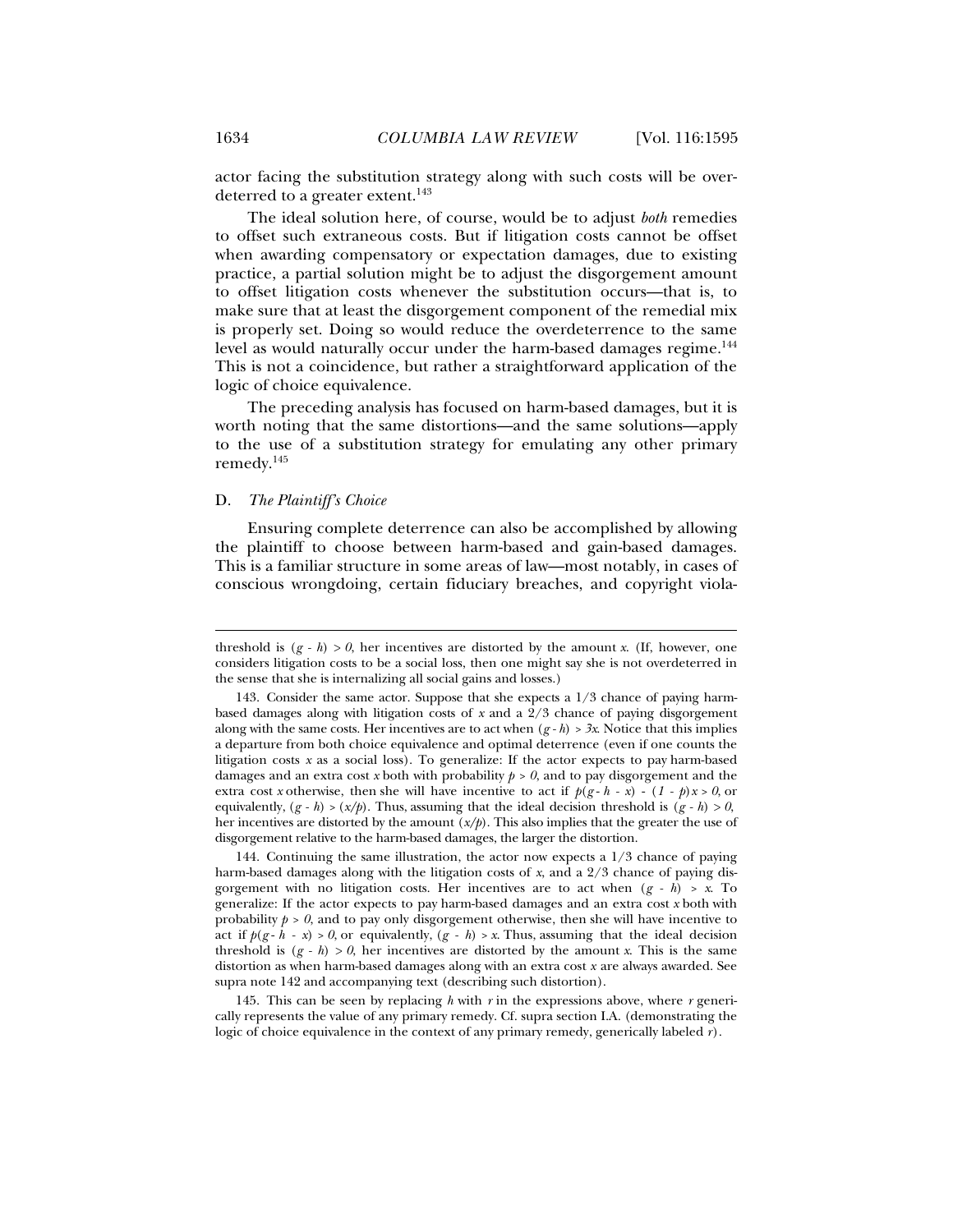tions.146 It is well understood how allowing plaintiffs the choice can lead to complete deterrence, but the mechanism is worth reviewing briefly here as a preface to analyzing how it affects the choice-equivalence analysis and the strategy of substitution.

1. *Extreme Selection Bias.* — Consider the classic case of the egg-washing machine, *Olwell v. Nye & Nissen Co*. 147 At the height of World War II, when labor was in short supply, a man named Olwell discovered that the packing company next door had surreptitiously used his "Eggsact" eggwashing machine. Orwell had sold his own packing business to the company—except for this particular machine. They had used his machine without permission for three years (and rebuffed his offers to sell or rent it to them). $148$ 

But it so happened that Olwell had no intention of using the machine himself during that time; nor had he sought to rent it or sell it to others.149 In short, he had suffered no actual harm. Even more fortunately for him, the Washington Supreme Court used his case to make a strong statement about the plaintiff's freedom to choose between a harm-based torts remedy and a gain-based restitutionary remedy.150 Not surprisingly, he chose to pursue an award based on disgorging his neighbor's gains.151

What sorts of incentives does such a remedial structure produce for a potential tortfeasor or contract breacher? Consider an actor who does not know whether harm will exceed gains or vice versa. What she *can* predict is that if the harms exceed her gains, the plaintiff will choose

 <sup>146.</sup> See Bucklew v. Hawkins, Ash, Baptie & Co., 329 F.3d 923, 931 (7th Cir. 2003) (including classic statement by Judge Posner explaining why an infringer may be forced to disgorge profits if such profit exceeds the amount of harm to the copyright holder); Omri Ben-Shahar, Damages for Unlicensed Use, 78 U. Chi. L. Rev. 7, 13–16 (2011) (analyzing the incentive effects of several variations of such "greater of" regimes in intellectual property); Robert H. Sitkoff, The Economic Structure of Fiduciary Law, 91 B.U. L. Rev. 1039, 1048 (2011) ("In the event of the fiduciary's breach of duty, the principal is entitled to an election among remedies that include compensatory damages to offset any losses or to makeup any gains . . . or to disgorgement by the fiduciary of any profit accru[ed] [from] breach.").

 <sup>147. 173</sup> P.2d 652 (Wash. 1946).

 <sup>148.</sup> Id. at 652–53.

 <sup>149.</sup> Id. at 653–54.

 <sup>150.</sup> Id. at 653 ("[I]n cases where the defendant *tort feasor* has benefited by his wrong, the plaintiff may elect to 'waive the tort' and bring an action in assumpsit for restitution. Such an action arises out of a [legal] duty . . . upon the defendant to repay an unjust and unmerited enrichment.").

 <sup>151.</sup> Id. And still more fortunately for Olwell, the measure of gains that the court adopted was remarkably high; it has received much academic criticism as being overkill. See, e.g., Farnsworth, Your Loss or My Gain?, supra note 20, at 1348–49 (criticizing the court's measure and proposing several more plausible alternative measures).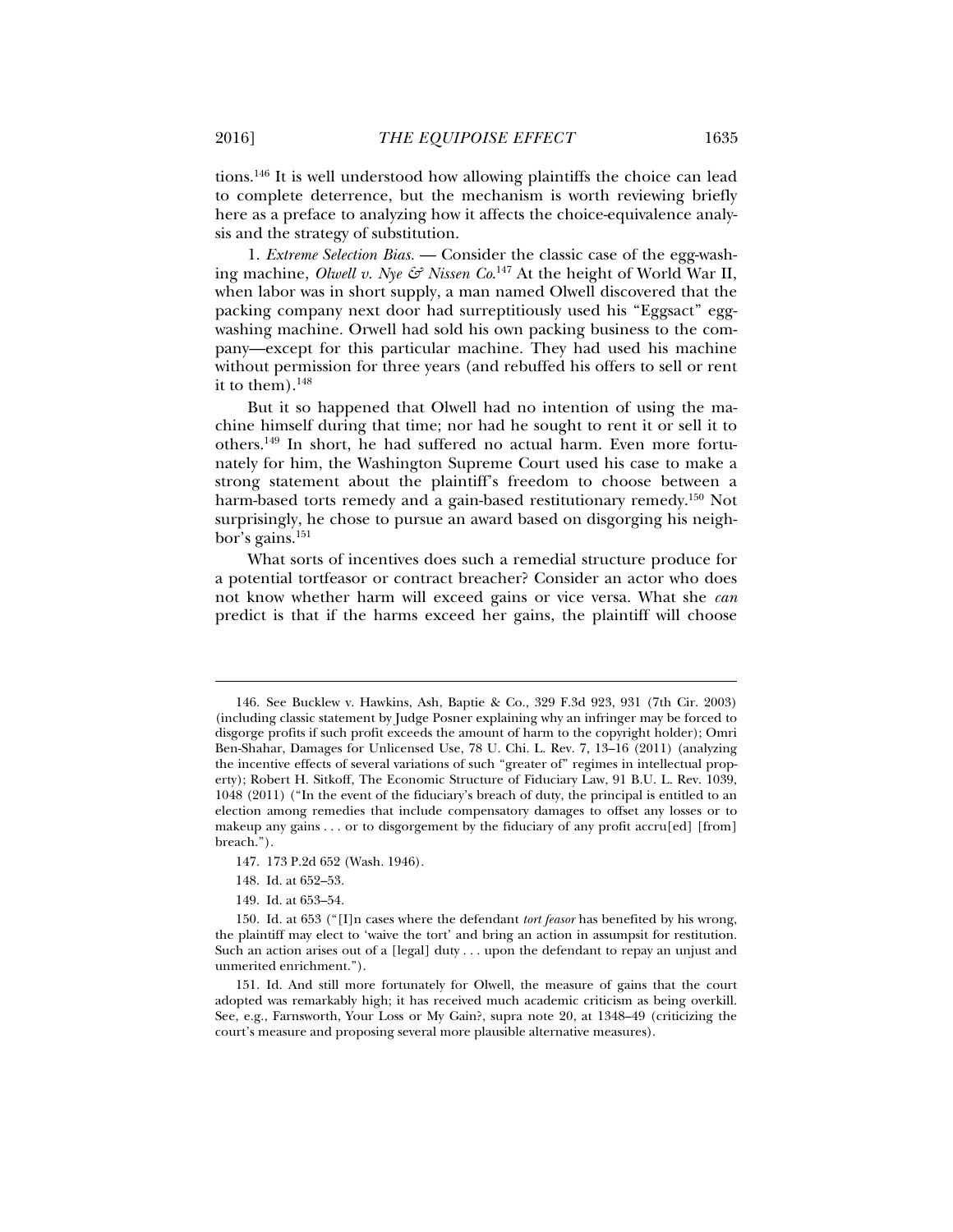compensatory damages, and the rest of the time the plaintiff will choose disgorgement.152

*Illustration—Copyright Damages.* The Hawk publishing company is considering copying and selling a booklet of income tax worksheets that is extremely similar to a booklet an author named Buck has created and copyrighted. Hawk does not know whether its profits from the infringement will exceed Buck's lost profits, but it knows that copyright law will allow Buck the option of seeking either disgorgement or compensation.<sup>153</sup>

Looking ahead, the company sees no chance of a net gain, but only some chance of breaking even and otherwise a net loss. Expecting a net loss on average, the company is completely deterred—as copyright law apparently intended.154

This complete deterrence effect is quite familiar.<sup>155</sup> But seeing it from the perspective of the equipoise effect does leave us with a somewhat unusual conclusion: In a sense, it is the *harm-based* damages that are responsible for complete deterrence.156 The reason is that an extreme form of selection bias is at work.<sup>157</sup> And this selectivity, combined with the

 154. See *Bucklew*, 329 F.3d at 931 ("[B]y forcing the infringer to disgorge his profit should it exceed the copyright owner's loss the law discourages infringement . . . .").

 155. See, e.g., id. (recognizing how the plaintiff's election of remedies can serve complete deterrence); Ben-Shahar, supra note 146, at 13–16 (same); Sitkoff, supra note 146, at 1048 (same); see also Eisenberg, supra note 96, at 577 ("Generally speaking . . . a promisee will seek disgorgement damages only when they exceed expectation damages. Therefore, protection of the disgorgement interest would provide the promisor with excessive incentives for performance and precaution."). For a behavioral economics analysis of the incentive effects of such election of remedies, see Oren Bar-Gill, Pricing Legal Options: A Behavioral Perspective, 1 Rev. L. & Econ. 204, 229–31 (2005).

 156. But what about an actor who knows whether the harms will be higher than the gains? The situation looks even stranger: This actor is deterred when the harms exceed the gains; the rest of the time, the actor faces equipoise (and so achieving complete deterrence must rely again on nonremedial costs). Cf. Sitkoff, supra note 146, at 1048 ("But compensatory damages deter breach only when the gains to the breaching party are less than the nonbreaching party's loss.").

 157. One qualification: If, for whatever reason, the actor does *not* expect that the future plaintiff will always choose the higher amount, this will temper the selection bias and complete deterrence will not be so sure. One might also imagine reasons why a plaintiff

 <sup>152.</sup> If the harm happens to equal the gains, whether the plaintiff chooses to call it compensatory damages or disgorgement does not matter for the analysis (because the actor does not know this fact beforehand); for convenience, the exposition here will call it disgorgement.

 <sup>153.</sup> This illustration is based loosely on Bucklew v. Hawkins, Ash, Baptie & Co., 329 F.3d 923, 931 (7th Cir. 2003) (Posner, J.) ("A copyright owner can sue for his losses or for the infringer's profits, but not for the sum of the two amounts . . . . The copyright owner is allowed to waive damages (lost profits) and sue for the infringer's gain."). The possibility of statutory damages is bracketed here. See Huang, supra note 8, at 748–50 (describing and analyzing statutory damages for copyright infringement); Pamela Samuelson & Tara Wheatland, Statutory Damages in Copyright Law: A Remedy in Need of Reform, 51 Wm. & Mary L. Rev. 439, 471–73 (2009) (noting pathologies of statutory damages in copyright).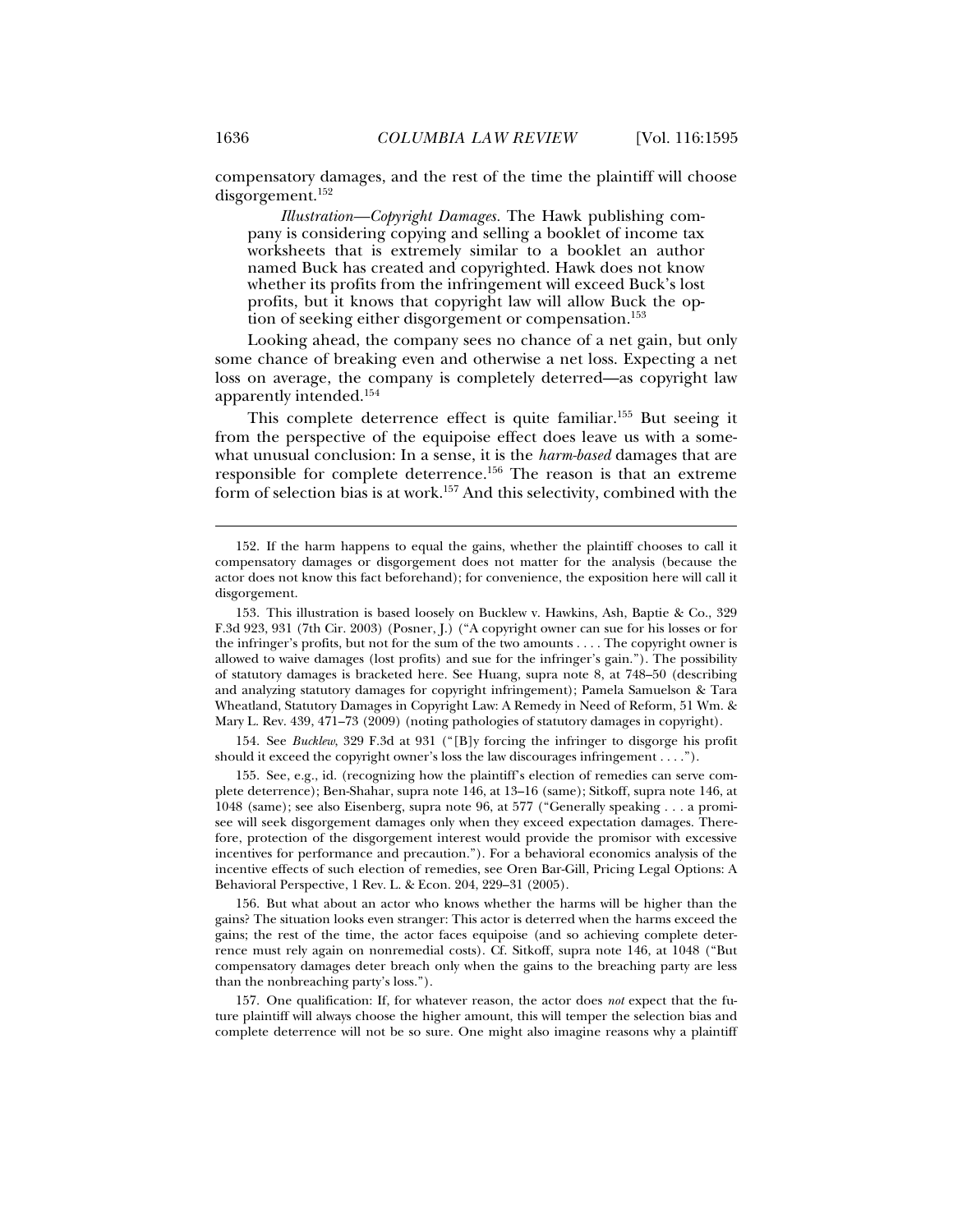equipoise effect, is what guarantees the overall net loss. In essence, the resulting incentives are choice equivalent with harm-based damages that are sure to be greater than the actor's gain.

2. *Consequences for Legal Design.* — Simply allowing the plaintiff to choose between disgorgement and compensation can thus create complete deterrence. The actor does not even need to have a good guess of how often the harms might exceed her gains. As long as she expects *some* chance that the harms will exceed gains, then she will be completely deterred. This is rather convenient if the law's aim is complete deterrence.<sup>158</sup>

This effect may be troubling, though, if the law's aim is harm internalization. Is there any way to return to optimal deterrence? This question circles back to the ideal conditions articulated in section I.D. The second condition, the accuracy of the primary remedy, has failed in a spectacular way. Here the issue is not just missing the target of true harm. Now the problem is overshooting the actor's *gains*.

Recognizing this distinctive mechanism introduces some conceptual clarity—but also some pessimism—in crafting workarounds. One approach is to limit the option of disgorgement to public enforcers, rather than private plaintiffs. One might sensibly assume that private plaintiffs will naturally choose whichever form of damages offers a higher amount.159 While this motivation might also be true of public enforcers in some contexts, in others it might not. When public enforcers value optimal deterrence, they may instead pursue substitution in a way that emulates harm internalization. A second approach is to set boundaries on when the plaintiff should be allowed the choice—for example, by setting a liability threshold,<sup>160</sup> or by establishing prerequisites such as a finding of bad intent. This confines complete deterrence to unacceptable

might prefer (or end up) seeking one remedy or the other, even if it is not necessarily the higher-value remedy. See Farnsworth, Restitution, supra note 28, at 62 (noting "restitution may be preferable . . . if the defendants' gains are easier to prove than the plaintiff's losses").

 <sup>158. &</sup>quot;Convenient" is the word of choice. If complete deterrence is really the aim, why not just take a more direct approach—say, through punitive damages, civil penalties, or criminal liability? One plausible answer might be that there are contexts in which complete deterrence is thought to be the aim but "punishment" is not. See generally Doug Rendleman, Measurement of Restitution: Coordinating Restitution with Compensatory Damages and Punitive Damages, 68 Wash. & Lee L. Rev. 973, 998–1005 (2011) (analyzing the mystifying relationship between disgorgement and punitive damages in the law of restitution).

 <sup>159.</sup> It is worth a reminder here that a private plaintiff may have various reasons for not choosing the higher amount. For clarity's sake, the exposition here assumes that she will.

 <sup>160.</sup> Recall that the basic logic of choice equivalence does *not* require any initial weighing of harms and gains at the liability stage. But if allowing the plaintiff a free choice of remedies entails complete deterrence, then adding a liability threshold may become necessary for optimal deterrence.